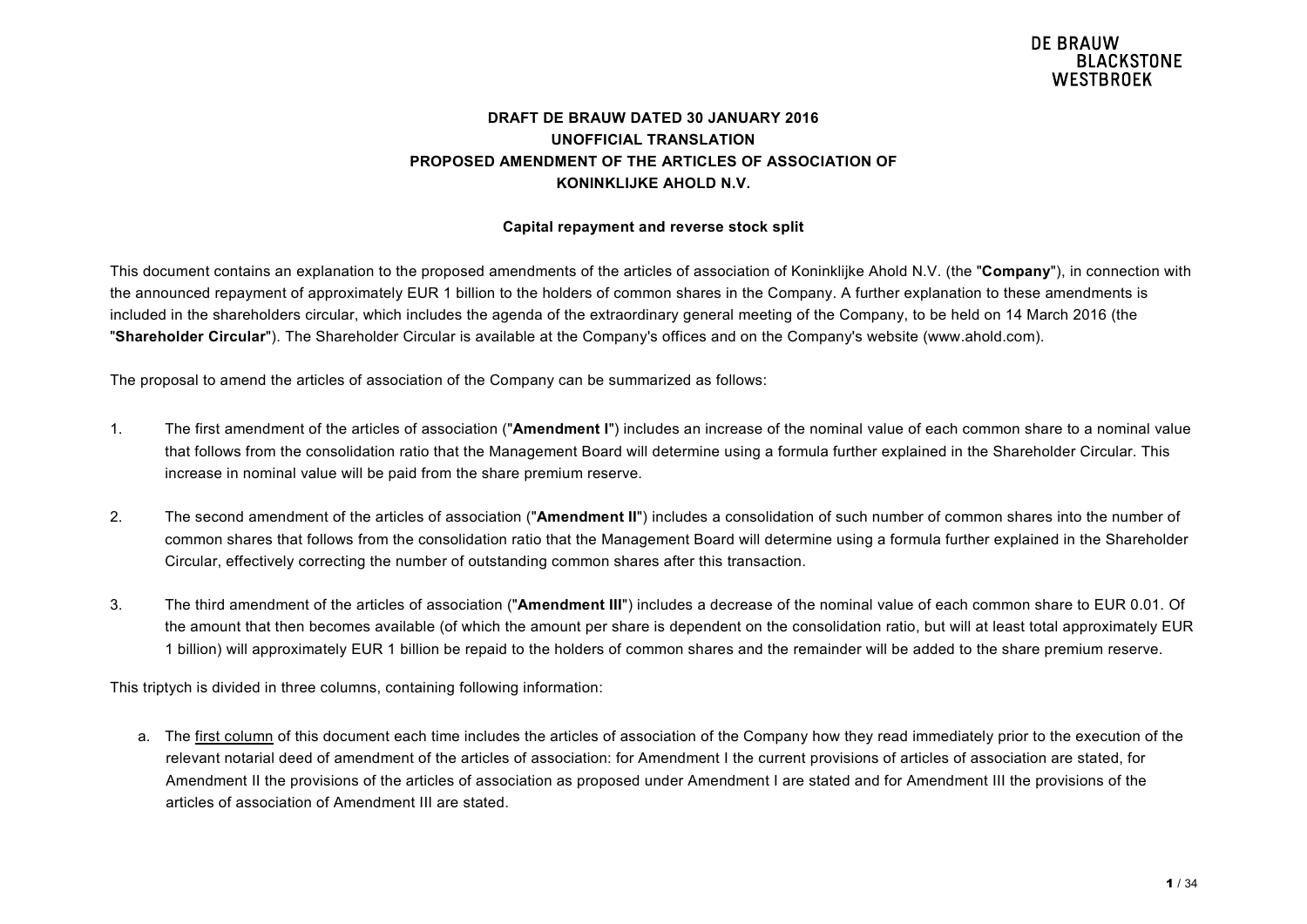- b. The second column states the proposed amendments.
- c. The third column states the explanatory notes to the proposed amendments. Because the three proposed amendments are to be effected subsequently, this document states for each relevant article the proposed amendments under Amendment I, Amendment II and Amendment III in that order.

The concluding statements included at the end of this document are no actual amendments to the articles of association, but form part of the deed of amendment of the articles of association concerned.

This document contains unofficial translations of the current articles of association of the Company and the proposed amendments thereto. The Dutch text of the articles of association of the Company prevails.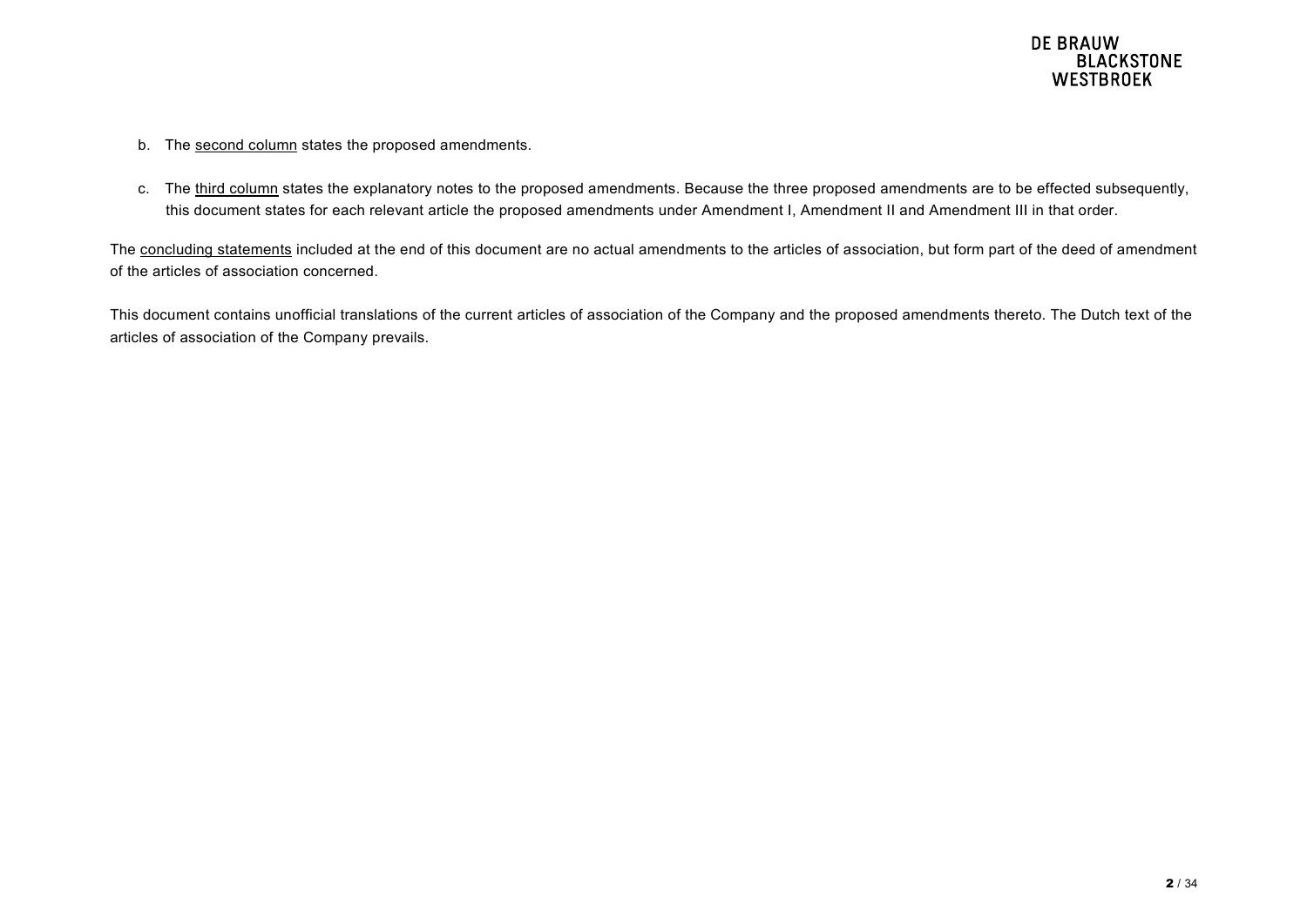| ARTICLES OF ASSOCIATION BEFORE THE AMENDMENT<br><b>CONCERNED</b> |                                                                  |                                                                                                                                                                                                                                                                                                                                                                                                                                                                                                                                                                                                                                                                                                                                                                                                                                                                                                                                                                             | PROPOSED AMENDMENTS TO THE ARTICLES OF ASSOCIATION |          |                                                                                                                                                                                                                                                                                                                                                                                                                                                                                                                                                                                                                                                                                                                                                                                                                                                                                                                                                                         | <b>EXPLANATORY NOTES</b>                                                                                                                                                                                                                                                                                                                                                                                                                                                                                                                                                                                                                                                                                                                                  |  |
|------------------------------------------------------------------|------------------------------------------------------------------|-----------------------------------------------------------------------------------------------------------------------------------------------------------------------------------------------------------------------------------------------------------------------------------------------------------------------------------------------------------------------------------------------------------------------------------------------------------------------------------------------------------------------------------------------------------------------------------------------------------------------------------------------------------------------------------------------------------------------------------------------------------------------------------------------------------------------------------------------------------------------------------------------------------------------------------------------------------------------------|----------------------------------------------------|----------|-------------------------------------------------------------------------------------------------------------------------------------------------------------------------------------------------------------------------------------------------------------------------------------------------------------------------------------------------------------------------------------------------------------------------------------------------------------------------------------------------------------------------------------------------------------------------------------------------------------------------------------------------------------------------------------------------------------------------------------------------------------------------------------------------------------------------------------------------------------------------------------------------------------------------------------------------------------------------|-----------------------------------------------------------------------------------------------------------------------------------------------------------------------------------------------------------------------------------------------------------------------------------------------------------------------------------------------------------------------------------------------------------------------------------------------------------------------------------------------------------------------------------------------------------------------------------------------------------------------------------------------------------------------------------------------------------------------------------------------------------|--|
|                                                                  |                                                                  |                                                                                                                                                                                                                                                                                                                                                                                                                                                                                                                                                                                                                                                                                                                                                                                                                                                                                                                                                                             |                                                    |          | Proposed amendments to article 4                                                                                                                                                                                                                                                                                                                                                                                                                                                                                                                                                                                                                                                                                                                                                                                                                                                                                                                                        |                                                                                                                                                                                                                                                                                                                                                                                                                                                                                                                                                                                                                                                                                                                                                           |  |
|                                                                  |                                                                  |                                                                                                                                                                                                                                                                                                                                                                                                                                                                                                                                                                                                                                                                                                                                                                                                                                                                                                                                                                             |                                                    |          | <b>Amendment I</b>                                                                                                                                                                                                                                                                                                                                                                                                                                                                                                                                                                                                                                                                                                                                                                                                                                                                                                                                                      |                                                                                                                                                                                                                                                                                                                                                                                                                                                                                                                                                                                                                                                                                                                                                           |  |
| 4.1.                                                             | а.<br>b.<br>$\overline{\phantom{a}}$<br>$\overline{\phantom{a}}$ | The authorised capital of the company amounts to thirty<br>million euro (EUR 30,000,000), consisting of:<br>thirty thousand (30,000) cumulative preferred shares<br>of five hundred euro (EUR 500) each;<br>three hundred twenty-nine million (329,000,000)<br>cumulative preferred financing shares of one eurocent<br>(EUR 0.01) each, which are convertible into common<br>shares, subdivided into:<br>one (1) series numbered FP1 of twenty-four<br>million (24,000,000) cumulative preferred<br>financing shares;<br>one (1) series numbered FP2 of thirty million<br>(30,000,000) cumulative preferred financing<br>shares;<br>one (1) series numbered FP3 of three million<br>(3,000,000) cumulative preferred financing<br>shares;<br>one (1) series numbered FP4 of four million and<br>five hundred thousand (4,500,000) cumulative<br>preferred financing shares;<br>one (1) series numbered FP5(A) of six million<br>(6,000,000) cumulative preferred financing | 4.1.                                               | a.<br>b. | The authorised capital of the company amounts to $\boxed{\bullet}$ euro<br>(EUR [•]), consisting of:<br>thirty thousand (30,000) cumulative preferred shares<br>of five hundred euro (EUR 500) each;<br>three hundred twenty-nine million (329,000,000)<br>cumulative preferred financing shares of one eurocent<br>(EUR 0.01) each, which are convertible into common<br>shares, subdivided into:<br>one (1) series numbered FP1 of twenty-four<br>million (24,000,000) cumulative preferred<br>financing shares;<br>one (1) series numbered FP2 of thirty million<br>(30,000,000) cumulative preferred financing<br>shares;<br>one (1) series numbered FP3 of three million<br>(3,000,000) cumulative preferred financing<br>shares;<br>one (1) series numbered FP4 of four million and<br>five hundred thousand (4,500,000) cumulative<br>preferred financing shares;<br>one (1) series numbered FP5(A) of six million<br>(6,000,000) cumulative preferred financing | It is proposed to increase the<br>nominal value of the common<br>shares, as a result of which the<br>aggregate nominal value of the<br>issued capital and the authorised<br>capital will increase. The new<br>nominal value of the shares will<br>depend on the value that follows<br>from the consolidation ratio that<br>Management Board will determine<br>using a formula. This formula and an<br>explanation thereto are included in<br>the Shareholder Circular. The new<br>nominal value of the common shares<br>will be determined within the range<br>specified in the Shareholder Circular.<br>The amount of the increase of the<br>nominal value of the issued common<br>shares will be paid from the share<br>premium reserve of the Company. |  |
|                                                                  |                                                                  | shares:<br>one (1) series numbered FP5(B) of seven<br>million and five hundred thousand (7,500,000)                                                                                                                                                                                                                                                                                                                                                                                                                                                                                                                                                                                                                                                                                                                                                                                                                                                                         |                                                    |          | shares:<br>one (1) series numbered FP5(B) of seven<br>million and five hundred thousand (7,500,000)                                                                                                                                                                                                                                                                                                                                                                                                                                                                                                                                                                                                                                                                                                                                                                                                                                                                     |                                                                                                                                                                                                                                                                                                                                                                                                                                                                                                                                                                                                                                                                                                                                                           |  |
|                                                                  |                                                                  | cumulative preferred financing shares;<br>one (1) series numbered FP6 of nine million                                                                                                                                                                                                                                                                                                                                                                                                                                                                                                                                                                                                                                                                                                                                                                                                                                                                                       |                                                    |          | cumulative preferred financing shares;<br>one (1) series numbered FP6 of nine million                                                                                                                                                                                                                                                                                                                                                                                                                                                                                                                                                                                                                                                                                                                                                                                                                                                                                   |                                                                                                                                                                                                                                                                                                                                                                                                                                                                                                                                                                                                                                                                                                                                                           |  |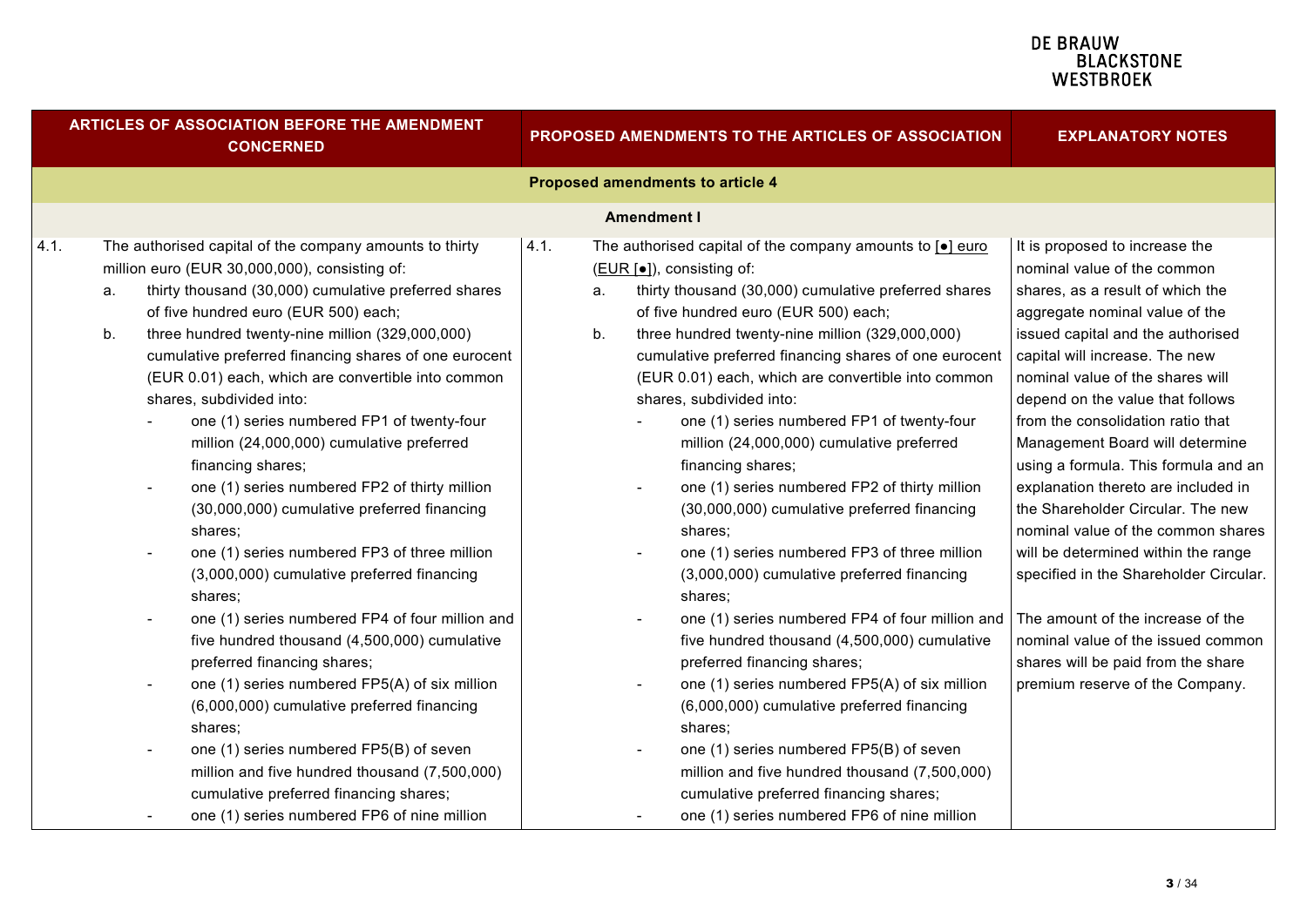| ARTICLES OF ASSOCIATION BEFORE THE AMENDMENT<br><b>CONCERNED</b>         | PROPOSED AMENDMENTS TO THE ARTICLES OF ASSOCIATION                     | <b>EXPLANATORY NOTES</b> |
|--------------------------------------------------------------------------|------------------------------------------------------------------------|--------------------------|
| (9,000,000) cumulative preferred financing                               | (9,000,000) cumulative preferred financing                             |                          |
| shares;                                                                  | shares;                                                                |                          |
| one (1) series numbered FP7 of twenty-four<br>$\overline{\phantom{a}}$   | one (1) series numbered FP7 of twenty-four                             |                          |
| million and nine thousand (24,900,000)                                   | million and nine hundred thousand (24,900,000)                         |                          |
| cumulative preferred financing shares;                                   | cumulative preferred financing shares;                                 |                          |
| one (1) series numbered FP8 of three million<br>$\overline{\phantom{a}}$ | one (1) series numbered FP8 of three million                           |                          |
| one hundred and eighty thousand (3,180,000)                              | one hundred and eighty thousand (3,180,000)                            |                          |
| cumulative preferred financing shares;                                   | cumulative preferred financing shares;                                 |                          |
| one (1) series numbered FP9 of one million<br>$\overline{\phantom{a}}$   | one (1) series numbered FP9 of one million<br>$\overline{\phantom{a}}$ |                          |
| nine hundred and fifty thousand (1,950,000)                              | nine hundred and fifty thousand (1,950,000)                            |                          |
| cumulative preferred financing shares;                                   | cumulative preferred financing shares;                                 |                          |
| one (1) series numbered FP10 of nine hundred                             | one (1) series numbered FP10 of nine hundred                           |                          |
| and sixty thousand (960,000) cumulative                                  | and sixty thousand (960,000) cumulative                                |                          |
| preferred financing shares;                                              | preferred financing shares;                                            |                          |
| one (1) series numbered FP11 of four million                             | one (1) series numbered FP11 of four million                           |                          |
| and fifty thousand (4,050,000) cumulative                                | and fifty thousand (4,050,000) cumulative                              |                          |
| preferred financing shares;                                              | preferred financing shares;                                            |                          |
| one (1) series numbered FP12 of nine hundred                             | one (1) series numbered FP12 of nine hundred                           |                          |
| and sixty thousand (960,000) cumulative                                  | and sixty thousand (960,000) cumulative                                |                          |
| preferred financing shares;                                              | preferred financing shares;                                            |                          |
| one (1) series numbered FP13 of six million                              | one (1) series numbered FP13 of six million                            |                          |
| (6,000,000) cumulative preferred financing                               | (6,000,000) cumulative preferred financing                             |                          |
| shares;                                                                  | shares;                                                                |                          |
| one (1) series numbered FP14 of four million<br>$\overline{\phantom{a}}$ | one (1) series numbered FP14 of four million                           |                          |
| nine hundred and eighty thousand (4,980,000)                             | nine hundred and eighty thousand (4,980,000)                           |                          |
| cumulative preferred financing shares;                                   | cumulative preferred financing shares;                                 |                          |
| one (1) series numbered FP15(A) one million<br>$\overline{\phantom{a}}$  | one (1) series numbered FP15(A) of one million                         |                          |
| (1,000,000) cumulative preferred financing                               | (1,000,000) cumulative preferred financing                             |                          |
| shares;                                                                  | shares;                                                                |                          |
| one (1) series numbered FP15(B) three million                            | one (1) series numbered FP15(B) of three                               |                          |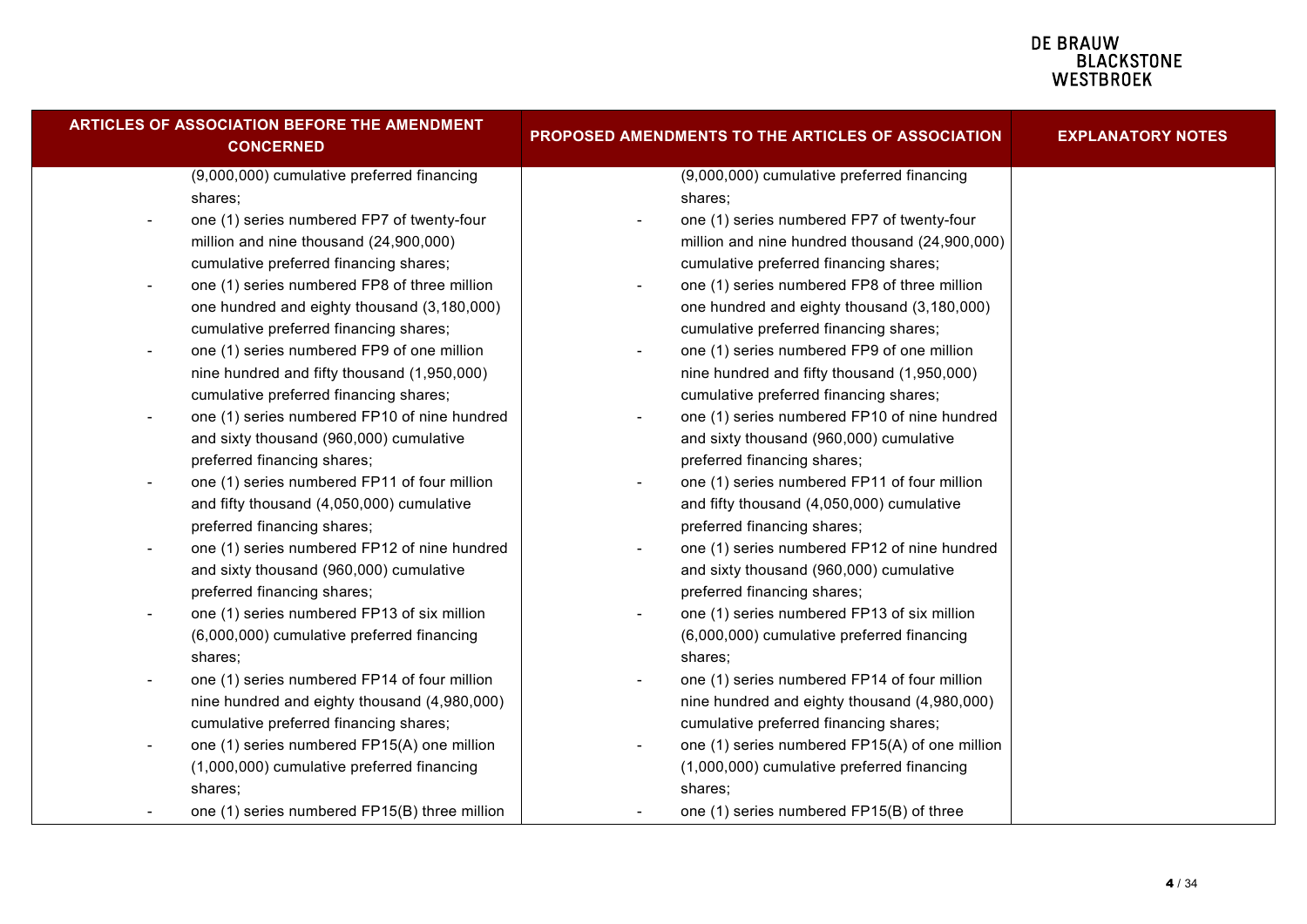| ARTICLES OF ASSOCIATION BEFORE THE AMENDMENT<br><b>CONCERNED</b>        | PROPOSED AMENDMENTS TO THE ARTICLES OF ASSOCIATION | <b>EXPLANATORY NOTES</b> |
|-------------------------------------------------------------------------|----------------------------------------------------|--------------------------|
| (3,000,000) cumulative preferred financing                              | million (3,000,000) cumulative preferred           |                          |
| shares;                                                                 | financing shares;                                  |                          |
| one (1) series numbered FP16 of six million                             | one (1) series numbered FP16 of six million        |                          |
| (6,000,000) cumulative preferred financing                              | (6,000,000) cumulative preferred financing         |                          |
| shares;                                                                 | shares;                                            |                          |
| one (1) series numbered FP17 of six hundred                             | one (1) series numbered FP17 of six hundred        |                          |
| and thirty-six thousand (636,000) cumulative                            | and thirty-six thousand (636,000) cumulative       |                          |
| preferred financing shares;                                             | preferred financing shares;                        |                          |
| one (1) series numbered FP18 of one hundred<br>$\blacksquare$           | one (1) series numbered FP18 of one hundred        |                          |
| and ninety-two thousand (192,000) cumulative                            | and ninety-two thousand (192,000) cumulative       |                          |
| preferred financing shares;                                             | preferred financing shares;                        |                          |
| one (1) series numbered FP19 of two million<br>$\overline{\phantom{a}}$ | one (1) series numbered FP19 of two million        |                          |
| (2,000,000) cumulative preferred financing                              | (2,000,000) cumulative preferred financing         |                          |
| shares:                                                                 | shares:                                            |                          |
| one (1) series numbered FP20 of one hundred                             | one (1) series numbered FP20 of one hundred        |                          |
| and ninety-two thousand (192,000) cumulative                            | and ninety-two thousand (192,000) cumulative       |                          |
| preferred financing shares;                                             | preferred financing shares;                        |                          |
| one (1) series numbered FP21 of six million<br>$\overline{\phantom{a}}$ | one (1) series numbered FP21 of six million        |                          |
| four hundred eighty-four thousand eight                                 | four hundred eighty-four thousand eight            |                          |
| hundred and ninety-seven (6,484,897)                                    | hundred and ninety-seven (6,484,897)               |                          |
| cumulative preferred financing shares;                                  | cumulative preferred financing shares;             |                          |
| one (1) series numbered FP22 of fifteen million                         | one (1) series numbered FP22 of fifteen million    |                          |
| eight hundred sixty-eight thousand and forty-                           | eight hundred sixty-eight thousand and forty-      |                          |
| one (15,868,041) cumulative preferred                                   | one (15,868,041) cumulative preferred              |                          |
| financing shares;                                                       | financing shares;                                  |                          |
| one (1) series numbered FP23 of six million<br>$\overline{\phantom{a}}$ | one (1) series numbered FP23 of six million        |                          |
| seven hundred eight thousand six hundred and                            | seven hundred eight thousand six hundred and       |                          |
| seventy-one (6,708,671) cumulative preferred                            | seventy-one (6,708,671) cumulative preferred       |                          |
| financing shares;                                                       | financing shares;                                  |                          |
| one (1) series numbered FP24 of four million                            | one (1) series numbered FP24 of four million       |                          |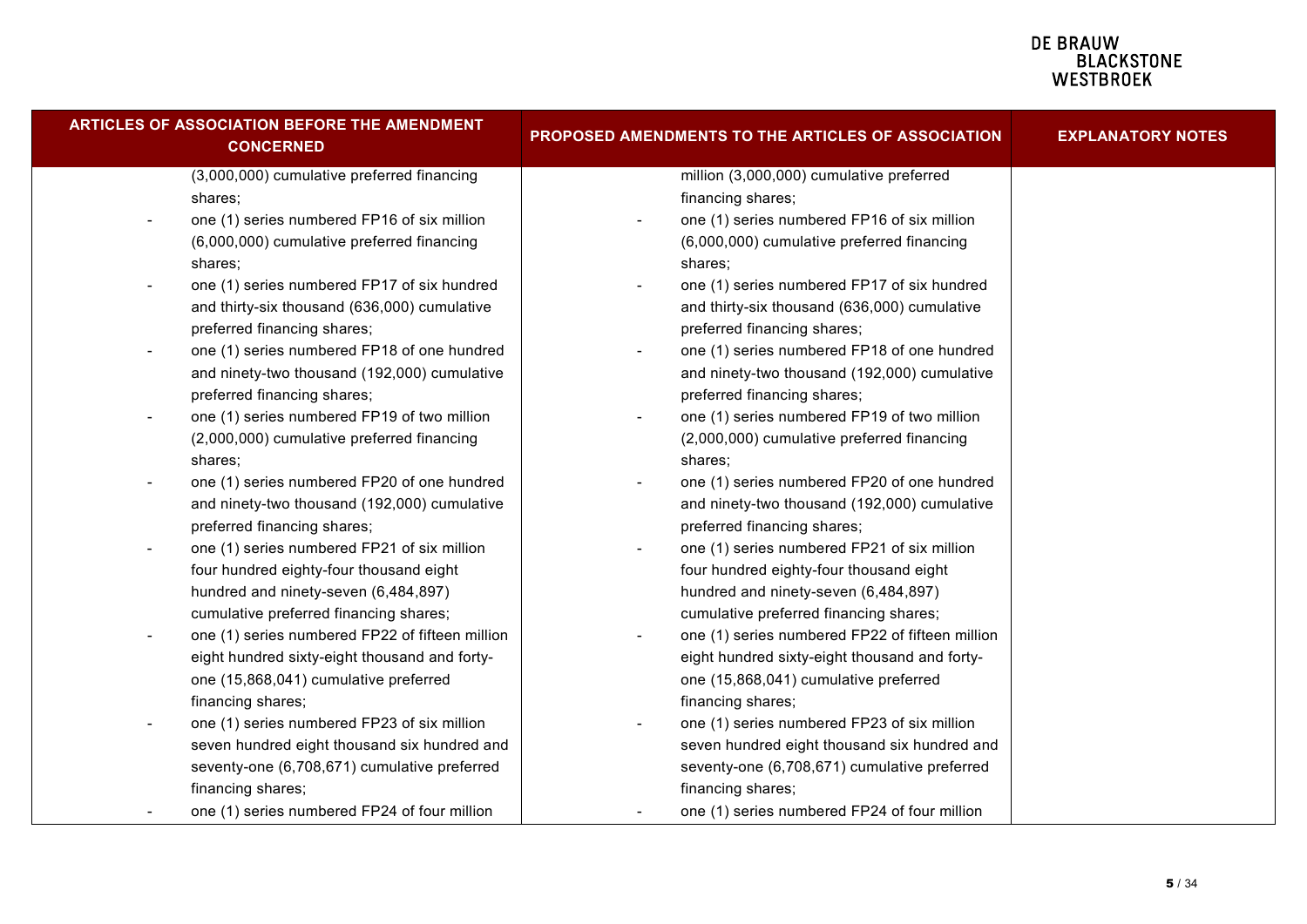| ARTICLES OF ASSOCIATION BEFORE THE AMENDMENT<br><b>CONCERNED</b>          | PROPOSED AMENDMENTS TO THE ARTICLES OF ASSOCIATION | <b>EXPLANATORY NOTES</b> |
|---------------------------------------------------------------------------|----------------------------------------------------|--------------------------|
| two hundred twenty thousand one hundred and                               | two hundred twenty thousand one hundred and        |                          |
| four (4,220,104) cumulative preferred financing                           | four (4,220,104) cumulative preferred financing    |                          |
| shares;                                                                   | shares;                                            |                          |
| one (1) series numbered FP25 of three million                             | one (1) series numbered FP25 of three million      |                          |
| two hundred sixty-eight thousand and sixty-nine                           | two hundred sixty-eight thousand and sixty-nine    |                          |
| (3,268,069) cumulative preferred financing                                | (3,268,069) cumulative preferred financing         |                          |
| shares;                                                                   | shares;                                            |                          |
| one (1) series numbered FP26 of eight hundred<br>$\overline{\phantom{a}}$ | one (1) series numbered FP26 of eight hundred      |                          |
| twenty-eight thousand four hundred and sixty-                             | twenty-eight thousand four hundred and sixty-      |                          |
| two (828,462) cumulative preferred financing                              | two (828,462) cumulative preferred financing       |                          |
| shares;                                                                   | shares;                                            |                          |
| one (1) series numbered FP27 of sixty-four                                | one (1) series numbered FP27 of sixty-four         |                          |
| thousand eight hundred and seventy-one                                    | thousand eight hundred and seventy-one             |                          |
| (64,871) cumulative preferred financing shares;                           | (64,871) cumulative preferred financing shares;    |                          |
| one (1) series numbered FP28 of seventy-nine<br>$\overline{\phantom{a}}$  | one (1) series numbered FP28 of seventy-nine       |                          |
| thousand two hundred and twenty-five (79,225)                             | thousand two hundred and twenty-five (79,225)      |                          |
| cumulative preferred financing shares;                                    | cumulative preferred financing shares;             |                          |
| one (1) series numbered FP29 of sixty<br>$\overline{\phantom{a}}$         | one (1) series numbered FP29 of sixty              |                          |
| thousand seven hundred and sixty-three                                    | thousand seven hundred and sixty-three             |                          |
| (60,763) cumulative preferred financing shares;                           | (60,763) cumulative preferred financing shares;    |                          |
| one (1) series numbered FP30 of five hundred<br>$\sim$                    | one (1) series numbered FP30 of five hundred       |                          |
| thirteen thousand eight hundred and sixty-five                            | thirteen thousand eight hundred and sixty-five     |                          |
| (513,865) cumulative preferred financing                                  | (513,865) cumulative preferred financing           |                          |
| shares;                                                                   | shares;                                            |                          |
| one (1) series numbered FP31(B) of seven<br>$\overline{\phantom{a}}$      | one (1) series numbered FP31(B) of seven           |                          |
| million nine hundred thirty-four thousand and                             | million nine hundred thirty-four thousand and      |                          |
| twenty-one (7,934,021) cumulative preferred                               | twenty-one (7,934,021) cumulative preferred        |                          |
| financing shares;                                                         | financing shares;                                  |                          |
| one (1) series numbered FP32 of fifty-one                                 | one (1) series numbered FP32 of fifty-one          |                          |
| million eight hundred sixty-eight thousand and                            | million eight hundred sixty-eight thousand and     |                          |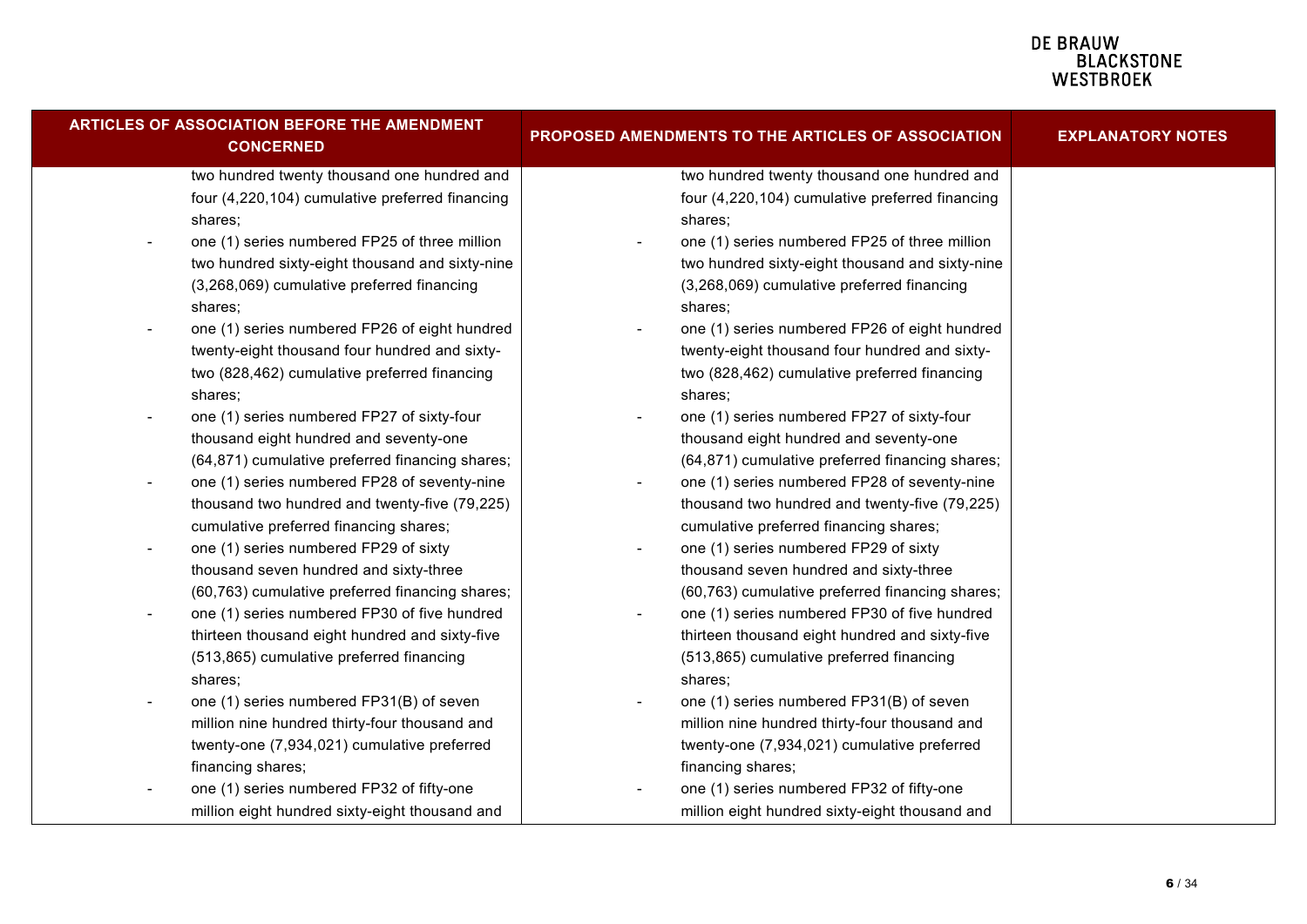|      |          | <b>ARTICLES OF ASSOCIATION BEFORE THE AMENDMENT</b><br><b>CONCERNED</b>                                                                                                                                                                                                                                                                                                                                                                                                                                                                                                                                                                                           |                  | PROPOSED AMENDMENTS TO THE ARTICLES OF ASSOCIATION                                                                                                                                                                                                                                                                                                                                                                                                                                                                                                                                                                                                                            | <b>EXPLANATORY NOTES</b>                                                                                                                                                                                                                                                                                                                                                                                                                                                                                                                                                          |
|------|----------|-------------------------------------------------------------------------------------------------------------------------------------------------------------------------------------------------------------------------------------------------------------------------------------------------------------------------------------------------------------------------------------------------------------------------------------------------------------------------------------------------------------------------------------------------------------------------------------------------------------------------------------------------------------------|------------------|-------------------------------------------------------------------------------------------------------------------------------------------------------------------------------------------------------------------------------------------------------------------------------------------------------------------------------------------------------------------------------------------------------------------------------------------------------------------------------------------------------------------------------------------------------------------------------------------------------------------------------------------------------------------------------|-----------------------------------------------------------------------------------------------------------------------------------------------------------------------------------------------------------------------------------------------------------------------------------------------------------------------------------------------------------------------------------------------------------------------------------------------------------------------------------------------------------------------------------------------------------------------------------|
|      | c.       | forty-one (51,868,041) cumulative preferred<br>financing shares;<br>one (1) series numbered FP33 of one hundred<br>thousand nine hundred and seventy (100,970)<br>cumulative preferred financing shares;<br>eighty-seven (87) series numbered FP57<br>through FP143 of one million (1,000,000)<br>cumulative preferred financing shares each;<br>and<br>one billion one hundred and seventy-one million<br>$(1,171,000,000)$ common shares of one eurocent<br>(EUR 0.01) each.                                                                                                                                                                                    | C.               | forty-one (51,868,041) cumulative preferred<br>financing shares;<br>one (1) series numbered FP33 of one hundred<br>thousand nine hundred and seventy (100,970)<br>cumulative preferred financing shares;<br>eighty-seven (87) series numbered FP57<br>through FP143 of one million (1,000,000)<br>cumulative preferred financing shares each;<br>and<br>one billion one hundred and seventy-one million<br>$(1,171,000,000)$ common shares of $\text{[} \bullet \text{]}$ (EUR $\text{[} \bullet \text{]}$ )<br>each.                                                                                                                                                         |                                                                                                                                                                                                                                                                                                                                                                                                                                                                                                                                                                                   |
|      |          |                                                                                                                                                                                                                                                                                                                                                                                                                                                                                                                                                                                                                                                                   |                  | <b>Proposed amendments to article 4</b>                                                                                                                                                                                                                                                                                                                                                                                                                                                                                                                                                                                                                                       |                                                                                                                                                                                                                                                                                                                                                                                                                                                                                                                                                                                   |
|      |          |                                                                                                                                                                                                                                                                                                                                                                                                                                                                                                                                                                                                                                                                   |                  | <b>Amendment II</b>                                                                                                                                                                                                                                                                                                                                                                                                                                                                                                                                                                                                                                                           |                                                                                                                                                                                                                                                                                                                                                                                                                                                                                                                                                                                   |
| 4.1. | a.<br>b. | The authorised capital of the company amounts to $[•]$ euro<br>(EUR [.]), consisting of:<br>thirty thousand (30,000) cumulative preferred shares<br>of five hundred euro (EUR 500) each;<br>three hundred twenty-nine million (329,000,000)<br>cumulative preferred financing shares of one eurocent<br>(EUR 0.01) each, which are convertible into common<br>shares, subdivided into:<br>one (1) series numbered FP1 of twenty-four<br>million (24,000,000) cumulative preferred<br>financing shares;<br>one (1) series numbered FP2 of thirty million<br>(30,000,000) cumulative preferred financing<br>shares:<br>one (1) series numbered FP3 of three million | 4.1.<br>a.<br>b. | The authorised capital of the company amounts to $\boxed{\bullet}$ euro<br>(EUR [●]), consisting of:<br>thirty thousand (30,000) cumulative preferred shares<br>of five hundred euro (EUR 500) each;<br>three hundred twenty-nine million (329,000,000)<br>cumulative preferred financing shares of one eurocent<br>(EUR 0.01) each, which are convertible into common<br>shares, subdivided into:<br>one (1) series numbered FP1 of twenty-four<br>million (24,000,000) cumulative preferred<br>financing shares;<br>one (1) series numbered FP2 of thirty million<br>(30,000,000) cumulative preferred financing<br>shares;<br>one (1) series numbered FP3 of three million | As a result of the consolidation of<br>common shares the nominal value of<br>the common shares will increase.<br>The aggregate nominal value of the<br>issued capital will remain unchanged<br>(article 47 paragraph 1) and the<br>authorised capital will be increased.<br>The consolidation and the new<br>nominal value of the shares will<br>depend on the value that follows<br>from the consolidation ratio that the<br>Management Board will determine<br>using a formula. This formula and an<br>explanation thereto are included in<br>the Shareholder Circular. The new |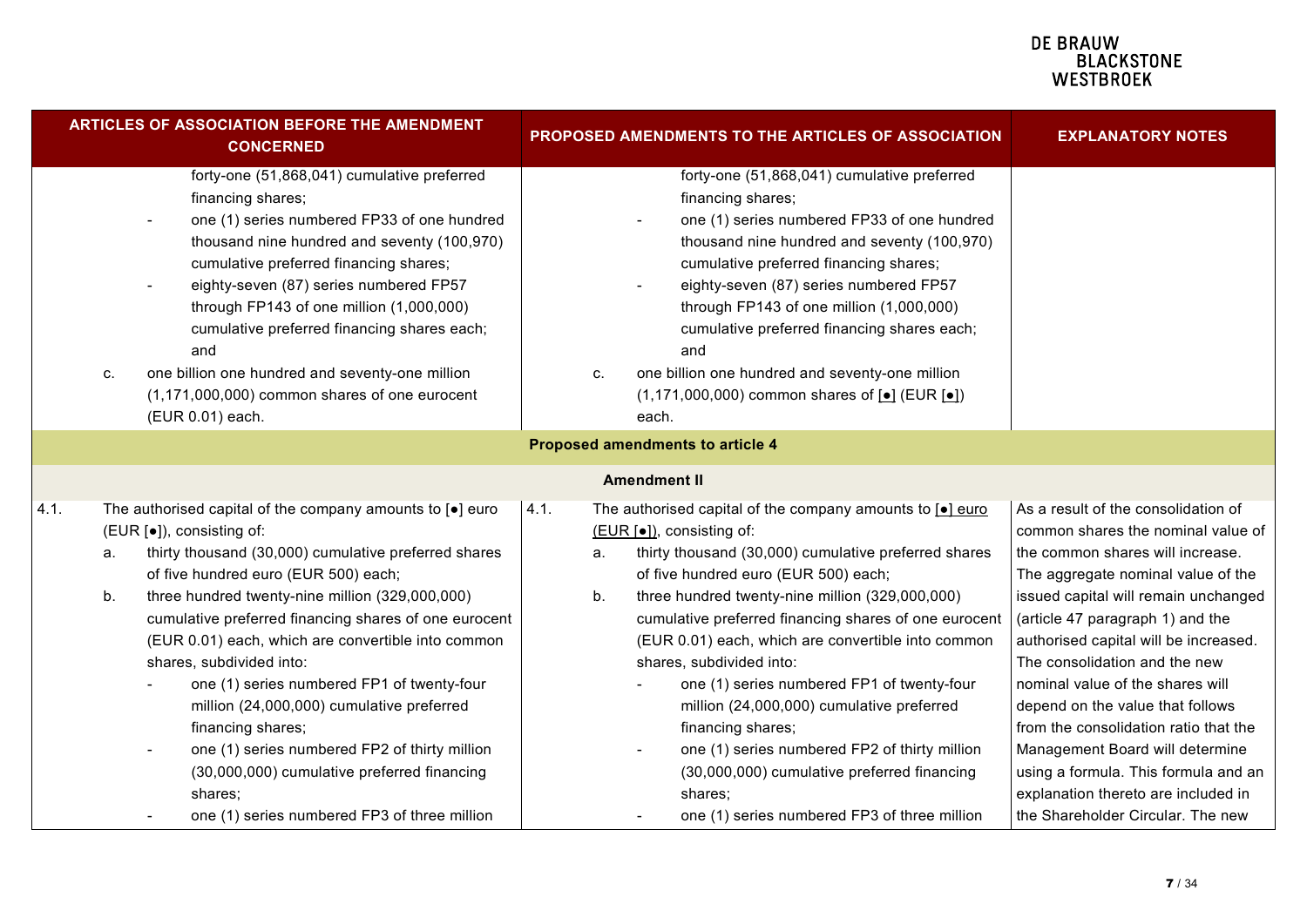| <b>ARTICLES OF ASSOCIATION BEFORE THE AMENDMENT</b><br><b>CONCERNED</b>    | PROPOSED AMENDMENTS TO THE ARTICLES OF ASSOCIATION    | <b>EXPLANATORY NOTES</b>                                                     |  |
|----------------------------------------------------------------------------|-------------------------------------------------------|------------------------------------------------------------------------------|--|
| (3,000,000) cumulative preferred financing<br>shares;                      | (3,000,000) cumulative preferred financing<br>shares; | nominal value of the shares will be<br>determined within the range specified |  |
| one (1) series numbered FP4 of four million and                            | one (1) series numbered FP4 of four million and       | in the Shareholder Circular.                                                 |  |
| five hundred thousand (4,500,000) cumulative                               | five hundred thousand (4,500,000) cumulative          |                                                                              |  |
| preferred financing shares;                                                | preferred financing shares;                           |                                                                              |  |
| one (1) series numbered FP5(A) of six million                              | one (1) series numbered FP5(A) of six million         |                                                                              |  |
| (6,000,000) cumulative preferred financing                                 | (6,000,000) cumulative preferred financing            |                                                                              |  |
| shares;                                                                    | shares;                                               |                                                                              |  |
| one (1) series numbered FP5(B) of seven<br>$\overline{\phantom{a}}$        | one (1) series numbered FP5(B) of seven               |                                                                              |  |
| million and five hundred thousand (7,500,000)                              | million and five hundred thousand (7,500,000)         |                                                                              |  |
| cumulative preferred financing shares;                                     | cumulative preferred financing shares;                |                                                                              |  |
| one (1) series numbered FP6 of nine million<br>$\sim$                      | one (1) series numbered FP6 of nine million           |                                                                              |  |
| (9,000,000) cumulative preferred financing                                 | (9,000,000) cumulative preferred financing            |                                                                              |  |
| shares;                                                                    | shares:                                               |                                                                              |  |
| one (1) series numbered FP7 of twenty-four<br>$\overline{\phantom{a}}$     | one (1) series numbered FP7 of twenty-four            |                                                                              |  |
| million and nine hundred thousand (24,900,000)                             | million and nine hundred thousand (24,900,000)        |                                                                              |  |
| cumulative preferred financing shares;                                     | cumulative preferred financing shares;                |                                                                              |  |
| one (1) series numbered FP8 of three million<br>$\overline{\phantom{a}}$   | one (1) series numbered FP8 of three million          |                                                                              |  |
| one hundred and eighty thousand (3,180,000)                                | one hundred and eighty thousand (3,180,000)           |                                                                              |  |
| cumulative preferred financing shares;                                     | cumulative preferred financing shares;                |                                                                              |  |
| one (1) series numbered FP9 of one million<br>$\qquad \qquad \blacksquare$ | one (1) series numbered FP9 of one million            |                                                                              |  |
| nine hundred and fifty thousand (1,950,000)                                | nine hundred and fifty thousand (1,950,000)           |                                                                              |  |
| cumulative preferred financing shares;                                     | cumulative preferred financing shares;                |                                                                              |  |
| one (1) series numbered FP10 of nine hundred<br>$\overline{\phantom{a}}$   | one (1) series numbered FP10 of nine hundred          |                                                                              |  |
| and sixty thousand (960,000) cumulative                                    | and sixty thousand (960,000) cumulative               |                                                                              |  |
| preferred financing shares;                                                | preferred financing shares;                           |                                                                              |  |
| one (1) series numbered FP11 of four million<br>-                          | one (1) series numbered FP11 of four million          |                                                                              |  |
| and fifty thousand (4,050,000) cumulative                                  | and fifty thousand (4,050,000) cumulative             |                                                                              |  |
| preferred financing shares;                                                | preferred financing shares;                           |                                                                              |  |
| one (1) series numbered FP12 of nine hundred                               | one (1) series numbered FP12 of nine hundred          |                                                                              |  |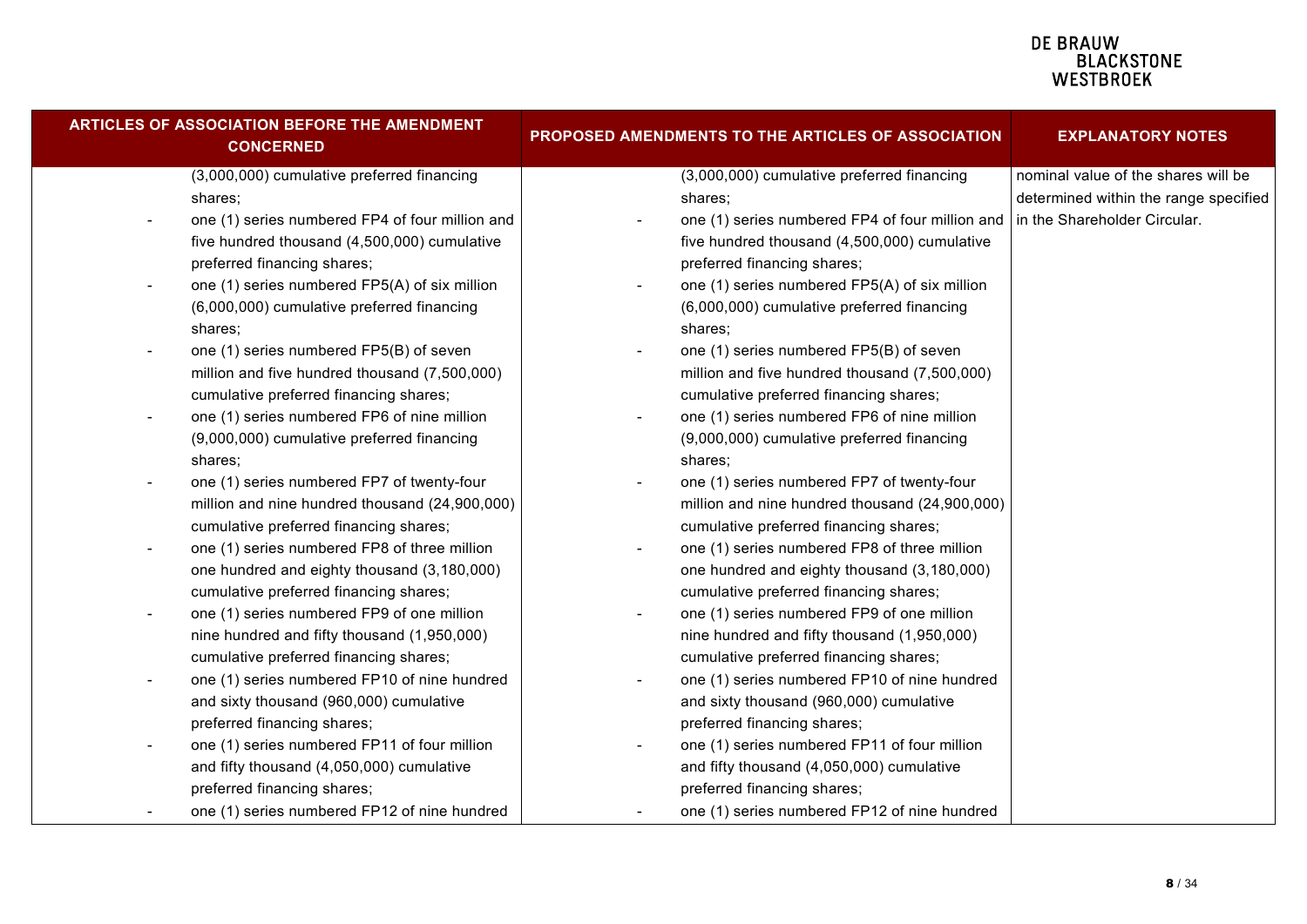| ARTICLES OF ASSOCIATION BEFORE THE AMENDMENT<br><b>CONCERNED</b>           | PROPOSED AMENDMENTS TO THE ARTICLES OF ASSOCIATION                      | <b>EXPLANATORY NOTES</b> |
|----------------------------------------------------------------------------|-------------------------------------------------------------------------|--------------------------|
| and sixty thousand (960,000) cumulative                                    | and sixty thousand (960,000) cumulative                                 |                          |
| preferred financing shares;                                                | preferred financing shares;                                             |                          |
| one (1) series numbered FP13 of six million<br>$\overline{\phantom{a}}$    | one (1) series numbered FP13 of six million<br>$\overline{\phantom{a}}$ |                          |
| (6,000,000) cumulative preferred financing                                 | (6,000,000) cumulative preferred financing                              |                          |
| shares;                                                                    | shares;                                                                 |                          |
| one (1) series numbered FP14 of four million<br>$\overline{\phantom{a}}$   | one (1) series numbered FP14 of four million                            |                          |
| nine hundred and eighty thousand (4,980,000)                               | nine hundred and eighty thousand (4,980,000)                            |                          |
| cumulative preferred financing shares;                                     | cumulative preferred financing shares;                                  |                          |
| one (1) series numbered FP15(A) of one million<br>$\overline{\phantom{a}}$ | one (1) series numbered FP15(A) one million<br>$\overline{\phantom{a}}$ |                          |
| (1,000,000) cumulative preferred financing                                 | (1,000,000) cumulative preferred financing                              |                          |
| shares;                                                                    | shares;                                                                 |                          |
| one (1) series numbered FP15(B) of three<br>$\overline{\phantom{a}}$       | one (1) series numbered FP15(B) three million                           |                          |
| million (3,000,000) cumulative preferred                                   | (3,000,000) cumulative preferred financing                              |                          |
| financing shares;                                                          | shares;                                                                 |                          |
| one (1) series numbered FP16 of six million                                | one (1) series numbered FP16 of six million                             |                          |
| (6,000,000) cumulative preferred financing                                 | (6,000,000) cumulative preferred financing                              |                          |
| shares;                                                                    | shares;                                                                 |                          |
| one (1) series numbered FP17 of six hundred                                | one (1) series numbered FP17 of six hundred                             |                          |
| and thirty-six thousand (636,000) cumulative                               | and thirty-six thousand (636,000) cumulative                            |                          |
| preferred financing shares;                                                | preferred financing shares;                                             |                          |
| one (1) series numbered FP18 of one hundred                                | one (1) series numbered FP18 of one hundred                             |                          |
| and ninety-two thousand (192,000) cumulative                               | and ninety-two thousand (192,000) cumulative                            |                          |
| preferred financing shares;                                                | preferred financing shares;                                             |                          |
| one (1) series numbered FP19 of two million<br>$\overline{\phantom{a}}$    | one (1) series numbered FP19 of two million                             |                          |
| (2,000,000) cumulative preferred financing                                 | (2,000,000) cumulative preferred financing                              |                          |
| shares;                                                                    | shares;                                                                 |                          |
| one (1) series numbered FP20 of one hundred                                | one (1) series numbered FP20 of one hundred                             |                          |
| and ninety-two thousand (192,000) cumulative                               | and ninety-two thousand (192,000) cumulative                            |                          |
| preferred financing shares;                                                | preferred financing shares;                                             |                          |
| one (1) series numbered FP21 of six million                                | one (1) series numbered FP21 of six million                             |                          |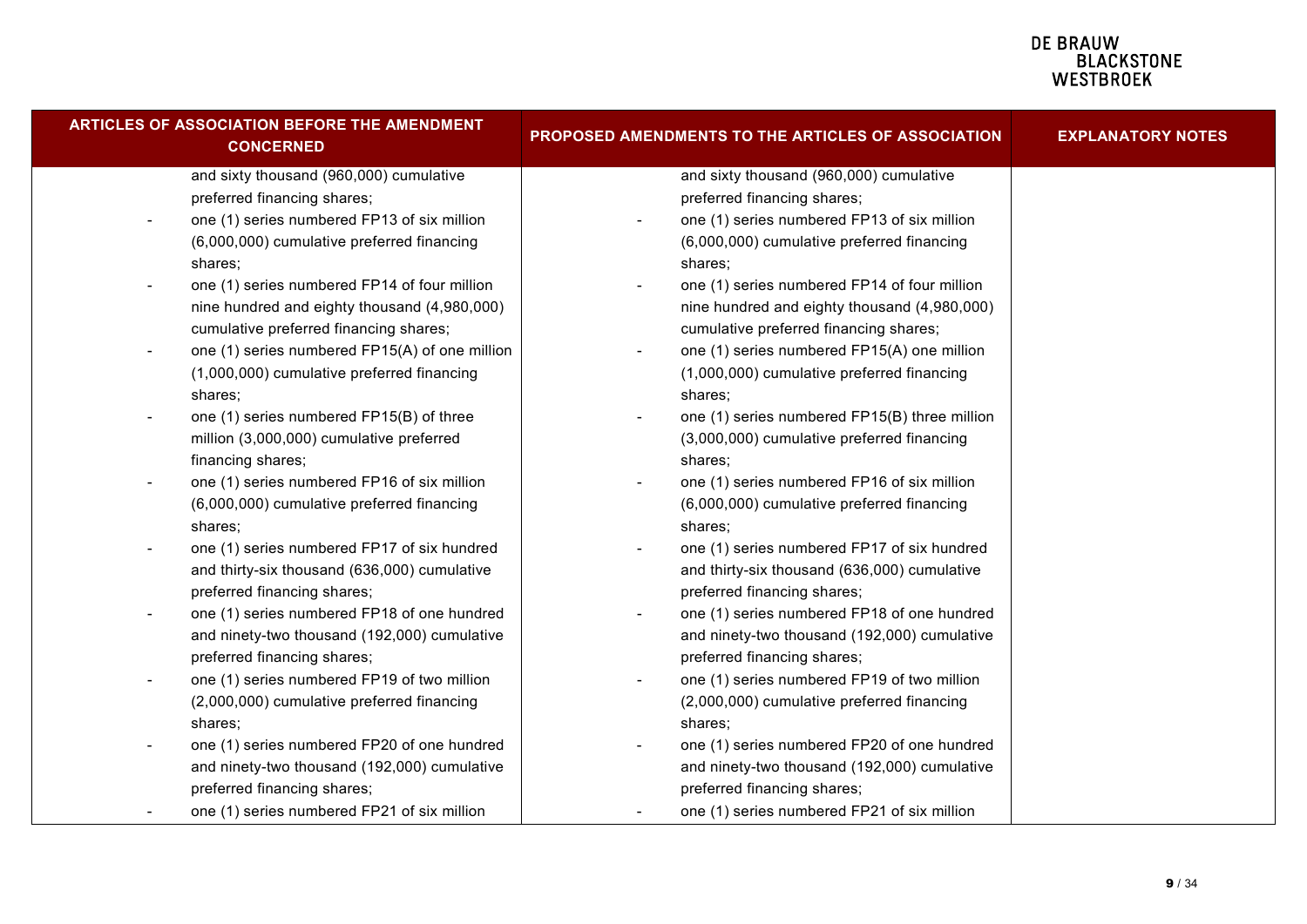| <b>ARTICLES OF ASSOCIATION BEFORE THE AMENDMENT</b><br><b>CONCERNED</b>   | PROPOSED AMENDMENTS TO THE ARTICLES OF ASSOCIATION                       | <b>EXPLANATORY NOTES</b> |
|---------------------------------------------------------------------------|--------------------------------------------------------------------------|--------------------------|
| four hundred eighty-four thousand eight                                   | four hundred eighty-four thousand eight                                  |                          |
| hundred and ninety-seven (6,484,897)                                      | hundred and ninety-seven (6,484,897)                                     |                          |
| cumulative preferred financing shares;                                    | cumulative preferred financing shares;                                   |                          |
| one (1) series numbered FP22 of fifteen million                           | one (1) series numbered FP22 of fifteen million                          |                          |
| eight hundred sixty-eight thousand and forty-                             | eight hundred sixty-eight thousand and forty-                            |                          |
| one (15,868,041) cumulative preferred                                     | one (15,868,041) cumulative preferred                                    |                          |
| financing shares;                                                         | financing shares;                                                        |                          |
| one (1) series numbered FP23 of six million<br>$\overline{\phantom{a}}$   | one (1) series numbered FP23 of six million                              |                          |
| seven hundred eight thousand six hundred and                              | seven hundred eight thousand six hundred and                             |                          |
| seventy-one (6,708,671) cumulative preferred                              | seventy-one (6,708,671) cumulative preferred                             |                          |
| financing shares;                                                         | financing shares;                                                        |                          |
| one (1) series numbered FP24 of four million<br>$\overline{\phantom{a}}$  | one (1) series numbered FP24 of four million                             |                          |
| two hundred twenty thousand one hundred and                               | two hundred twenty thousand one hundred and                              |                          |
| four (4,220,104) cumulative preferred financing                           | four (4,220,104) cumulative preferred financing                          |                          |
| shares;                                                                   | shares;                                                                  |                          |
| one (1) series numbered FP25 of three million                             | one (1) series numbered FP25 of three million                            |                          |
| two hundred sixty-eight thousand and sixty-nine                           | two hundred sixty-eight thousand and sixty-nine                          |                          |
| (3,268,069) cumulative preferred financing                                | (3,268,069) cumulative preferred financing                               |                          |
| shares;                                                                   | shares;                                                                  |                          |
| one (1) series numbered FP26 of eight hundred<br>$\overline{\phantom{a}}$ | one (1) series numbered FP26 of eight hundred                            |                          |
| twenty-eight thousand four hundred and sixty-                             | twenty-eight thousand four hundred and sixty-                            |                          |
| two (828,462) cumulative preferred financing                              | two (828,462) cumulative preferred financing                             |                          |
| shares:                                                                   | shares:                                                                  |                          |
| one (1) series numbered FP27 of sixty-four<br>$\overline{\phantom{a}}$    | one (1) series numbered FP27 of sixty-four                               |                          |
| thousand eight hundred and seventy-one                                    | thousand eight hundred and seventy-one                                   |                          |
| (64,871) cumulative preferred financing shares;                           | (64,871) cumulative preferred financing shares;                          |                          |
| one (1) series numbered FP28 of seventy-nine<br>$\overline{\phantom{a}}$  | one (1) series numbered FP28 of seventy-nine<br>$\overline{\phantom{a}}$ |                          |
| thousand two hundred and twenty-five (79,225)                             | thousand two hundred and twenty-five (79,225)                            |                          |
| cumulative preferred financing shares;                                    | cumulative preferred financing shares;                                   |                          |
| one (1) series numbered FP29 of sixty                                     | one (1) series numbered FP29 of sixty                                    |                          |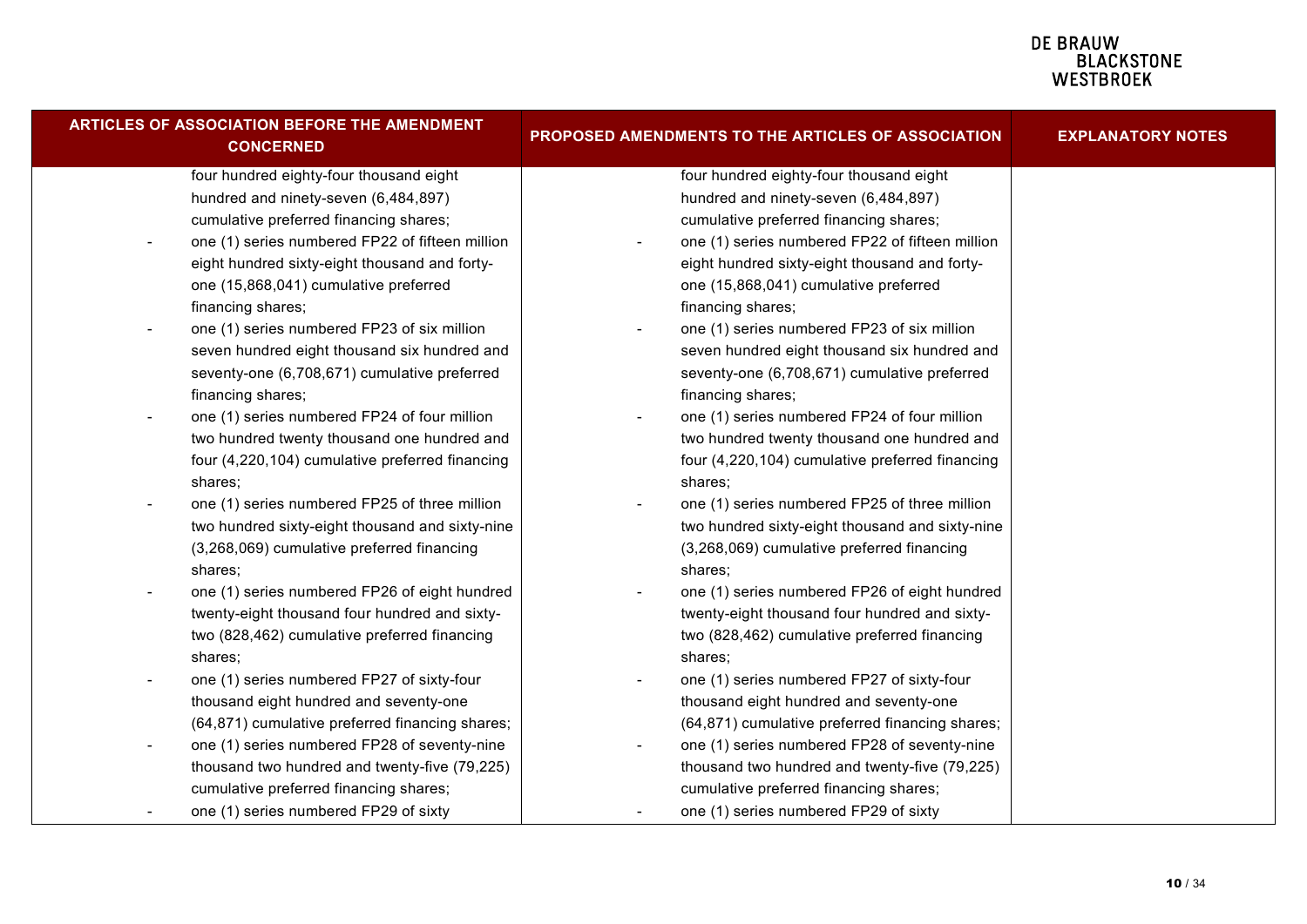| <b>ARTICLES OF ASSOCIATION BEFORE THE AMENDMENT</b><br><b>CONCERNED</b>                                                                                                                                                                                                                                                                                                                                                                                                                                                                                                                                                                                                                                                                                                                                                                                                                                                                                                                               | PROPOSED AMENDMENTS TO THE ARTICLES OF ASSOCIATION                                                                                                                                                                                                                                                                                                                                                                                                                                                                                                                                                                                                                                                                                                                                                                                                                                                                                                                                                    | <b>EXPLANATORY NOTES</b>                                                                                  |
|-------------------------------------------------------------------------------------------------------------------------------------------------------------------------------------------------------------------------------------------------------------------------------------------------------------------------------------------------------------------------------------------------------------------------------------------------------------------------------------------------------------------------------------------------------------------------------------------------------------------------------------------------------------------------------------------------------------------------------------------------------------------------------------------------------------------------------------------------------------------------------------------------------------------------------------------------------------------------------------------------------|-------------------------------------------------------------------------------------------------------------------------------------------------------------------------------------------------------------------------------------------------------------------------------------------------------------------------------------------------------------------------------------------------------------------------------------------------------------------------------------------------------------------------------------------------------------------------------------------------------------------------------------------------------------------------------------------------------------------------------------------------------------------------------------------------------------------------------------------------------------------------------------------------------------------------------------------------------------------------------------------------------|-----------------------------------------------------------------------------------------------------------|
| thousand seven hundred and sixty-three<br>(60,763) cumulative preferred financing shares;<br>one (1) series numbered FP30 of five hundred<br>thirteen thousand eight hundred and sixty-five<br>(513,865) cumulative preferred financing<br>shares;<br>one (1) series numbered FP31(B) of seven<br>million nine hundred thirty-four thousand and<br>twenty-one (7,934,021) cumulative preferred<br>financing shares;<br>one (1) series numbered FP32 of fifty-one<br>million eight hundred sixty-eight thousand and<br>forty-one (51,868,041) cumulative preferred<br>financing shares;<br>one (1) series numbered FP33 of one hundred<br>thousand nine hundred and seventy (100,970)<br>cumulative preferred financing shares;<br>eighty-seven (87) series numbered FP57<br>through FP143 of one million (1,000,000)<br>cumulative preferred financing shares each;<br>and<br>one billion one hundred and seventy-one million<br>c.<br>$(1,171,000,000)$ common shares of $[•]$ (EUR $[•]$ )<br>each. | thousand seven hundred and sixty-three<br>(60,763) cumulative preferred financing shares;<br>one (1) series numbered FP30 of five hundred<br>thirteen thousand eight hundred and sixty-five<br>(513,865) cumulative preferred financing<br>shares;<br>one (1) series numbered FP31(B) of seven<br>million nine hundred thirty-four thousand and<br>twenty-one (7,934,021) cumulative preferred<br>financing shares;<br>one (1) series numbered FP32 of fifty-one<br>million eight hundred sixty-eight thousand and<br>forty-one (51,868,041) cumulative preferred<br>financing shares;<br>one (1) series numbered FP33 of one hundred<br>thousand nine hundred and seventy (100,970)<br>cumulative preferred financing shares;<br>eighty-seven (87) series numbered FP57<br>through FP143 of one million (1,000,000)<br>cumulative preferred financing shares each;<br>and<br>one billion one hundred and seventy-one million<br>C.<br>$(1,171,000,000)$ common shares of $[•]$ (EUR $[•]$ )<br>each. |                                                                                                           |
|                                                                                                                                                                                                                                                                                                                                                                                                                                                                                                                                                                                                                                                                                                                                                                                                                                                                                                                                                                                                       | <b>Proposed amendments to article 4</b>                                                                                                                                                                                                                                                                                                                                                                                                                                                                                                                                                                                                                                                                                                                                                                                                                                                                                                                                                               |                                                                                                           |
|                                                                                                                                                                                                                                                                                                                                                                                                                                                                                                                                                                                                                                                                                                                                                                                                                                                                                                                                                                                                       | <b>Amendment III</b>                                                                                                                                                                                                                                                                                                                                                                                                                                                                                                                                                                                                                                                                                                                                                                                                                                                                                                                                                                                  |                                                                                                           |
| The authorised capital of the company amounts to $[•]$ euro<br>4.1.<br>(EUR [•]), consisting of:<br>thirty thousand (30,000) cumulative preferred shares<br>а.                                                                                                                                                                                                                                                                                                                                                                                                                                                                                                                                                                                                                                                                                                                                                                                                                                        | 4.1.<br>The authorised capital of the company amounts to [.] euro<br>(EUR [•]), consisting of:<br>thirty thousand (30,000) cumulative preferred shares<br>a.                                                                                                                                                                                                                                                                                                                                                                                                                                                                                                                                                                                                                                                                                                                                                                                                                                          | It is proposed to decrease the<br>nominal value of the common shares<br>to EUR 0.01, as a result of which |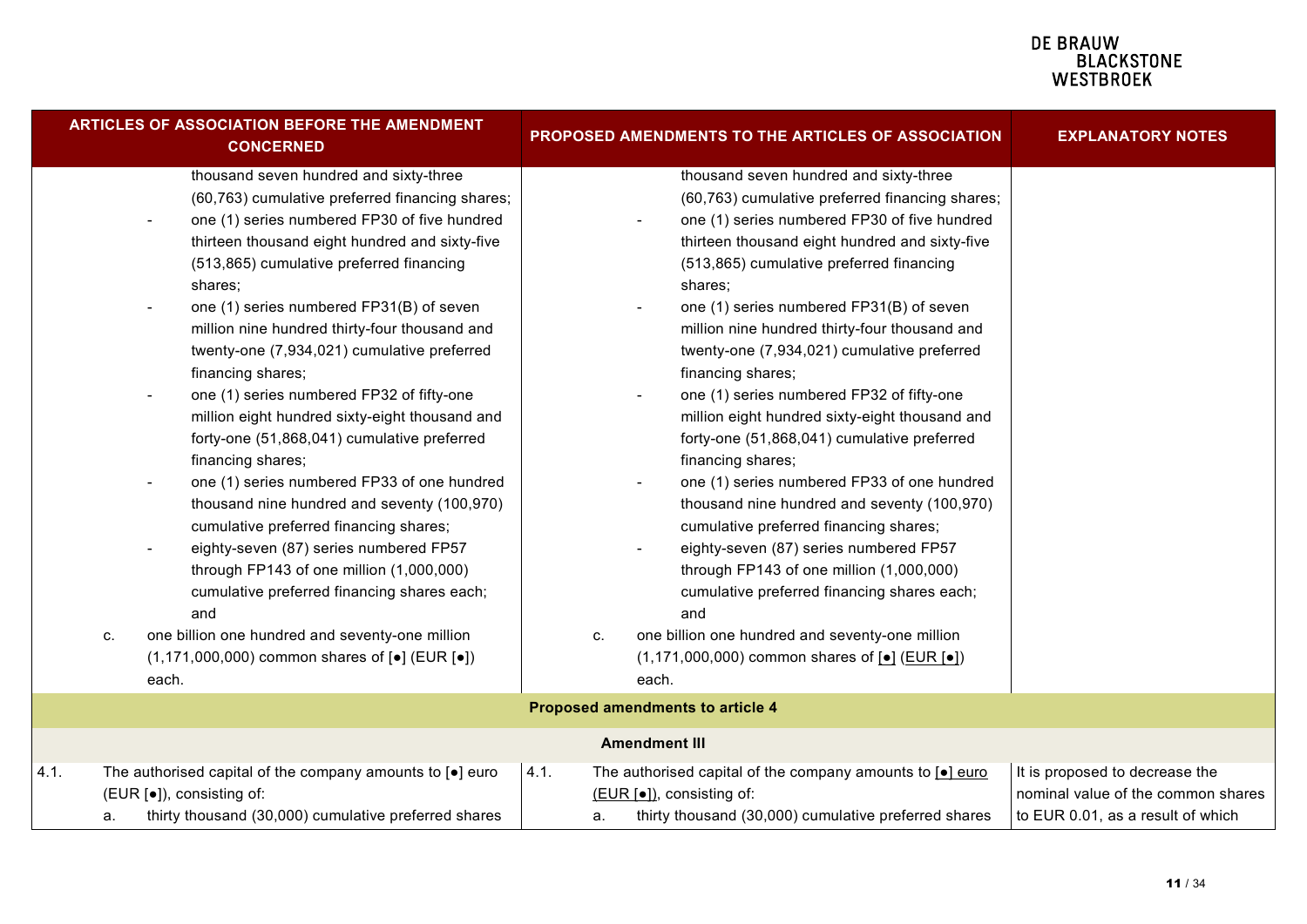| <b>ARTICLES OF ASSOCIATION BEFORE THE AMENDMENT</b><br><b>CONCERNED</b> |                                      |                                                       | PROPOSED AMENDMENTS TO THE ARTICLES OF ASSOCIATION |  |                                                       | <b>EXPLANATORY NOTES</b>                |
|-------------------------------------------------------------------------|--------------------------------------|-------------------------------------------------------|----------------------------------------------------|--|-------------------------------------------------------|-----------------------------------------|
|                                                                         | of five hundred euro (EUR 500) each; |                                                       |                                                    |  | of five hundred euro (EUR 500) each;                  | also the authorised capital will be     |
|                                                                         | b.                                   | three hundred twenty-nine million (329,000,000)       | b.                                                 |  | three hundred twenty-nine million (329,000,000)       | decreased.                              |
|                                                                         |                                      | cumulative preferred financing shares of one eurocent |                                                    |  | cumulative preferred financing shares of one eurocent |                                         |
|                                                                         |                                      | (EUR 0.01) each, which are convertible into common    |                                                    |  | (EUR 0.01) each, which are convertible into common    | It is proposed to repay an amount       |
|                                                                         |                                      | shares, subdivided into:                              |                                                    |  | shares, subdivided into:                              | per share, to be determined by the      |
|                                                                         |                                      | one (1) series numbered FP1 of twenty-four            |                                                    |  | one (1) series numbered FP1 of twenty-four            | Management Board on the basis of a      |
|                                                                         |                                      | million (24,000,000) cumulative preferred             |                                                    |  | million (24,000,000) cumulative preferred             | formula included in and further set     |
|                                                                         |                                      | financing shares;                                     |                                                    |  | financing shares;                                     | out in the Shareholder Circular, to     |
|                                                                         |                                      | one (1) series numbered FP2 of thirty million         |                                                    |  | one (1) series numbered FP2 of thirty million         | the holders of common shares. The       |
|                                                                         |                                      | (30,000,000) cumulative preferred financing           |                                                    |  | (30,000,000) cumulative preferred financing           | difference between the nominal value    |
|                                                                         |                                      | shares;                                               |                                                    |  | shares;                                               | of the common shares before the         |
|                                                                         |                                      | one (1) series numbered FP3 of three million          |                                                    |  | one (1) series numbered FP3 of three million          | decrease and the repayment of           |
|                                                                         |                                      | (3,000,000) cumulative preferred financing            |                                                    |  | (3,000,000) cumulative preferred financing            | capital shall be re-added to the share  |
|                                                                         |                                      | shares;                                               |                                                    |  | shares:                                               | premium reserve.                        |
|                                                                         |                                      | one (1) series numbered FP4 of four million and       |                                                    |  | one (1) series numbered FP4 of four million and       |                                         |
|                                                                         |                                      | five hundred thousand (4,500,000) cumulative          |                                                    |  | five hundred thousand (4,500,000) cumulative          | Under the provisions of Section         |
|                                                                         |                                      | preferred financing shares;                           |                                                    |  | preferred financing shares;                           | 2:100 of the Dutch Civil Code,          |
|                                                                         |                                      | one (1) series numbered FP5(A) of six million         |                                                    |  | one (1) series numbered FP5(A) of six million         | objections may be lodged for a          |
|                                                                         |                                      | (6,000,000) cumulative preferred financing            |                                                    |  | (6,000,000) cumulative preferred financing            | period of two months following the      |
|                                                                         |                                      | shares:                                               |                                                    |  | shares:                                               | publication of the resolution to        |
|                                                                         |                                      | one (1) series numbered FP5(B) of seven               |                                                    |  | one (1) series numbered FP5(B) of seven               | reduce the capital with the Trade       |
|                                                                         |                                      | million and five hundred thousand (7,500,000)         |                                                    |  | million and five hundred thousand (7,500,000)         | Register of the Chamber of              |
|                                                                         |                                      | cumulative preferred financing shares;                |                                                    |  | cumulative preferred financing shares;                | Commerce. The amendment of the          |
|                                                                         |                                      | one (1) series numbered FP6 of nine million           |                                                    |  | one (1) series numbered FP6 of nine million           | Articles of Association and the         |
|                                                                         |                                      | (9,000,000) cumulative preferred financing            |                                                    |  | (9,000,000) cumulative preferred financing            | capital reduction will be effected only |
|                                                                         |                                      | shares;                                               |                                                    |  | shares;                                               | after that period and subject to the    |
|                                                                         |                                      | one (1) series numbered FP7 of twenty-four            |                                                    |  | one (1) series numbered FP7 of twenty-four            | condition that no objections have       |
|                                                                         |                                      | million and nine hundred thousand (24,900,000)        |                                                    |  | million and nine hundred thousand (24,900,000)        | been received during that period or,    |
|                                                                         |                                      | cumulative preferred financing shares;                |                                                    |  | cumulative preferred financing shares;                | in the event one or more creditors      |
|                                                                         |                                      | one (1) series numbered FP8 of three million          |                                                    |  | one (1) series numbered FP8 of three million          | have opposed the capital reduction,     |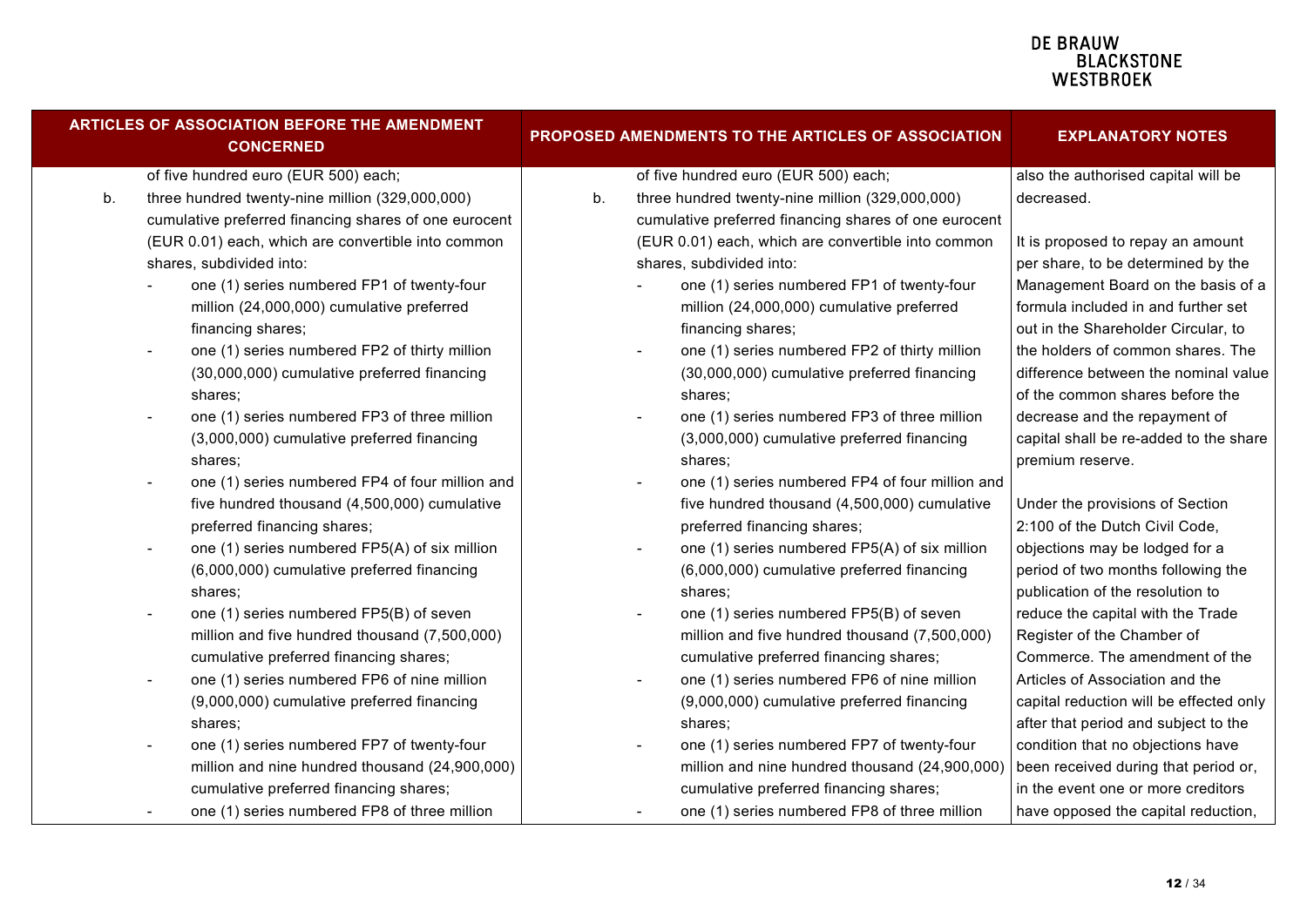| <b>ARTICLES OF ASSOCIATION BEFORE THE AMENDMENT</b><br><b>CONCERNED</b>  | PROPOSED AMENDMENTS TO THE ARTICLES OF ASSOCIATION | <b>EXPLANATORY NOTES</b>              |
|--------------------------------------------------------------------------|----------------------------------------------------|---------------------------------------|
| one hundred and eighty thousand (3,180,000)                              | one hundred and eighty thousand (3,180,000)        | after the opposition has been lifted. |
| cumulative preferred financing shares;                                   | cumulative preferred financing shares;             |                                       |
| one (1) series numbered FP9 of one million                               | one (1) series numbered FP9 of one million         |                                       |
| nine hundred and fifty thousand (1,950,000)                              | nine hundred and fifty thousand (1,950,000)        |                                       |
| cumulative preferred financing shares;                                   | cumulative preferred financing shares;             |                                       |
| one (1) series numbered FP10 of nine hundred                             | one (1) series numbered FP10 of nine hundred       |                                       |
| and sixty thousand (960,000) cumulative                                  | and sixty thousand (960,000) cumulative            |                                       |
| preferred financing shares;                                              | preferred financing shares;                        |                                       |
| one (1) series numbered FP11 of four million                             | one (1) series numbered FP11 of four million       |                                       |
| and fifty thousand (4,050,000) cumulative                                | and fifty thousand (4,050,000) cumulative          |                                       |
| preferred financing shares;                                              | preferred financing shares;                        |                                       |
| one (1) series numbered FP12 of nine hundred                             | one (1) series numbered FP12 of nine hundred       |                                       |
| and sixty thousand (960,000) cumulative                                  | and sixty thousand (960,000) cumulative            |                                       |
| preferred financing shares;                                              | preferred financing shares;                        |                                       |
| one (1) series numbered FP13 of six million<br>$\overline{\phantom{a}}$  | one (1) series numbered FP13 of six million        |                                       |
| (6,000,000) cumulative preferred financing                               | (6,000,000) cumulative preferred financing         |                                       |
| shares;                                                                  | shares;                                            |                                       |
| one (1) series numbered FP14 of four million<br>$\overline{\phantom{a}}$ | one (1) series numbered FP14 of four million       |                                       |
| nine hundred and eighty thousand (4,980,000)                             | nine hundred and eighty thousand (4,980,000)       |                                       |
| cumulative preferred financing shares;                                   | cumulative preferred financing shares;             |                                       |
| one (1) series numbered FP15(A) one million<br>$\overline{\phantom{a}}$  | one (1) series numbered FP15(A) of one million     |                                       |
| (1,000,000) cumulative preferred financing                               | (1,000,000) cumulative preferred financing         |                                       |
| shares:                                                                  | shares;                                            |                                       |
| one (1) series numbered FP15(B) three million                            | one (1) series numbered FP15(B) of three           |                                       |
| (3,000,000) cumulative preferred financing                               | million (3,000,000) cumulative preferred           |                                       |
| shares:                                                                  | financing shares;                                  |                                       |
| one (1) series numbered FP16 of six million                              | one (1) series numbered FP16 of six million        |                                       |
| (6,000,000) cumulative preferred financing                               | (6,000,000) cumulative preferred financing         |                                       |
| shares;                                                                  | shares;                                            |                                       |
| one (1) series numbered FP17 of six hundred                              | one (1) series numbered FP17 of six hundred        |                                       |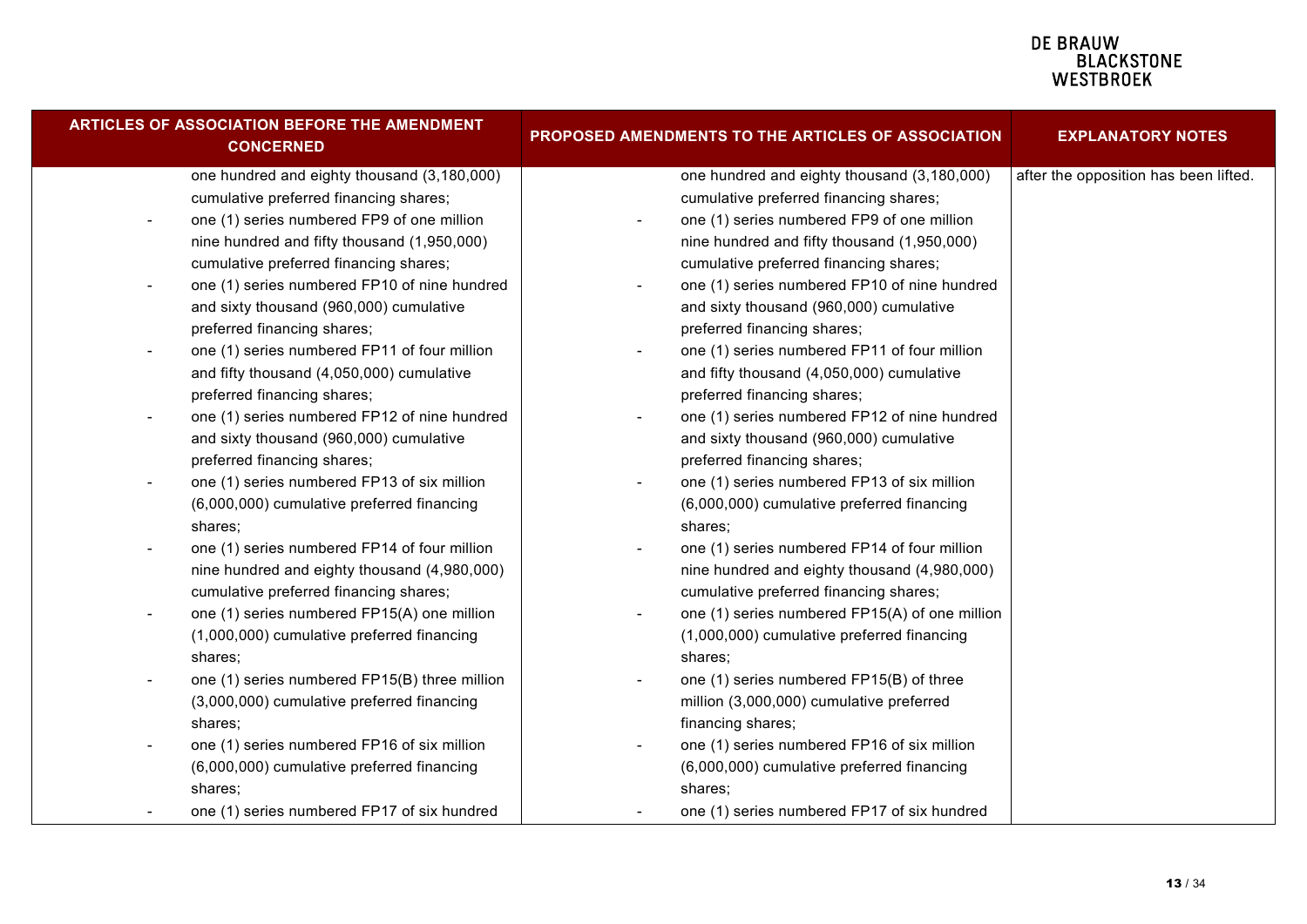| <b>ARTICLES OF ASSOCIATION BEFORE THE AMENDMENT</b><br><b>CONCERNED</b>     | PROPOSED AMENDMENTS TO THE ARTICLES OF ASSOCIATION    | <b>EXPLANATORY NOTES</b> |
|-----------------------------------------------------------------------------|-------------------------------------------------------|--------------------------|
| and thirty-six thousand (636,000) cumulative                                | and thirty-six thousand (636,000) cumulative          |                          |
| preferred financing shares;                                                 | preferred financing shares;                           |                          |
| one (1) series numbered FP18 of one hundred<br>$\overline{\phantom{a}}$     | one (1) series numbered FP18 of one hundred<br>$\sim$ |                          |
| and ninety-two thousand (192,000) cumulative                                | and ninety-two thousand (192,000) cumulative          |                          |
| preferred financing shares;                                                 | preferred financing shares;                           |                          |
| one (1) series numbered FP19 of two million<br>$\overline{\phantom{a}}$     | one (1) series numbered FP19 of two million           |                          |
| (2,000,000) cumulative preferred financing                                  | (2,000,000) cumulative preferred financing            |                          |
| shares:                                                                     | shares;                                               |                          |
| one (1) series numbered FP20 of one hundred                                 | one (1) series numbered FP20 of one hundred           |                          |
| and ninety-two thousand (192,000) cumulative                                | and ninety-two thousand (192,000) cumulative          |                          |
| preferred financing shares;                                                 | preferred financing shares;                           |                          |
| one (1) series numbered FP21 of six million                                 | one (1) series numbered FP21 of six million           |                          |
| four hundred eighty-four thousand eight                                     | four hundred eighty-four thousand eight               |                          |
| hundred and ninety-seven (6,484,897)                                        | hundred and ninety-seven (6,484,897)                  |                          |
| cumulative preferred financing shares;                                      | cumulative preferred financing shares;                |                          |
| one (1) series numbered FP22 of fifteen million<br>$\overline{\phantom{a}}$ | one (1) series numbered FP22 of fifteen million       |                          |
| eight hundred sixty-eight thousand and forty-                               | eight hundred sixty-eight thousand and forty-         |                          |
| one (15,868,041) cumulative preferred                                       | one (15,868,041) cumulative preferred                 |                          |
| financing shares;                                                           | financing shares;                                     |                          |
| one (1) series numbered FP23 of six million                                 | one (1) series numbered FP23 of six million           |                          |
| seven hundred eight thousand six hundred and                                | seven hundred eight thousand six hundred and          |                          |
| seventy-one (6,708,671) cumulative preferred                                | seventy-one (6,708,671) cumulative preferred          |                          |
| financing shares;                                                           | financing shares;                                     |                          |
| one (1) series numbered FP24 of four million                                | one (1) series numbered FP24 of four million          |                          |
| two hundred twenty thousand one hundred and                                 | two hundred twenty thousand one hundred and           |                          |
| four (4,220,104) cumulative preferred financing                             | four (4,220,104) cumulative preferred financing       |                          |
| shares;                                                                     | shares;                                               |                          |
| one (1) series numbered FP25 of three million                               | one (1) series numbered FP25 of three million         |                          |
| two hundred sixty-eight thousand and sixty-nine                             | two hundred sixty-eight thousand and sixty-nine       |                          |
| (3,268,069) cumulative preferred financing                                  | (3,268,069) cumulative preferred financing            |                          |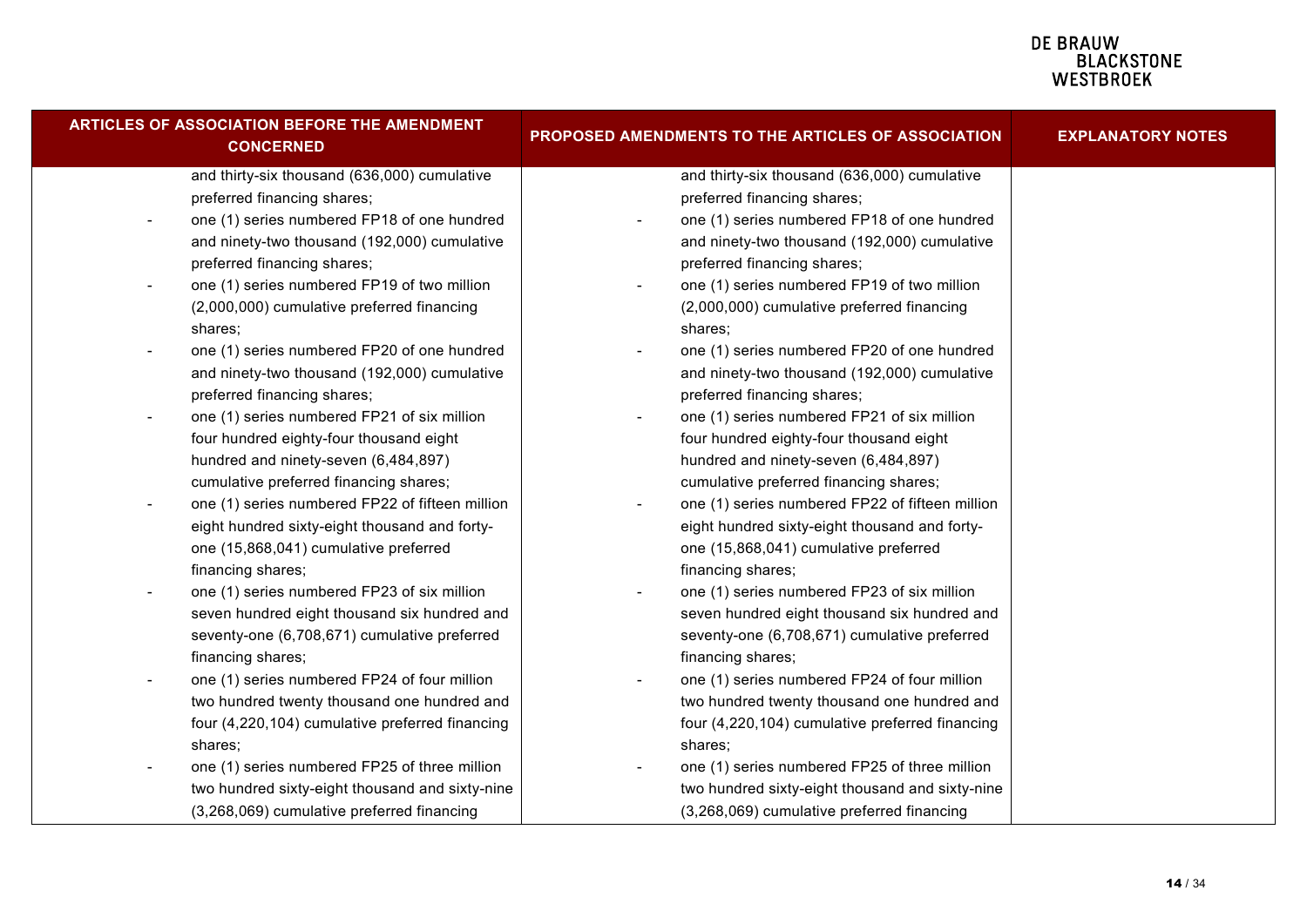| ARTICLES OF ASSOCIATION BEFORE THE AMENDMENT<br><b>CONCERNED</b>      | PROPOSED AMENDMENTS TO THE ARTICLES OF ASSOCIATION | <b>EXPLANATORY NOTES</b> |
|-----------------------------------------------------------------------|----------------------------------------------------|--------------------------|
| shares;                                                               | shares;                                            |                          |
| one (1) series numbered FP26 of eight hundred                         | one (1) series numbered FP26 of eight hundred      |                          |
| twenty-eight thousand four hundred and sixty-                         | twenty-eight thousand four hundred and sixty-      |                          |
| two (828,462) cumulative preferred financing                          | two (828,462) cumulative preferred financing       |                          |
| shares;                                                               | shares;                                            |                          |
| one (1) series numbered FP27 of sixty-four                            | one (1) series numbered FP27 of sixty-four         |                          |
| thousand eight hundred and seventy-one                                | thousand eight hundred and seventy-one             |                          |
| (64,871) cumulative preferred financing shares;                       | (64,871) cumulative preferred financing shares;    |                          |
| one (1) series numbered FP28 of seventy-nine                          | one (1) series numbered FP28 of seventy-nine       |                          |
| thousand two hundred and twenty-five (79,225)                         | thousand two hundred and twenty-five (79,225)      |                          |
| cumulative preferred financing shares;                                | cumulative preferred financing shares;             |                          |
| one (1) series numbered FP29 of sixty<br>$\blacksquare$               | one (1) series numbered FP29 of sixty              |                          |
| thousand seven hundred and sixty-three                                | thousand seven hundred and sixty-three             |                          |
| (60,763) cumulative preferred financing shares;                       | (60,763) cumulative preferred financing shares;    |                          |
| one (1) series numbered FP30 of five hundred<br>$\blacksquare$        | one (1) series numbered FP30 of five hundred       |                          |
| thirteen thousand eight hundred and sixty-five                        | thirteen thousand eight hundred and sixty-five     |                          |
| (513,865) cumulative preferred financing                              | (513,865) cumulative preferred financing           |                          |
| shares;                                                               | shares;                                            |                          |
| one (1) series numbered FP31(B) of seven                              | one (1) series numbered FP31(B) of seven           |                          |
| million nine hundred thirty-four thousand and                         | million nine hundred thirty-four thousand and      |                          |
| twenty-one (7,934,021) cumulative preferred                           | twenty-one (7,934,021) cumulative preferred        |                          |
| financing shares;                                                     | financing shares;                                  |                          |
| one (1) series numbered FP32 of fifty-one<br>$\overline{\phantom{a}}$ | one (1) series numbered FP32 of fifty-one          |                          |
| million eight hundred sixty-eight thousand and                        | million eight hundred sixty-eight thousand and     |                          |
| forty-one (51,868,041) cumulative preferred                           | forty-one (51,868,041) cumulative preferred        |                          |
| financing shares;                                                     | financing shares;                                  |                          |
| one (1) series numbered FP33 of one hundred                           | one (1) series numbered FP33 of one hundred        |                          |
| thousand nine hundred and seventy (100,970)                           | thousand nine hundred and seventy (100,970)        |                          |
| cumulative preferred financing shares;                                | cumulative preferred financing shares;             |                          |
| eighty-seven (87) series numbered FP57                                | eighty-seven (87) series numbered FP57             |                          |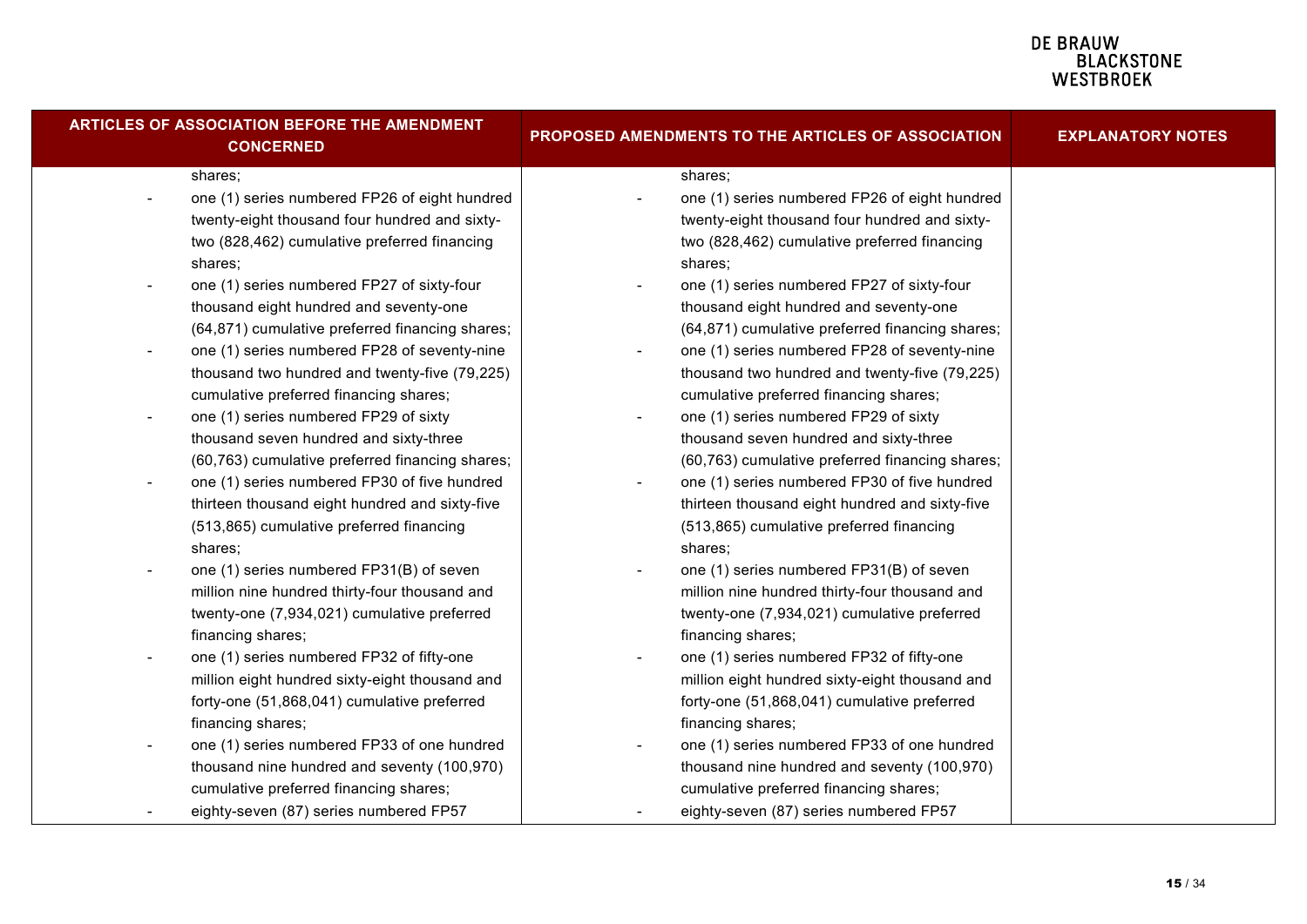| <b>ARTICLES OF ASSOCIATION BEFORE THE AMENDMENT</b><br><b>CONCERNED</b>                         | <b>PROPOSED AMENDMENTS TO THE ARTICLES OF ASSOCIATION</b>                                          | <b>EXPLANATORY NOTES</b> |
|-------------------------------------------------------------------------------------------------|----------------------------------------------------------------------------------------------------|--------------------------|
| through FP143 of one million $(1,000,000)$                                                      | through FP143 of one million (1,000,000)                                                           |                          |
| cumulative preferred financing shares each;                                                     | cumulative preferred financing shares each;                                                        |                          |
| and                                                                                             | and                                                                                                |                          |
| one billion one hundred and seventy-one million<br>C.                                           | $\lceil \bullet \rceil$ ( $\lceil \bullet \rceil$ ) common shares of one eurocent (EUR 0.01)<br>C. |                          |
| $(1,171,000,000)$ common shares of $\lceil \bullet \rceil$ (EUR $\lceil \bullet \rceil$ ) each. | each.                                                                                              |                          |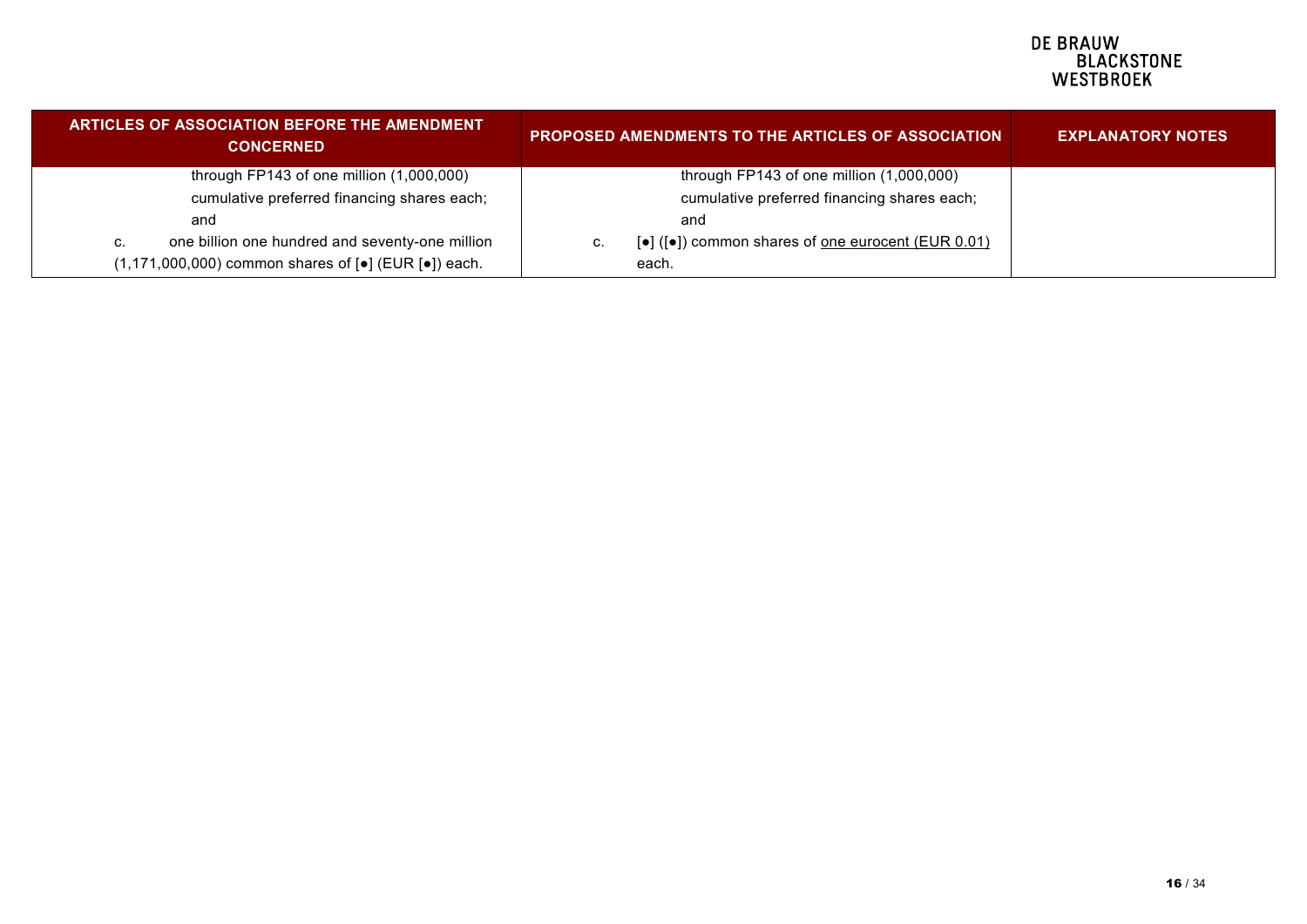|       | ARTICLES OF ASSOCIATION BEFORE THE AMENDMENT<br><b>CONCERNED</b>                                                                               |       | <b>PROPOSED AMENDMENTS TO THE ARTICLES OF ASSOCIATION</b>                                                                                | <b>EXPLANATORY NOTES</b>                                                                                                                                                                                                                                                                                                                                                                                                   |
|-------|------------------------------------------------------------------------------------------------------------------------------------------------|-------|------------------------------------------------------------------------------------------------------------------------------------------|----------------------------------------------------------------------------------------------------------------------------------------------------------------------------------------------------------------------------------------------------------------------------------------------------------------------------------------------------------------------------------------------------------------------------|
|       |                                                                                                                                                |       | <b>Proposed amendments to article 32</b>                                                                                                 |                                                                                                                                                                                                                                                                                                                                                                                                                            |
|       |                                                                                                                                                |       | Amendment I                                                                                                                              |                                                                                                                                                                                                                                                                                                                                                                                                                            |
| 32.1. | Each amount of shares equal to the nominal value of a<br>common share shall carry the right to cast one vote.                                  | 32.1. | Each amount of shares equal to the nominal value of a<br>cumulative preferred financing share shall carry the right to<br>cast one vote. | The number of votes attached to<br>shares is determined on the basis of<br>the nominal value of the class of<br>shares with the lowest nominal value,<br>of which class one vote is attached to<br>each share. As the cumulative<br>preferred financing shares shall have<br>the lowest nominal value as a result<br>of the proposed increase of the<br>nominal value of the common<br>shares, this amendment is proposed. |
|       |                                                                                                                                                |       | Proposed amendments to article 32                                                                                                        |                                                                                                                                                                                                                                                                                                                                                                                                                            |
|       |                                                                                                                                                |       | <b>Amendment III</b>                                                                                                                     |                                                                                                                                                                                                                                                                                                                                                                                                                            |
| 32.1. | Each amount of shares equal to the nominal value of a 32.1.<br>cumulative preferred financing share shall carry the right to<br>cast one vote. |       | Each amount of shares equal to the nominal value of a<br>common share shall carry the right to cast one vote.                            | The number of votes attached to<br>shares is determined on the basis of<br>the nominal value of the class of<br>shares with the lowest nominal value<br>(together with the nominal value of<br>the cumulative preferred financing<br>shares), of which class one vote is<br>attached to each share. As the<br>common shares shall have the<br>lowest nominal value this<br>amendment is proposed.                          |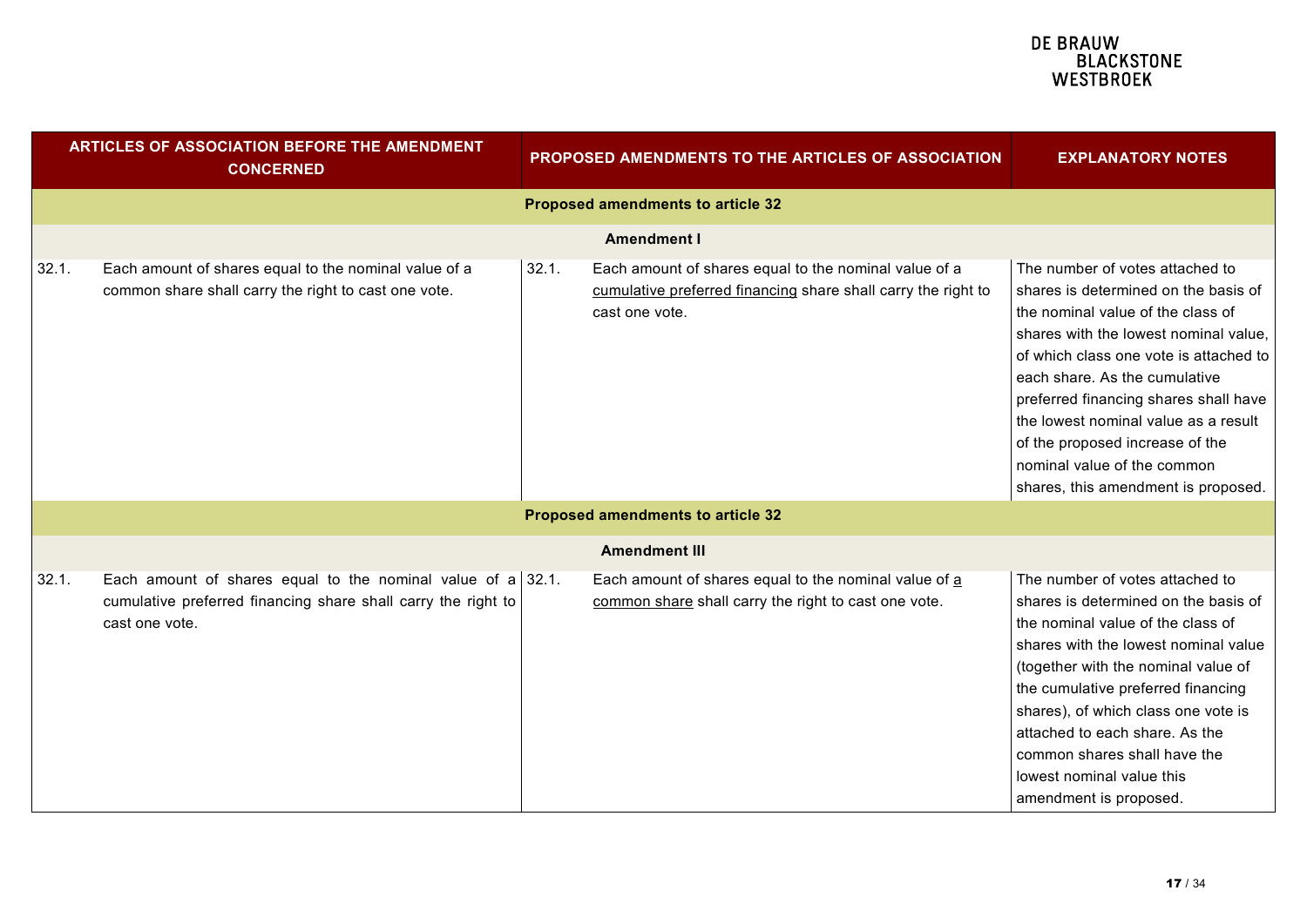| Proposed amendments to article 47<br><b>Amendment I</b><br>With effect from the amendment to the articles of association<br>With effect from the amendment to the articles of association $ $ It is expressed in this transitional<br>47.1.<br>47.1.<br>provision that the creation of<br>of the twenty-second day of August two thousand and seven<br>of the twenty-second day of August two thousand and seven<br>the common shares with a nominal value of at that time<br>the common shares with a nominal value of at that time<br>twenty-four eurocent (EUR 0.24) each held immediately prior<br>twenty-four eurocent (EUR 0.24) each held immediately prior<br>the past.<br>thereto by a shareholder, were consolidated into such<br>thereto by a shareholder, were consolidated into such<br>number of common shares with a nominal value of at that<br>number of common shares with a nominal value of at that<br>time thirty eurocent (EUR 0.30) each, as shall be found by<br>time thirty eurocent (EUR 0.30) each, as shall be found by<br>multiplying the total number of common shares with a<br>multiplying the total number of common shares with a<br>nominal value at that time of twenty-four eurocent<br>nominal value at that time of twenty-four eurocent<br>(EUR 0.24) each, held by the respective shareholder<br>(EUR 0.24) each, held by the respective shareholder<br>immediately prior to this amendment to the articles of<br>immediately prior to this amendment to the articles of<br>association, by four/fifth (0.8), with the further provision that<br>association, by four/fifth (0.8), with the further provision that                                | <b>EXPLANATORY NOTES</b>             |
|--------------------------------------------------------------------------------------------------------------------------------------------------------------------------------------------------------------------------------------------------------------------------------------------------------------------------------------------------------------------------------------------------------------------------------------------------------------------------------------------------------------------------------------------------------------------------------------------------------------------------------------------------------------------------------------------------------------------------------------------------------------------------------------------------------------------------------------------------------------------------------------------------------------------------------------------------------------------------------------------------------------------------------------------------------------------------------------------------------------------------------------------------------------------------------------------------------------------------------------------------------------------------------------------------------------------------------------------------------------------------------------------------------------------------------------------------------------------------------------------------------------------------------------------------------------------------------------------------------------------------------------------------------------------------------------------|--------------------------------------|
|                                                                                                                                                                                                                                                                                                                                                                                                                                                                                                                                                                                                                                                                                                                                                                                                                                                                                                                                                                                                                                                                                                                                                                                                                                                                                                                                                                                                                                                                                                                                                                                                                                                                                            |                                      |
|                                                                                                                                                                                                                                                                                                                                                                                                                                                                                                                                                                                                                                                                                                                                                                                                                                                                                                                                                                                                                                                                                                                                                                                                                                                                                                                                                                                                                                                                                                                                                                                                                                                                                            |                                      |
| the numerator of a fraction of one (1) common share with a<br>the numerator of a fraction of one (1) common share with a<br>nominal value of at that time thirty eurocent (EUR 0.30)<br>nominal value of at that time thirty eurocent (EUR 0.30)<br>resulting after such multiplication, of which fraction the<br>resulting after such multiplication, of which fraction the<br>denominator equals ten (10), designated the number of<br>denominator equals ten (10), designated the number of<br>fractional shares with a nominal value of at that time three<br>fractional shares with a nominal value of at that time three<br>eurocent (EUR 0.03), that the respective shareholder also<br>eurocent (EUR 0.03), that the respective shareholder also<br>held as of that amendment to the articles of association in<br>held as of that amendment to the articles of association in<br>connection with the aforementioned consolidation of<br>connection with the aforementioned consolidation of<br>common shares.<br>common shares.<br>With effect of the amendment to the articles of association of<br>With effect of the amendment to the articles of association of<br>the twenty-seventh day of March two thousand and fourteen<br>the twenty-seventh day of March two thousand and fourteen<br>(part II) the common shares with a nominal value of at that<br>(part II) the common shares with a nominal value of at that<br>time one euro and fifty-six eurocent (EUR 1.56) per share<br>time one euro and fifty-six eurocent (EUR 1.56) per share<br>and fractional shares with a nominal value of at that time<br>and fractional shares with a nominal value of at that time | fractional shares has taken place in |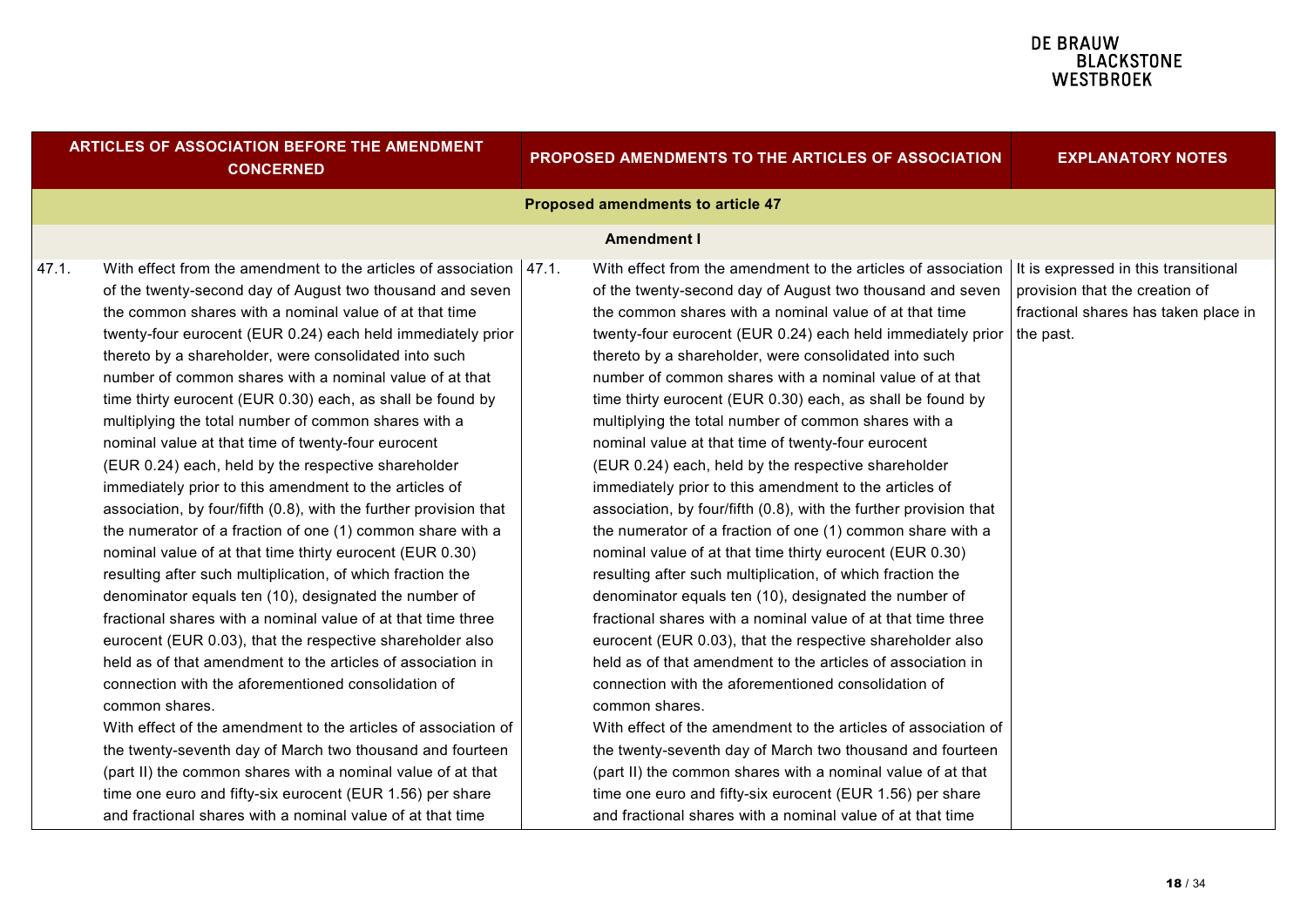| <b>ARTICLES OF ASSOCIATION BEFORE THE AMENDMENT</b><br><b>CONCERNED</b> | PROPOSED AMENDMENTS TO THE ARTICLES OF ASSOCIATION             | <b>EXPLANATORY NOTES</b> |
|-------------------------------------------------------------------------|----------------------------------------------------------------|--------------------------|
| one/tenth (1/10) part of one euro and fifty-six eurocent (EUR           | one/tenth (1/10) part of one euro and fifty-six eurocent (EUR  |                          |
| 1.56) each held immediately prior thereto by a shareholder,             | 1.56) each held immediately prior thereto by a shareholder,    |                          |
| were consolidated into such number of common shares with                | were consolidated into such number of common shares with       |                          |
| a nominal value of at that time one euro and sixty-nine                 | a nominal value of at that time one euro and sixty-nine        |                          |
| eurocent (EUR 1.69) each, as was found by multiplying the               | eurocent (EUR 1.69) each, as was found by multiplying the      |                          |
| total number of common shares with a nominal value of at                | total number of common shares with a nominal value of at       |                          |
| that time one euro and fifty-six eurocent (EUR 1.56) and                | that time one euro and fifty-six eurocent (EUR 1.56) and       |                          |
| fractional shares with a nominal value of at that time                  | fractional shares with a nominal value of at that time         |                          |
| one/tenth part of one euro and fifty-six eurocent (EUR 1.56)            | one/tenth part of one euro and fifty-six eurocent (EUR 1.56)   |                          |
| each, held by the respective shareholder immediately prior to           | each, held by the respective shareholder immediately prior to  |                          |
| that amendment to the articles of association, by                       | that amendment to the articles of association, by              |                          |
| twelve/thirteenth (12/13), with the further provision that the          | twelve/thirteenth (12/13), with the further provision that the |                          |
| numerator of a fraction of one (1) common share with a                  | numerator of a fraction of one (1) common share with a         |                          |
| nominal value of at that time one euro and sixty-nine                   | nominal value of at that time one euro and sixty-nine          |                          |
| eurocent (EUR 1.69) resulting after such multiplication, of             | eurocent (EUR 1.69) resulting after such multiplication, of    |                          |
| which fraction the denominator equaled thirteen (13), and               | which fraction the denominator equaled thirteen (13), and      |                          |
| which result has been rounded up by fractions of ten (10),              | which result has been rounded up by fractions of ten (10),     |                          |
| designated the number of fractional shares with a claim on              | designated the number of fractional shares with a claim on     |                          |
| one/thirteenth (1/13) part of a common share with a nominal             | one/thirteenth (1/13) part of a common share with a nominal    |                          |
| value of at that time one/thirteenth (1/13) part of one euro            | value of at that time one/thirteenth (1/13) part of one euro   |                          |
| and sixty-nine eurocent (EUR 1.69) designating that the                 | and sixty-nine eurocent (EUR 1.69) designating that the        |                          |
| respective shareholder also held as of that amendment to                | respective shareholder also held as of that amendment to       |                          |
| the articles of association in connection with the                      | the articles of association in connection with the             |                          |
| aforementioned consolidation of common shares.                          | aforementioned consolidation of common shares.                 |                          |
| With effect from this amendment to the articles of                      | With effect from the amendment to the articles of association  |                          |
| association of the twenty-seventh day of March two                      | of the twenty-seventh day of March two thousand and            |                          |
| thousand and fourteen (part III), in observance of the                  | fourteen (part III), in observance of the provisions in this   |                          |
| provisions in this paragraph, every fractional share will               | paragraph, every fractional share will represent an            |                          |
| represent an entitlement of one/thirteenth (1/13) part of one           | entitlement of one/thirteenth (1/13) part of one (1) common    |                          |
| (1) common share with a nominal value of one eurocent                   | share with a nominal value of at that time one eurocent        |                          |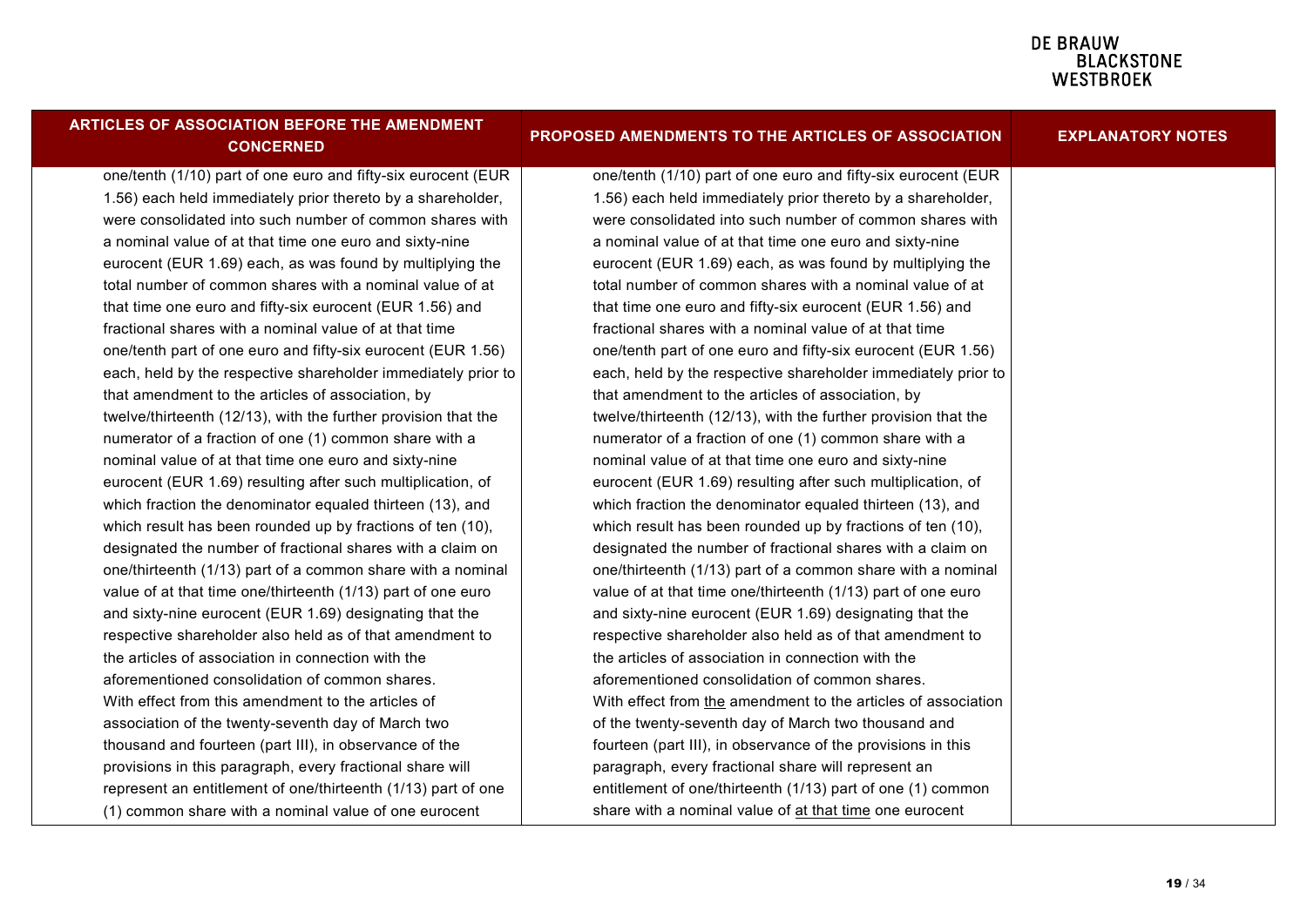| ARTICLES OF ASSOCIATION BEFORE THE AMENDMENT<br><b>CONCERNED</b> |                                                                           |       | PROPOSED AMENDMENTS TO THE ARTICLES OF ASSOCIATION                                 | <b>EXPLANATORY NOTES</b>         |
|------------------------------------------------------------------|---------------------------------------------------------------------------|-------|------------------------------------------------------------------------------------|----------------------------------|
|                                                                  | (EUR 0.01) each.                                                          |       | (EUR 0.01) each.                                                                   |                                  |
| 47.2.                                                            | Every fractional share shall be in registered form.                       | 47.2. | Every fractional share shall be in registered form.                                | Unchanged.                       |
| 47.3.                                                            | Without prejudice to the other provisions of this article 47,             | 47.3. | Without prejudice to the other provisions of this article 47,                      | Unchanged.                       |
|                                                                  | the provisions of Title 4 of Book 2 of the Dutch Civil Code on            |       | the provisions of Title 4 of Book 2 of the Dutch Civil Code on                     |                                  |
|                                                                  | shares and shareholders shall apply accordingly to fractional             |       | shares and shareholders shall apply accordingly to fractional                      |                                  |
|                                                                  | shares and holders of fractional shares, to the extent not                |       | shares and holders of fractional shares, to the extent not                         |                                  |
|                                                                  | stipulated otherwise in those provisions.                                 |       | stipulated otherwise in those provisions.                                          |                                  |
| 47.4.                                                            | The provisions of these articles of association with respect to $ 47.4$ . |       | The provisions of these articles of association with respect to $\vert$ Unchanged. |                                  |
|                                                                  | shares and shareholders shall apply accordingly to fractional             |       | shares and shareholders shall apply accordingly to fractional                      |                                  |
|                                                                  | shares and holders of fractional shares, to the extent not                |       | shares and holders of fractional shares, to the extent not                         |                                  |
|                                                                  | stipulated otherwise in those provisions and paragraphs 5 up              |       | stipulated otherwise in those provisions and paragraphs 5 up                       |                                  |
|                                                                  | to and including 7 of this article 47.                                    |       | to and including 7 of this article 47.                                             |                                  |
| 47.5.                                                            | A holder of one or more fractional shares may exercise the                | 47.5. | A holder of one or more fractional shares may exercise the                         | The new nominal value of the     |
|                                                                  | meeting and voting rights attaching to a common share with                |       | meeting and voting rights attaching to a common share with                         | common shares shall be expressed |
|                                                                  | a nominal value of one eurocent (EUR 0.01) together with                  |       | a nominal value of [•] (EUR [•]) together with one or more                         | in this article.                 |
|                                                                  | one or more other holders of one or more fractional shares to             |       | other holders of one or more fractional shares to the extent                       |                                  |
|                                                                  | the extent the total number of fractional shares held by such             |       | the total number of fractional shares held by such holders of                      |                                  |
|                                                                  | holders of fractional shares equals thirteen (13) or a multiple           |       | fractional shares equals thirteen (13) or a multiple thereof.                      |                                  |
|                                                                  | thereof. These rights shall be exercised either by one of                 |       | These rights shall be exercised either by one of them who                          |                                  |
|                                                                  | them who has been authorized to that effect by the others in              |       | has been authorized to that effect by the others in writing, or                    |                                  |
|                                                                  | writing, or by a proxy authorized to that effect by those                 |       | by a proxy authorized to that effect by those holders of                           |                                  |
|                                                                  | holders of fractional shares in writing.                                  |       | fractional shares in writing.                                                      |                                  |
| 47.6.                                                            | Every holder of a fractional share is entitled to one/thirteenth          | 47.6. | Every holder of a fractional share is entitled to one/thirteenth                   | The new nominal value of the     |
|                                                                  | (1/13) part of the (interim) dividend and any other distribution          |       | (1/13) part of the (interim) dividend and any other distribution                   | common shares shall be expressed |
|                                                                  | to which the holder of one common share with a nominal                    |       | to which the holder of one common share with a nominal                             | in this article.                 |
|                                                                  | value of one eurocent (EUR 0.01) is entitled.                             |       | value of $\left[\bullet\right]$ (EUR $\left[\bullet\right]$ ) is entitled.         |                                  |
| 47.7.                                                            | In the event the holder of one or more fractional shares                  | 47.7. | In the event the holder of one or more fractional shares                           | The new nominal value of the     |
|                                                                  | acquires such number of fractional shares that the total                  |       | acquires such number of fractional shares that the total                           | common shares shall be expressed |
|                                                                  | number of fractional shares held by him at least equals                   |       | number of fractional shares held by him at least equals                            | in this article.                 |
|                                                                  | thirteen (13), then each time thirteen (13) fractional shares             |       | thirteen (13), then each time thirteen (13) fractional shares                      |                                  |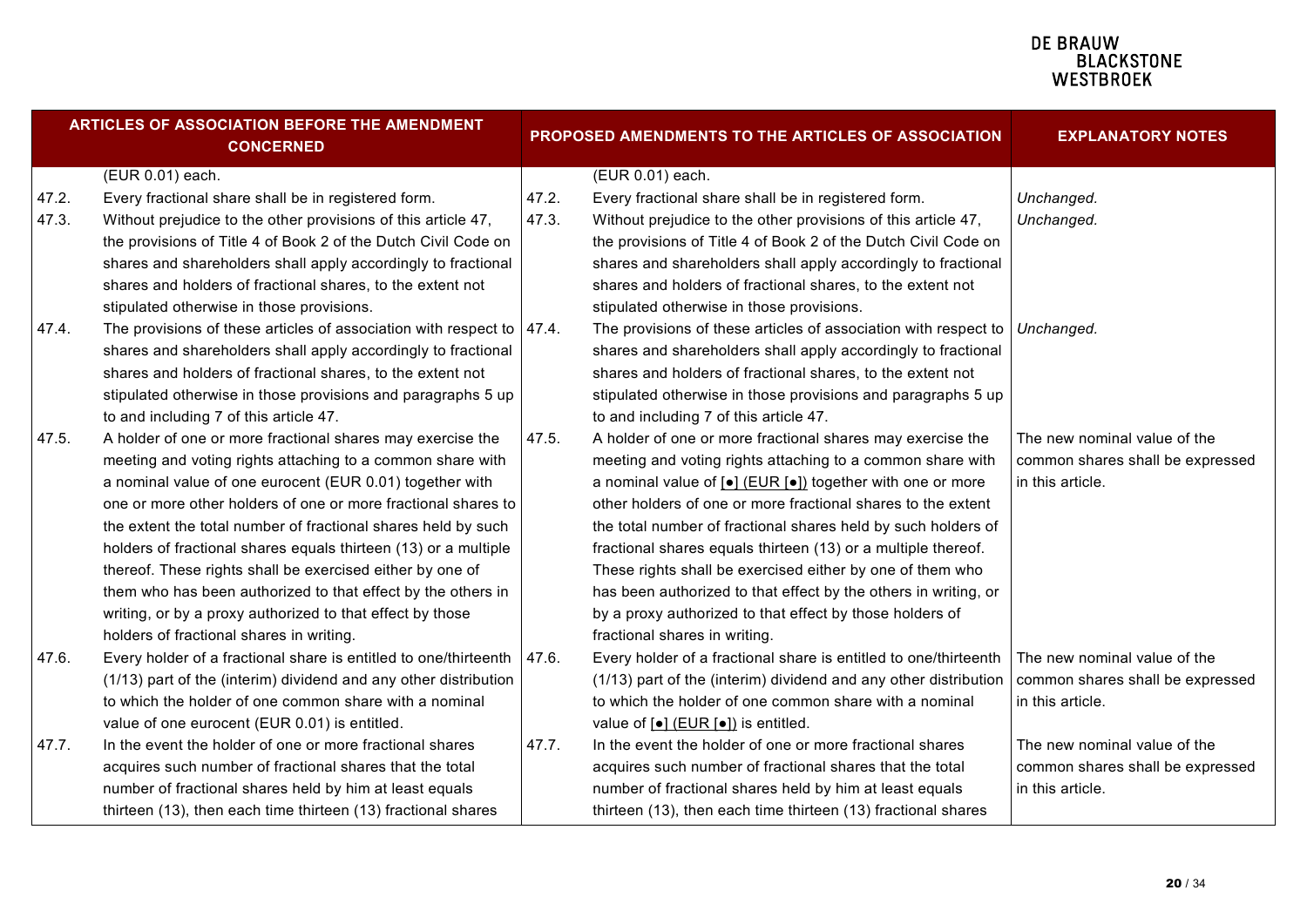| <b>ARTICLES OF ASSOCIATION BEFORE THE AMENDMENT</b><br><b>CONCERNED</b> |                                                                                                                                                                                                                                                                                                                                                                                                                                                                                                                                                                                                                                                                                                                                                                                                                                                                                                                                                                                                                                                                                                                                                                                                |       | PROPOSED AMENDMENTS TO THE ARTICLES OF ASSOCIATION                                                                                                                                                                                                                                                                                                                                                                                                                                                                                                                                                                                                                                                                                                                                                                                                                                                                                                                                                                                                                                                                                                                                                                               | <b>EXPLANATORY NOTES</b>                                                                                                                                                                                                                                                                                                                                                                       |
|-------------------------------------------------------------------------|------------------------------------------------------------------------------------------------------------------------------------------------------------------------------------------------------------------------------------------------------------------------------------------------------------------------------------------------------------------------------------------------------------------------------------------------------------------------------------------------------------------------------------------------------------------------------------------------------------------------------------------------------------------------------------------------------------------------------------------------------------------------------------------------------------------------------------------------------------------------------------------------------------------------------------------------------------------------------------------------------------------------------------------------------------------------------------------------------------------------------------------------------------------------------------------------|-------|----------------------------------------------------------------------------------------------------------------------------------------------------------------------------------------------------------------------------------------------------------------------------------------------------------------------------------------------------------------------------------------------------------------------------------------------------------------------------------------------------------------------------------------------------------------------------------------------------------------------------------------------------------------------------------------------------------------------------------------------------------------------------------------------------------------------------------------------------------------------------------------------------------------------------------------------------------------------------------------------------------------------------------------------------------------------------------------------------------------------------------------------------------------------------------------------------------------------------------|------------------------------------------------------------------------------------------------------------------------------------------------------------------------------------------------------------------------------------------------------------------------------------------------------------------------------------------------------------------------------------------------|
|                                                                         | held by him shall by operation of law be consolidated into<br>one common share with a nominal value of one eurocent<br>(EUR 0.01).                                                                                                                                                                                                                                                                                                                                                                                                                                                                                                                                                                                                                                                                                                                                                                                                                                                                                                                                                                                                                                                             |       | held by him shall by operation of law be consolidated into<br>one common share with a nominal value of $\lceil \bullet \rceil$ (EUR $\lceil \bullet \rceil$ ).                                                                                                                                                                                                                                                                                                                                                                                                                                                                                                                                                                                                                                                                                                                                                                                                                                                                                                                                                                                                                                                                   |                                                                                                                                                                                                                                                                                                                                                                                                |
| 47.8.                                                                   | This article and its heading shall (under renumbering of the<br>articles included in the articles of association after this article<br>and the references to those articles) lapse per the moment<br>that no fractional shares are outstanding anymore.                                                                                                                                                                                                                                                                                                                                                                                                                                                                                                                                                                                                                                                                                                                                                                                                                                                                                                                                        | 47.8. | This article and its heading shall (under renumbering of the<br>articles included in the articles of association after this article<br>and the references to those articles) lapse per the moment<br>that no fractional shares are outstanding anymore.                                                                                                                                                                                                                                                                                                                                                                                                                                                                                                                                                                                                                                                                                                                                                                                                                                                                                                                                                                          | Unchanged.                                                                                                                                                                                                                                                                                                                                                                                     |
|                                                                         |                                                                                                                                                                                                                                                                                                                                                                                                                                                                                                                                                                                                                                                                                                                                                                                                                                                                                                                                                                                                                                                                                                                                                                                                |       | <b>Proposed amendments to article 47</b>                                                                                                                                                                                                                                                                                                                                                                                                                                                                                                                                                                                                                                                                                                                                                                                                                                                                                                                                                                                                                                                                                                                                                                                         |                                                                                                                                                                                                                                                                                                                                                                                                |
|                                                                         |                                                                                                                                                                                                                                                                                                                                                                                                                                                                                                                                                                                                                                                                                                                                                                                                                                                                                                                                                                                                                                                                                                                                                                                                |       | <b>Amendment II</b>                                                                                                                                                                                                                                                                                                                                                                                                                                                                                                                                                                                                                                                                                                                                                                                                                                                                                                                                                                                                                                                                                                                                                                                                              |                                                                                                                                                                                                                                                                                                                                                                                                |
| 47.1.                                                                   | With effect from the amendment to the articles of association   47.1.<br>of the twenty-second day of August two thousand and seven<br>the common shares with a nominal value of at that time<br>twenty-four eurocent (EUR 0.24) each held immediately prior<br>thereto by a shareholder, were consolidated into such<br>number of common shares with a nominal value of at that<br>time thirty eurocent (EUR 0.30) each, as shall be found by<br>multiplying the total number of common shares with a<br>nominal value at that time of twenty-four eurocent<br>(EUR 0.24) each, held by the respective shareholder<br>immediately prior to this amendment to the articles of<br>association, by four/fifth (0.8), with the further provision that<br>the numerator of a fraction of one (1) common share with a<br>nominal value of at that time thirty eurocent (EUR 0.30)<br>resulting after such multiplication, of which fraction the<br>denominator equals ten (10), designated the number of<br>fractional shares with a nominal value of at that time three<br>eurocent (EUR 0.03), that the respective shareholder also<br>held as of that amendment to the articles of association in |       | With effect from the amendment to the articles of association $ A $ new transitional provision is added<br>of the twenty-second day of August two thousand and seven<br>the common shares with a nominal value of at that time<br>twenty-four eurocent (EUR 0.24) each held immediately prior<br>thereto by a shareholder, were consolidated into such<br>number of common shares with a nominal value of at that<br>time thirty eurocent (EUR 0.30) each, as shall be found by<br>multiplying the total number of common shares with a<br>nominal value at that time of twenty-four eurocent<br>(EUR 0.24) each, held by the respective shareholder<br>immediately prior to this amendment to the articles of<br>association, by four/fifth (0.8), with the further provision that<br>the numerator of a fraction of one (1) common share with a<br>nominal value of at that time thirty eurocent (EUR 0.30)<br>resulting after such multiplication, of which fraction the<br>denominator equals ten (10), designated the number of<br>fractional shares with a nominal value of at that time three<br>eurocent (EUR 0.03), that the respective shareholder also<br>held as of that amendment to the articles of association in | in connection with the proposed<br>consolidation of common shares, as<br>a result of which fractional shares<br>are created for fractions of shares<br>possibly emerging from the<br>consolidation of common shares<br>(and, if applicable, fractions of<br>shares already held).<br>For further information on the<br>consolidation of common shares we<br>refer to the Shareholder Circular. |
|                                                                         | connection with the aforementioned consolidation of                                                                                                                                                                                                                                                                                                                                                                                                                                                                                                                                                                                                                                                                                                                                                                                                                                                                                                                                                                                                                                                                                                                                            |       | connection with the aforementioned consolidation of                                                                                                                                                                                                                                                                                                                                                                                                                                                                                                                                                                                                                                                                                                                                                                                                                                                                                                                                                                                                                                                                                                                                                                              |                                                                                                                                                                                                                                                                                                                                                                                                |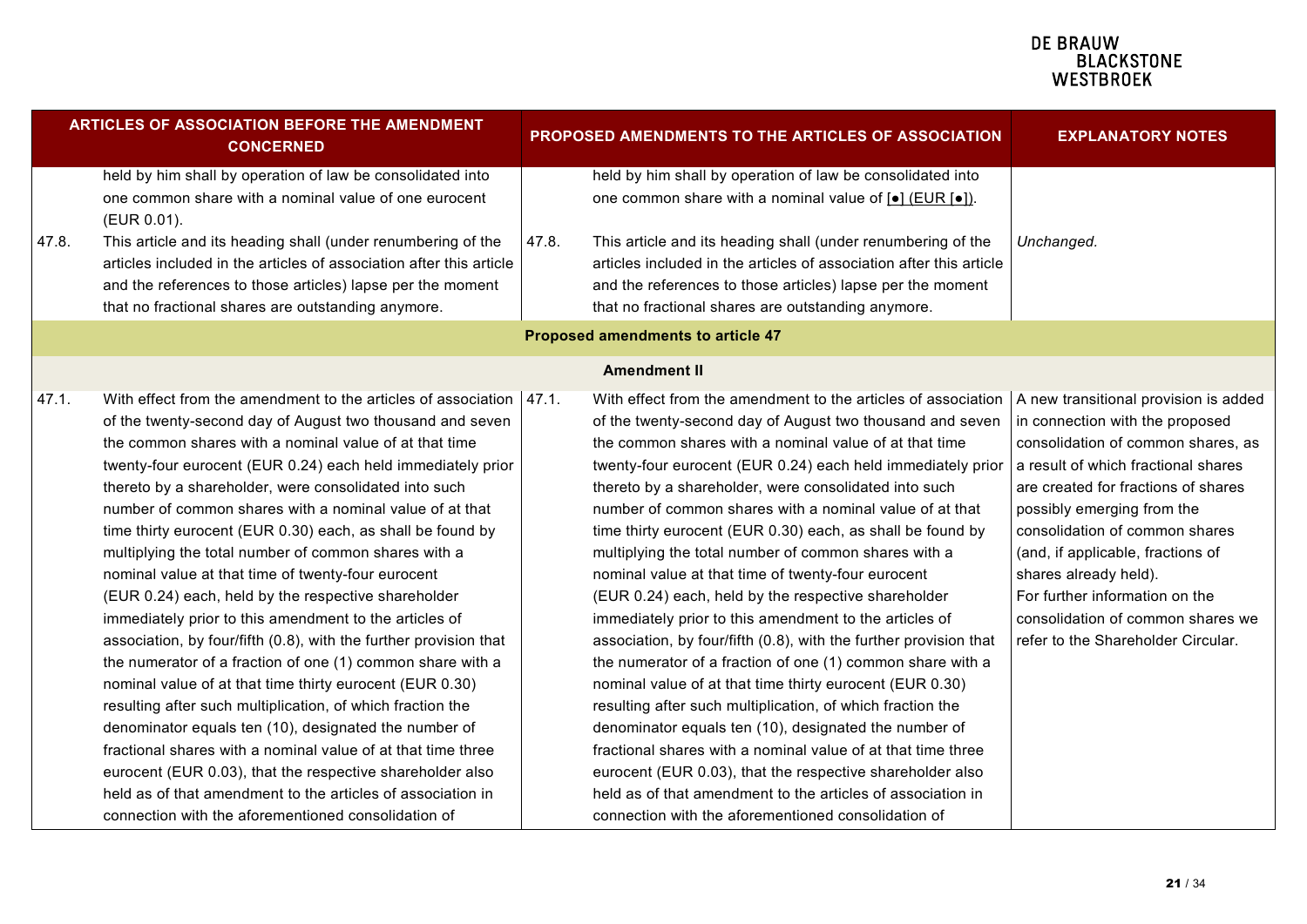| <b>ARTICLES OF ASSOCIATION BEFORE THE AMENDMENT</b><br><b>CONCERNED</b> | PROPOSED AMENDMENTS TO THE ARTICLES OF ASSOCIATION             | <b>EXPLANATORY NOTES</b> |
|-------------------------------------------------------------------------|----------------------------------------------------------------|--------------------------|
| common shares.                                                          | common shares.                                                 |                          |
| With effect of the amendment to the articles of association of          | With effect of the amendment to the articles of association of |                          |
| the twenty-seventh day of March two thousand and fourteen               | the twenty-seventh day of March two thousand and fourteen      |                          |
| (part II) the common shares with a nominal value of at that             | (part II) the common shares with a nominal value of at that    |                          |
| time one euro and fifty-six eurocent (EUR 1.56) per share               | time one euro and fifty-six eurocent (EUR 1.56) per share      |                          |
| and fractional shares with a nominal value of at that time              | and fractional shares with a nominal value of at that time     |                          |
| one/tenth (1/10) part of one euro and fifty-six eurocent (EUR           | one/tenth (1/10) part of one euro and fifty-six eurocent (EUR  |                          |
| 1.56) each held immediately prior thereto by a shareholder,             | 1.56) each held immediately prior thereto by a shareholder,    |                          |
| were consolidated into such number of common shares with                | were consolidated into such number of common shares with       |                          |
| a nominal value of at that time one euro and sixty-nine                 | a nominal value of at that time one euro and sixty-nine        |                          |
| eurocent (EUR 1.69) each, as was found by multiplying the               | eurocent (EUR 1.69) each, as was found by multiplying the      |                          |
| total number of common shares with a nominal value of at                | total number of common shares with a nominal value of at       |                          |
| that time one euro and fifty-six eurocent (EUR 1.56) and                | that time one euro and fifty-six eurocent (EUR 1.56) and       |                          |
| fractional shares with a nominal value of at that time                  | fractional shares with a nominal value of at that time         |                          |
| one/tenth part of one euro and fifty-six eurocent (EUR 1.56)            | one/tenth part of one euro and fifty-six eurocent (EUR 1.56)   |                          |
| each, held by the respective shareholder immediately prior to           | each, held by the respective shareholder immediately prior to  |                          |
| that amendment to the articles of association, by                       | that amendment to the articles of association, by              |                          |
| twelve/thirteenth (12/13), with the further provision that the          | twelve/thirteenth (12/13), with the further provision that the |                          |
| numerator of a fraction of one (1) common share with a                  | numerator of a fraction of one (1) common share with a         |                          |
| nominal value of at that time one euro and sixty-nine                   | nominal value of at that time one euro and sixty-nine          |                          |
| eurocent (EUR 1.69) resulting after such multiplication, of             | eurocent (EUR 1.69) resulting after such multiplication, of    |                          |
| which fraction the denominator equaled thirteen (13), and               | which fraction the denominator equaled thirteen (13), and      |                          |
| which result has been rounded up by fractions of ten (10),              | which result has been rounded up by fractions of ten (10),     |                          |
| designated the number of fractional shares with a claim on              | designated the number of fractional shares with a claim on     |                          |
| one/thirteenth (1/13) part of a common share with a nominal             | one/thirteenth (1/13) part of a common share with a nominal    |                          |
| value of at that time one/thirteenth (1/13) part of one euro            | value of at that time one/thirteenth (1/13) part of one euro   |                          |
| and sixty-nine eurocent (EUR 1.69) designating that the                 | and sixty-nine eurocent (EUR 1.69) designating that the        |                          |
| respective shareholder also held as of that amendment to                | respective shareholder also held as of that amendment to       |                          |
| the articles of association in connection with the                      | the articles of association in connection with the             |                          |
| aforementioned consolidation of common shares.                          | aforementioned consolidation of common shares.                 |                          |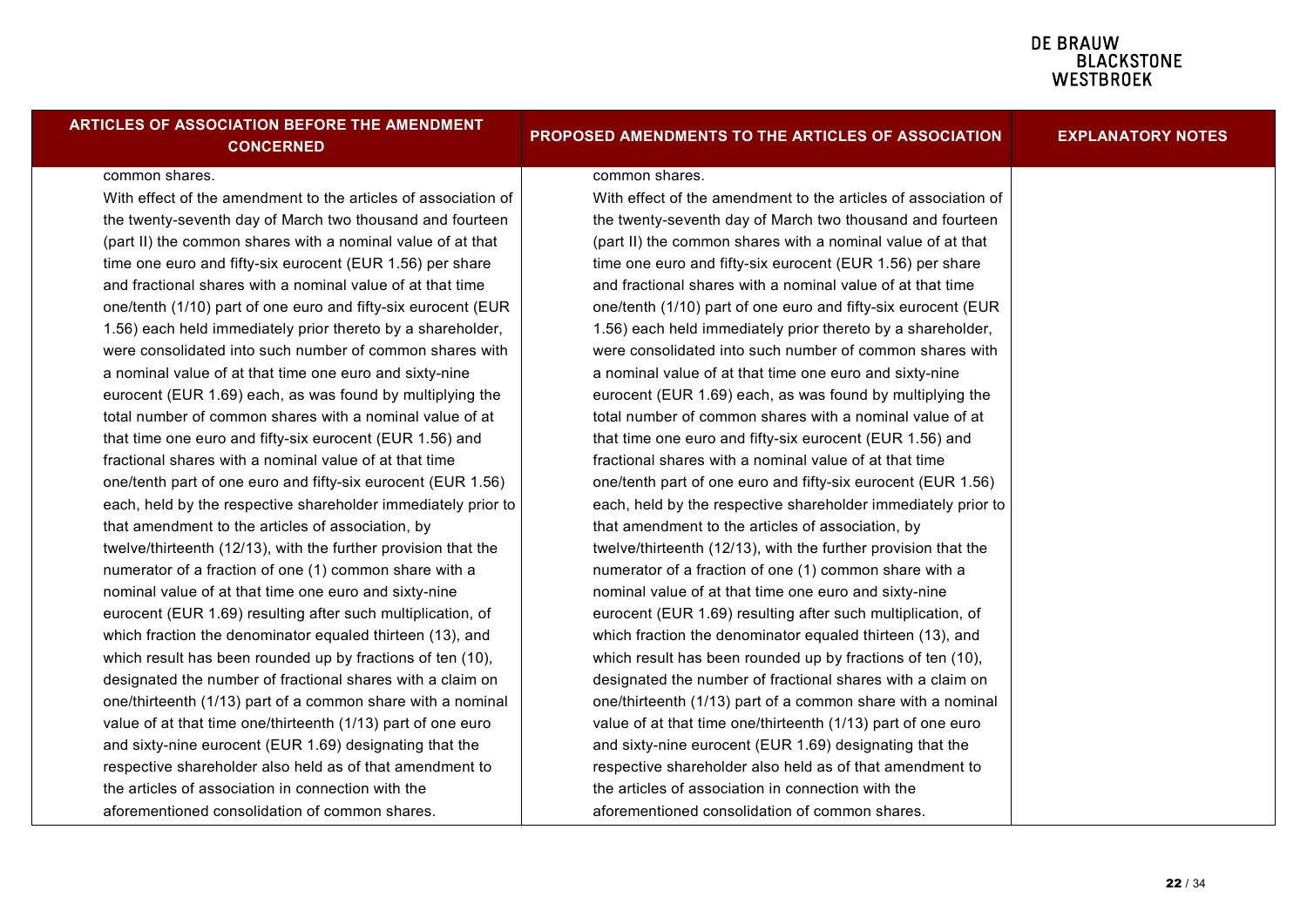|       | <b>ARTICLES OF ASSOCIATION BEFORE THE AMENDMENT</b><br><b>CONCERNED</b> |       | PROPOSED AMENDMENTS TO THE ARTICLES OF ASSOCIATION                                                       | <b>EXPLANATORY NOTES</b> |
|-------|-------------------------------------------------------------------------|-------|----------------------------------------------------------------------------------------------------------|--------------------------|
|       | With effect from the amendment to the articles of association           |       | With effect from the amendment to the articles of association                                            |                          |
|       | of the twenty-seventh day of March two thousand and                     |       | of the twenty-seventh day of March two thousand and                                                      |                          |
|       | fourteen (part III), in observance of the provisions in this            |       | fourteen (part III), in observance of the provisions in this                                             |                          |
|       | paragraph, every fractional share will represent an                     |       | paragraph, every fractional share will represent an                                                      |                          |
|       | entitlement of one/thirteenth (1/13) part of one (1) common             |       | entitlement of one/thirteenth (1/13) part of one (1) common                                              |                          |
|       | share with a nominal value of at that time one eurocent                 |       | share with a nominal value of at that time one eurocent                                                  |                          |
|       | (EUR 0.01) each.                                                        |       | (EUR 0.01) each.                                                                                         |                          |
|       |                                                                         |       | With effect of the amendment to the articles of association of                                           |                          |
|       |                                                                         |       | $\lceil \bullet \rceil$ (part II) the common shares with a nominal value of $\lceil \bullet \rceil$      |                          |
|       |                                                                         |       | euro (EUR [ $\bullet$ ]) per share and fractional shares with a                                          |                          |
|       |                                                                         |       | nominal value of [ $\bullet$ ] euro (EUR [ $\bullet$ ]) each held immediately                            |                          |
|       |                                                                         |       | prior thereto by a shareholder, are consolidated into such                                               |                          |
|       |                                                                         |       | number of common shares with a nominal value of [ $\bullet$ ] euro                                       |                          |
|       |                                                                         |       | (EUR [ $\bullet$ ]) each, as shall be found by multiplying the total                                     |                          |
|       |                                                                         |       | number of common shares with a nominal value of [•] euro                                                 |                          |
|       |                                                                         |       | (EUR [•]) and fractional shares with a nominal value of [•]                                              |                          |
|       |                                                                         |       | euro (EUR [•]) each, held by the respective shareholder                                                  |                          |
|       |                                                                         |       | immediately prior to this amendment to the articles of                                                   |                          |
|       |                                                                         |       | association, by $\lceil \bullet \rceil / \lceil \bullet \rceil$ , with the further provision that the    |                          |
|       |                                                                         |       | numerator of a fraction of one (1) common share with a                                                   |                          |
|       |                                                                         |       | nominal value of [•] euro (EUR [•]) resulting after such                                                 |                          |
|       |                                                                         |       | multiplication, of which fraction the denominator equals [ $\bullet$ ]                                   |                          |
|       |                                                                         |       | ([•]), and which result will be rounded up by fractions of ten                                           |                          |
|       |                                                                         |       | (10), shall designate the number of fractional shares with a                                             |                          |
|       |                                                                         |       | claim on $\lceil \bullet \rceil$ ( $\lceil \bullet \rceil$ ) part of a common share with a nominal       |                          |
|       |                                                                         |       | value of $\lceil \bullet \rceil$ ( $\lceil \bullet \rceil$ ) designating that the respective shareholder |                          |
|       |                                                                         |       | also holds as of this particular amendment to the articles of                                            |                          |
|       |                                                                         |       | association in connection with the aforementioned                                                        |                          |
|       |                                                                         |       | consolidation of common shares.                                                                          |                          |
| 47.2. | Every fractional share shall be in registered form.                     | 47.2. | Every fractional share shall be in registered form.                                                      | Unchanged.               |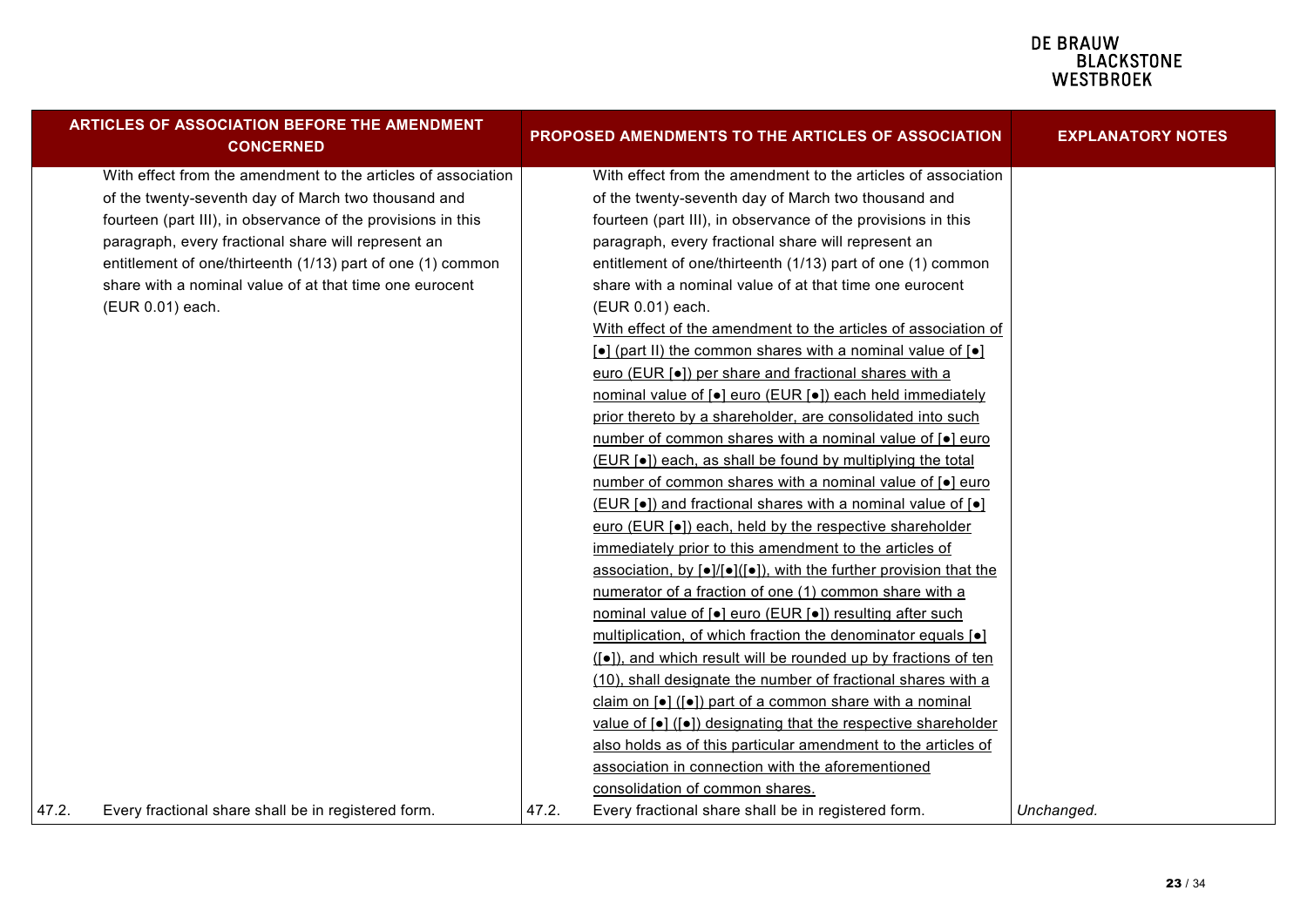| ARTICLES OF ASSOCIATION BEFORE THE AMENDMENT<br><b>CONCERNED</b> |                                                                            | PROPOSED AMENDMENTS TO THE ARTICLES OF ASSOCIATION |                                                                                                                                                       | <b>EXPLANATORY NOTES</b>               |
|------------------------------------------------------------------|----------------------------------------------------------------------------|----------------------------------------------------|-------------------------------------------------------------------------------------------------------------------------------------------------------|----------------------------------------|
| 47.3.                                                            | Without prejudice to the other provisions of this article 47,              | 47.3.                                              | Without prejudice to the other provisions of this article 47,                                                                                         | Unchanged.                             |
|                                                                  | the provisions of Title 4 of Book 2 of the Dutch Civil Code on             |                                                    | the provisions of Title 4 of Book 2 of the Dutch Civil Code on                                                                                        |                                        |
|                                                                  | shares and shareholders shall apply accordingly to fractional              |                                                    | shares and shareholders shall apply accordingly to fractional                                                                                         |                                        |
|                                                                  | shares and holders of fractional shares, to the extent not                 |                                                    | shares and holders of fractional shares, to the extent not                                                                                            |                                        |
|                                                                  | stipulated otherwise in those provisions.                                  |                                                    | stipulated otherwise in those provisions.                                                                                                             |                                        |
| 47.4.                                                            | The provisions of these articles of association with respect to $ 47.4$ .  |                                                    | The provisions of these articles of association with respect to   Unchanged.                                                                          |                                        |
|                                                                  | shares and shareholders shall apply accordingly to fractional              |                                                    | shares and shareholders shall apply accordingly to fractional                                                                                         |                                        |
|                                                                  | shares and holders of fractional shares, to the extent not                 |                                                    | shares and holders of fractional shares, to the extent not                                                                                            |                                        |
|                                                                  | stipulated otherwise in those provisions and paragraphs 5 up               |                                                    | stipulated otherwise in those provisions and paragraphs 5 up                                                                                          |                                        |
|                                                                  | to and including 7 of this article 47.                                     |                                                    | to and including 7 of this article 47.                                                                                                                |                                        |
| 47.5.                                                            | A holder of one or more fractional shares may exercise the                 | 47.5.                                              | A holder of one or more fractional shares may exercise the                                                                                            | This article shall express the new     |
|                                                                  | meeting and voting rights attaching to a common share with                 |                                                    | meeting and voting rights attaching to a common share with                                                                                            | nominal value of the common shares     |
|                                                                  | a nominal value of $[•]$ (EUR $[•]$ ) together with one or more            |                                                    | a nominal value of $\left[ \bullet \right]$ (EUR $\left[ \bullet \right]$ ) together with one or more                                                 | and the new number of fractional       |
|                                                                  | other holders of one or more fractional shares to the extent               |                                                    | other holders of one or more fractional shares to the extent                                                                                          | shares entitling its holder to a whole |
|                                                                  | the total number of fractional shares held by such holders of              |                                                    | the total number of fractional shares held by such holders of                                                                                         | common share.                          |
|                                                                  | fractional shares equals thirteen (13) or a multiple thereof.              |                                                    | fractional shares equals [•] ([•]) or a multiple thereof. These                                                                                       |                                        |
|                                                                  | These rights shall be exercised either by one of them who                  |                                                    | rights shall be exercised either by one of them who has been                                                                                          |                                        |
|                                                                  | has been authorized to that effect by the others in writing, or            |                                                    | authorized to that effect by the others in writing, or by a                                                                                           |                                        |
|                                                                  | by a proxy authorized to that effect by those holders of                   |                                                    | proxy authorized to that effect by those holders of fractional                                                                                        |                                        |
|                                                                  | fractional shares in writing.                                              |                                                    | shares in writing.                                                                                                                                    |                                        |
| 47.6.                                                            | Every holder of a fractional share is entitled to one/thirteenth           | 47.6.                                              | Every holder of a fractional share is entitled to $\lceil \bullet \rceil / \lceil \bullet \rceil$ ( $\lceil \bullet \rceil / \lceil \bullet \rceil$ ) | This article shall express the new     |
|                                                                  | (1/13) part of the (interim) dividend and any other distribution           |                                                    | part of the (interim) dividend and any other distribution to                                                                                          | nominal value of the common shares     |
|                                                                  | to which the holder of one common share with a nominal                     |                                                    | which the holder of one common share with a nominal value                                                                                             | and the new number of fractional       |
|                                                                  | value of $\left[\bullet\right]$ (EUR $\left[\bullet\right]$ ) is entitled. |                                                    | of $\boxed{\bullet}$ (EUR $\boxed{\bullet}$ ) is entitled.                                                                                            | shares entitling its holder to a whole |
|                                                                  |                                                                            |                                                    |                                                                                                                                                       | common share.                          |
| 47.7.                                                            | In the event the holder of one or more fractional shares                   | 47.7.                                              | In the event the holder of one or more fractional shares                                                                                              | This article shall express the new     |
|                                                                  | acquires such number of fractional shares that the total                   |                                                    | acquires such number of fractional shares that the total                                                                                              | nominal value of the common shares     |
|                                                                  | number of fractional shares held by him at least equals                    |                                                    | number of fractional shares held by him at least [•] ([•]),                                                                                           | and the new number of fractional       |
|                                                                  | thirteen (13), then each time thirteen (13) fractional shares              |                                                    | then each time $\lceil \bullet \rceil$ ( $\lceil \bullet \rceil$ ) fractional shares held by him shall by                                             | shares entitling its holder to a whole |
|                                                                  | held by him shall by operation of law be consolidated into                 |                                                    | operation of law be consolidated into one common share                                                                                                | common share.                          |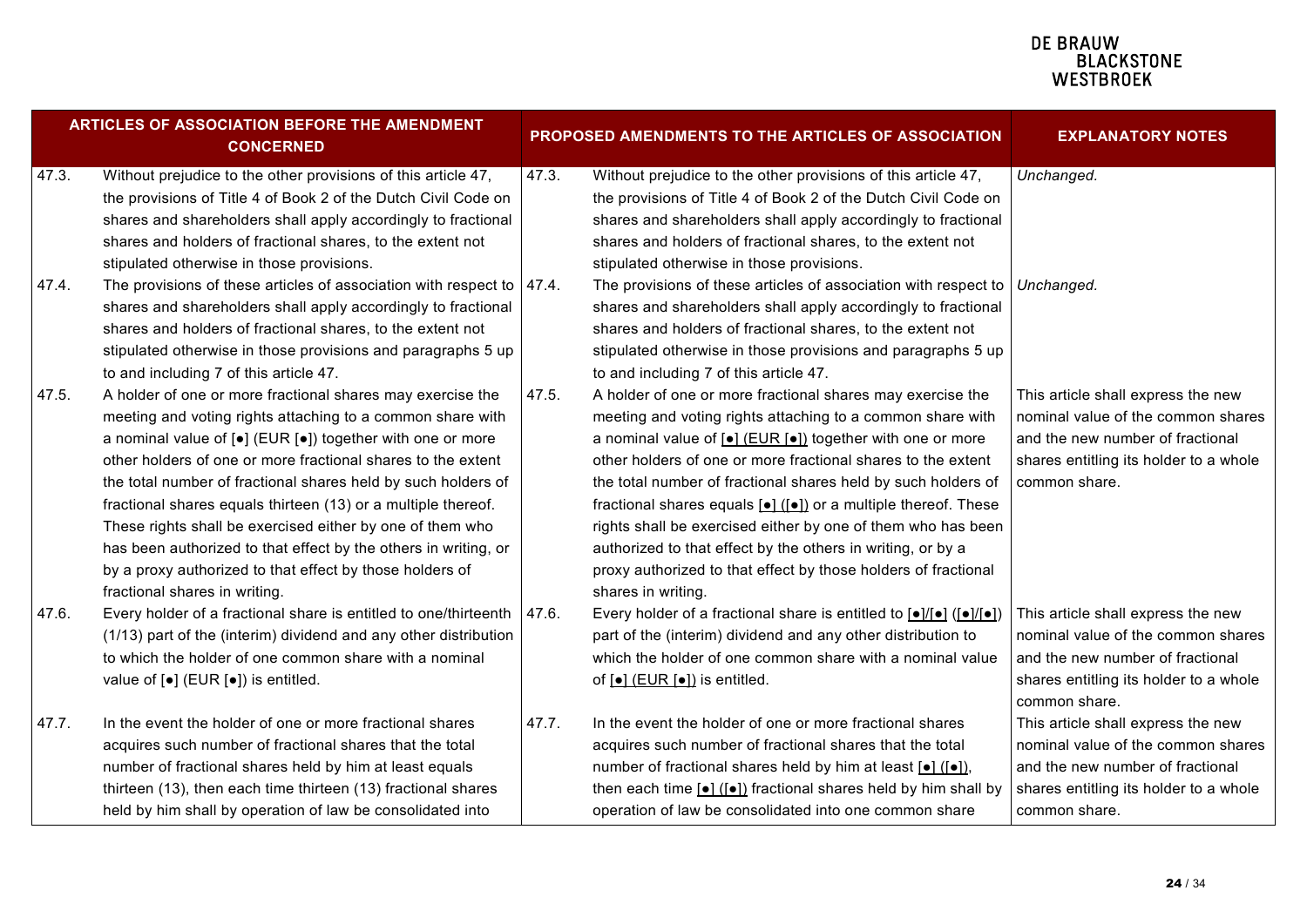| <b>ARTICLES OF ASSOCIATION BEFORE THE AMENDMENT</b><br><b>CONCERNED</b>                                                                                                                                                                                                                                                                                                                                                                                                                                                                                                                                                                                                                                                                                                                                                                                                                                                                                                                                                                                                                                                                                                                                                                                                                                                                            | PROPOSED AMENDMENTS TO THE ARTICLES OF ASSOCIATION                                                                                                                                                                                                                                                                                                                                                                                                                                                                                                                                                                                                                                                                                                                                                                                                                                                                                                                                                                                                                                                                                                                                                                                                                                                                                | <b>EXPLANATORY NOTES</b>                                                                                                                                                                                                                                                    |
|----------------------------------------------------------------------------------------------------------------------------------------------------------------------------------------------------------------------------------------------------------------------------------------------------------------------------------------------------------------------------------------------------------------------------------------------------------------------------------------------------------------------------------------------------------------------------------------------------------------------------------------------------------------------------------------------------------------------------------------------------------------------------------------------------------------------------------------------------------------------------------------------------------------------------------------------------------------------------------------------------------------------------------------------------------------------------------------------------------------------------------------------------------------------------------------------------------------------------------------------------------------------------------------------------------------------------------------------------|-----------------------------------------------------------------------------------------------------------------------------------------------------------------------------------------------------------------------------------------------------------------------------------------------------------------------------------------------------------------------------------------------------------------------------------------------------------------------------------------------------------------------------------------------------------------------------------------------------------------------------------------------------------------------------------------------------------------------------------------------------------------------------------------------------------------------------------------------------------------------------------------------------------------------------------------------------------------------------------------------------------------------------------------------------------------------------------------------------------------------------------------------------------------------------------------------------------------------------------------------------------------------------------------------------------------------------------|-----------------------------------------------------------------------------------------------------------------------------------------------------------------------------------------------------------------------------------------------------------------------------|
| one common share with a nominal value of [ $\bullet$ ] (EUR [ $\bullet$ ]).<br>47.8.<br>This article and its heading shall (under renumbering of the<br>articles included in the articles of association after this article<br>and the references to those articles) lapse per the moment<br>that no fractional shares are outstanding anymore.                                                                                                                                                                                                                                                                                                                                                                                                                                                                                                                                                                                                                                                                                                                                                                                                                                                                                                                                                                                                    | with a nominal value of $\lceil \bullet \rceil$ (EUR $\lceil \bullet \rceil$ ).<br>47.8.<br>This article and its heading shall (under renumbering of the<br>articles included in the articles of association after this article<br>and the references to those articles) lapse per the moment<br>that no fractional shares are outstanding anymore.                                                                                                                                                                                                                                                                                                                                                                                                                                                                                                                                                                                                                                                                                                                                                                                                                                                                                                                                                                               | Unchanged.                                                                                                                                                                                                                                                                  |
|                                                                                                                                                                                                                                                                                                                                                                                                                                                                                                                                                                                                                                                                                                                                                                                                                                                                                                                                                                                                                                                                                                                                                                                                                                                                                                                                                    | <b>Proposed amendments to article 47</b>                                                                                                                                                                                                                                                                                                                                                                                                                                                                                                                                                                                                                                                                                                                                                                                                                                                                                                                                                                                                                                                                                                                                                                                                                                                                                          |                                                                                                                                                                                                                                                                             |
|                                                                                                                                                                                                                                                                                                                                                                                                                                                                                                                                                                                                                                                                                                                                                                                                                                                                                                                                                                                                                                                                                                                                                                                                                                                                                                                                                    | <b>Amendment III</b>                                                                                                                                                                                                                                                                                                                                                                                                                                                                                                                                                                                                                                                                                                                                                                                                                                                                                                                                                                                                                                                                                                                                                                                                                                                                                                              |                                                                                                                                                                                                                                                                             |
| 47.1.<br>With effect from the amendment to the articles of association   47.1.<br>of the twenty-second day of August two thousand and seven<br>the common shares with a nominal value of at that time<br>twenty-four eurocent (EUR 0.24) each held immediately prior<br>thereto by a shareholder, were consolidated into such<br>number of common shares with a nominal value of at that<br>time thirty eurocent (EUR 0.30) each, as shall be found by<br>multiplying the total number of common shares with a<br>nominal value at that time of twenty-four eurocent<br>(EUR 0.24) each, held by the respective shareholder<br>immediately prior to this amendment to the articles of<br>association, by four/fifth (0.8), with the further provision that<br>the numerator of a fraction of one (1) common share with a<br>nominal value of at that time thirty eurocent (EUR 0.30)<br>resulting after such multiplication, of which fraction the<br>denominator equals ten (10), designated the number of<br>fractional shares with a nominal value of at that time three<br>eurocent (EUR 0.03), that the respective shareholder also<br>held as of that amendment to the articles of association in<br>connection with the aforementioned consolidation of<br>common shares.<br>With effect of the amendment to the articles of association of | With effect from the amendment to the articles of association<br>of the twenty-second day of August two thousand and seven<br>the common shares with a nominal value of at that time<br>twenty-four eurocent (EUR 0.24) each held immediately prior<br>thereto by a shareholder, were consolidated into such<br>number of common shares with a nominal value of at that<br>time thirty eurocent (EUR 0.30) each, as shall be found by<br>multiplying the total number of common shares with a<br>nominal value at that time of twenty-four eurocent<br>(EUR 0.24) each, held by the respective shareholder<br>immediately prior to this amendment to the articles of<br>association, by four/fifth (0.8), with the further provision that<br>the numerator of a fraction of one (1) common share with a<br>nominal value of at that time thirty eurocent (EUR 0.30)<br>resulting after such multiplication, of which fraction the<br>denominator equals ten (10), designated the number of<br>fractional shares with a nominal value of at that time three<br>eurocent (EUR 0.03), that the respective shareholder also<br>held as of that amendment to the articles of association in<br>connection with the aforementioned consolidation of<br>common shares.<br>With effect of the amendment to the articles of association of | This article shall express the new<br>nominal value of the common<br>shares. Furthermore, it expresses<br>that at the time of this third<br>amendment of the articles of<br>association becomes effective, the<br>changes of the second amendment<br>will have taken place. |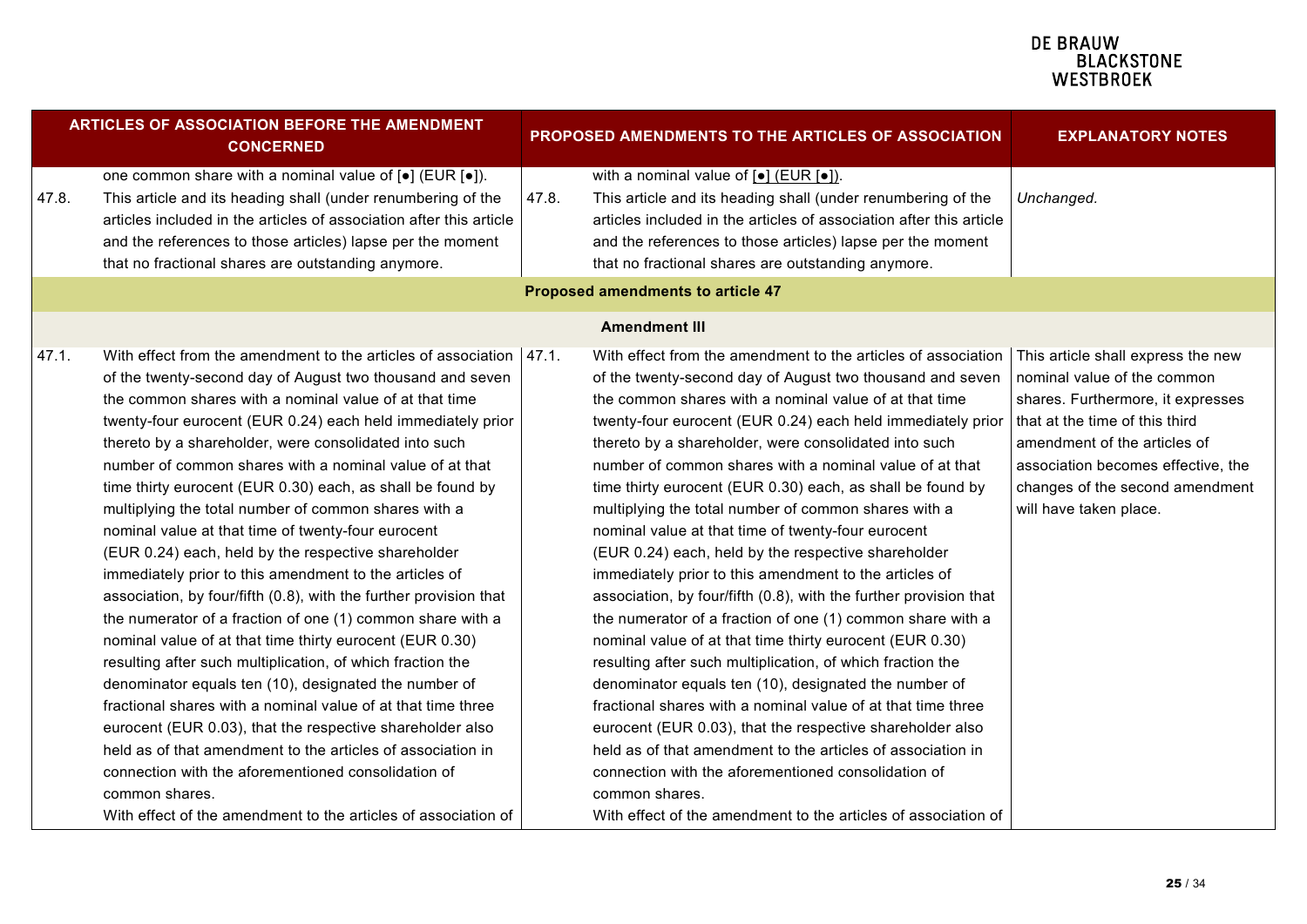| ARTICLES OF ASSOCIATION BEFORE THE AMENDMENT<br><b>CONCERNED</b> | PROPOSED AMENDMENTS TO THE ARTICLES OF ASSOCIATION             | <b>EXPLANATORY NOTES</b> |
|------------------------------------------------------------------|----------------------------------------------------------------|--------------------------|
| the twenty-seventh day of March two thousand and fourteen        | the twenty-seventh day of March two thousand and fourteen      |                          |
| (part II) the common shares with a nominal value of at that      | (part II) the common shares with a nominal value of at that    |                          |
| time one euro and fifty-six eurocent (EUR 1.56) per share        | time one euro and fifty-six eurocent (EUR 1.56) per share      |                          |
| and fractional shares with a nominal value of at that time       | and fractional shares with a nominal value of at that time     |                          |
| one/tenth (1/10) part of one euro and fifty-six eurocent (EUR    | one/tenth (1/10) part of one euro and fifty-six eurocent (EUR  |                          |
| 1.56) each held immediately prior thereto by a shareholder,      | 1.56) each held immediately prior thereto by a shareholder,    |                          |
| were consolidated into such number of common shares with         | were consolidated into such number of common shares with       |                          |
| a nominal value of at that time one euro and sixty-nine          | a nominal value of at that time one euro and sixty-nine        |                          |
| eurocent (EUR 1.69) each, as was found by multiplying the        | eurocent (EUR 1.69) each, as was found by multiplying the      |                          |
| total number of common shares with a nominal value of at         | total number of common shares with a nominal value of at       |                          |
| that time one euro and fifty-six eurocent (EUR 1.56) and         | that time one euro and fifty-six eurocent (EUR 1.56) and       |                          |
| fractional shares with a nominal value of at that time           | fractional shares with a nominal value of at that time         |                          |
| one/tenth part of one euro and fifty-six eurocent (EUR 1.56)     | one/tenth part of one euro and fifty-six eurocent (EUR 1.56)   |                          |
| each, held by the respective shareholder immediately prior to    | each, held by the respective shareholder immediately prior to  |                          |
| that amendment to the articles of association, by                | that amendment to the articles of association, by              |                          |
| twelve/thirteenth (12/13), with the further provision that the   | twelve/thirteenth (12/13), with the further provision that the |                          |
| numerator of a fraction of one (1) common share with a           | numerator of a fraction of one (1) common share with a         |                          |
| nominal value of at that time one euro and sixty-nine            | nominal value of at that time one euro and sixty-nine          |                          |
| eurocent (EUR 1.69) resulting after such multiplication, of      | eurocent (EUR 1.69) resulting after such multiplication, of    |                          |
| which fraction the denominator equaled thirteen (13), and        | which fraction the denominator equaled thirteen (13), and      |                          |
| which result has been rounded up by fractions of ten (10),       | which result has been rounded up by fractions of ten (10),     |                          |
| designated the number of fractional shares with a claim on       | designated the number of fractional shares with a claim on     |                          |
| one/thirteenth (1/13) part of a common share with a nominal      | one/thirteenth (1/13) part of a common share with a nominal    |                          |
| value of at that time one/thirteenth (1/13) part of one euro     | value of at that time one/thirteenth (1/13) part of one euro   |                          |
| and sixty-nine eurocent (EUR 1.69) designating that the          | and sixty-nine eurocent (EUR 1.69) designating that the        |                          |
| respective shareholder also held as of that amendment to         | respective shareholder also held as of that amendment to       |                          |
| the articles of association in connection with the               | the articles of association in connection with the             |                          |
| aforementioned consolidation of common shares.                   | aforementioned consolidation of common shares.                 |                          |
| With effect from the amendment to the articles of association    | With effect from the amendment to the articles of association  |                          |
| of the twenty-seventh day of March two thousand and              | of the twenty-seventh day of March two thousand and            |                          |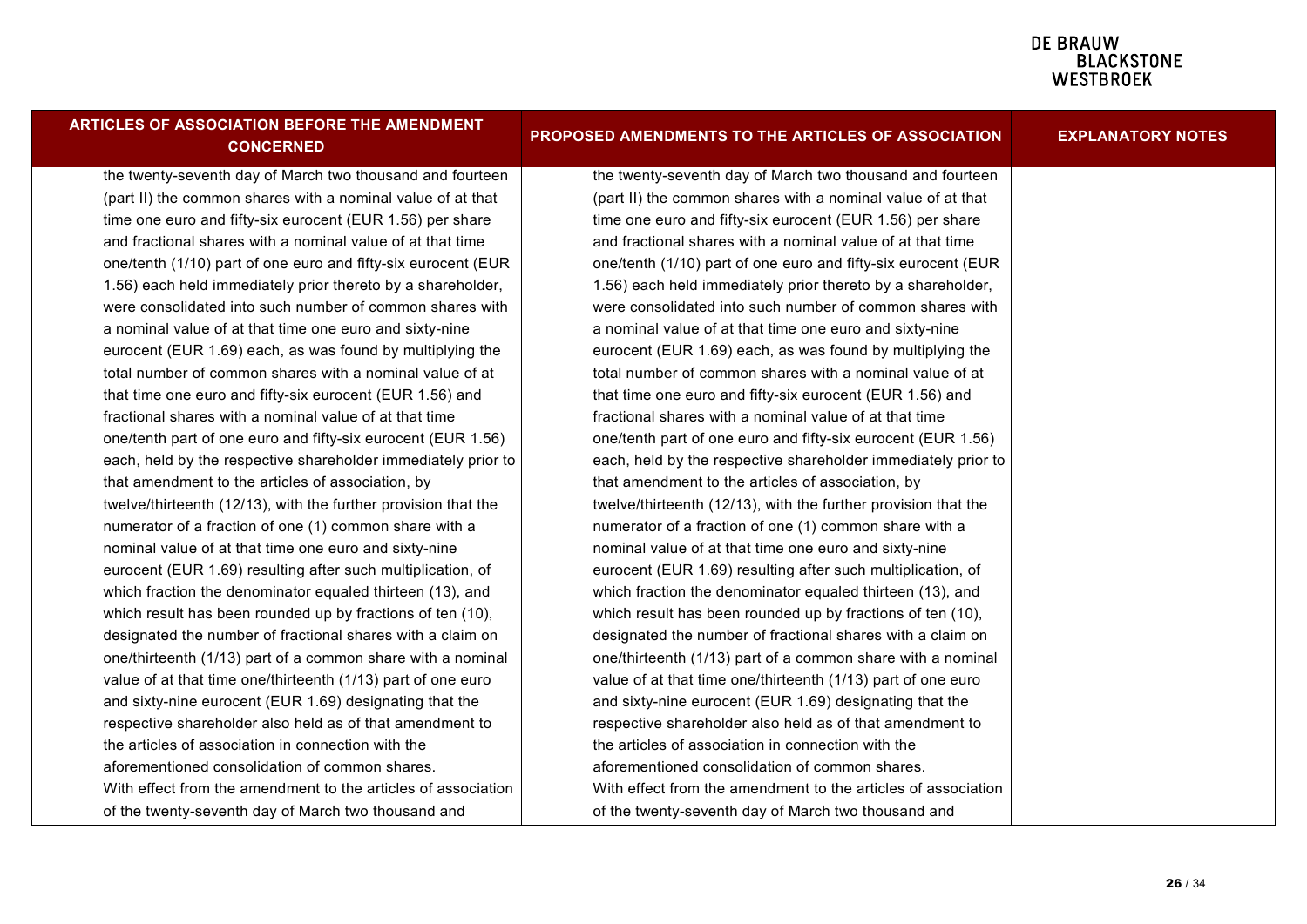| ARTICLES OF ASSOCIATION BEFORE THE AMENDMENT<br><b>CONCERNED</b>                                       | PROPOSED AMENDMENTS TO THE ARTICLES OF ASSOCIATION                                                         | <b>EXPLANATORY NOTES</b> |
|--------------------------------------------------------------------------------------------------------|------------------------------------------------------------------------------------------------------------|--------------------------|
| fourteen (part III), in observance of the provisions in this                                           | fourteen (part III), in observance of the provisions in this                                               |                          |
| paragraph, every fractional share will represent an                                                    | paragraph, every fractional share will represent an                                                        |                          |
| entitlement of one/thirteenth (1/13) part of one (1) common                                            | entitlement of one/thirteenth (1/13) part of one (1) common                                                |                          |
| share with a nominal value of at that time one eurocent                                                | share with a nominal value of at that time one eurocent                                                    |                          |
| (EUR 0.01) each.                                                                                       | (EUR 0.01) each.                                                                                           |                          |
| With effect of the amendment to the articles of association of                                         | With effect of the amendment to the articles of association of                                             |                          |
| [•] (part II) the common shares with a nominal value of [•]                                            | [•] (part II) the common shares with a nominal value of at                                                 |                          |
| euro (EUR [•]) per share and fractional shares with a                                                  | that time [ $\bullet$ ] euro (EUR [ $\bullet$ ]) per share and fractional shares                           |                          |
| nominal value of [•] euro (EUR [•]) each held immediately                                              | with a nominal value of $\frac{at \text{ that time}}{e}$ = euro (EUR $[e]$ ) each                          |                          |
| prior thereto by a shareholder, are consolidated into such                                             | held immediately prior thereto by a shareholder, were                                                      |                          |
| number of common shares with a nominal value of [.] euro                                               | consolidated into such number of common shares with a                                                      |                          |
| (EUR [•]) each, as shall be found by multiplying the total                                             | nominal value of at that time [ $\bullet$ ] euro (EUR [ $\bullet$ ]) each, as                              |                          |
| number of common shares with a nominal value of [.] euro                                               | shall be found by multiplying the total number of common                                                   |                          |
| (EUR [•]) and fractional shares with a nominal value of [•]                                            | shares with a nominal value of at that time [ $\bullet$ ] euro (EUR [ $\bullet$ ])                         |                          |
| euro (EUR [ $\bullet$ ]) each, held by the respective shareholder                                      | and fractional shares with a nominal value of at that time [.]                                             |                          |
| immediately prior to this amendment to the articles of                                                 | euro (EUR [•]) each, held by the respective shareholder                                                    |                          |
| association, by $[\bullet] / [\bullet] ([\bullet])$ , with the further provision that the              | immediately prior to this amendment to the articles of                                                     |                          |
| numerator of a fraction of one (1) common share with a                                                 | association, by $[\bullet] / [\bullet] ([\bullet])$ , with the further provision that the                  |                          |
| nominal value of [•] euro (EUR [•]) resulting after such                                               | numerator of a fraction of one (1) common share with a                                                     |                          |
| multiplication, of which fraction the denominator equals [ $\bullet$ ]                                 | nominal value of at that time [.] euro (EUR [.]) resulting                                                 |                          |
| ([•]), and which result will be rounded up by fractions of ten                                         | after such multiplication, of which fraction the denominator                                               |                          |
| (10), shall designate the number of fractional shares with a                                           | equaled $[\bullet]$ ( $[\bullet]$ ), and which result will be rounded up by                                |                          |
| claim on $\left[\bullet\right]$ ( $\left[\bullet\right]$ ) part of a common share with a nominal       | fractions of ten (10), designated the number of fractional                                                 |                          |
| value of $\left[\bullet\right]$ ( $\left[\bullet\right]$ ) designating that the respective shareholder | shares with a claim on $\left[\bullet\right]$ ( $\left[\bullet\right]$ ) part of a common share with       |                          |
| also holds as of this particular amendment to the articles of                                          | a nominal value of $at$ that time $\lceil \bullet \rceil$ ( $\lceil \bullet \rceil$ ) designating that the |                          |
| association in connection with the aforementioned                                                      | respective shareholder also holds as of this particular                                                    |                          |
| consolidation of common shares.                                                                        | amendment to the articles of association in connection with                                                |                          |
|                                                                                                        | the aforementioned consolidation of common shares.                                                         |                          |
|                                                                                                        | With effect from the amendment to the articles of association                                              |                          |
|                                                                                                        | of $\lceil \bullet \rceil$ (part III), in observance of the provisions in this                             |                          |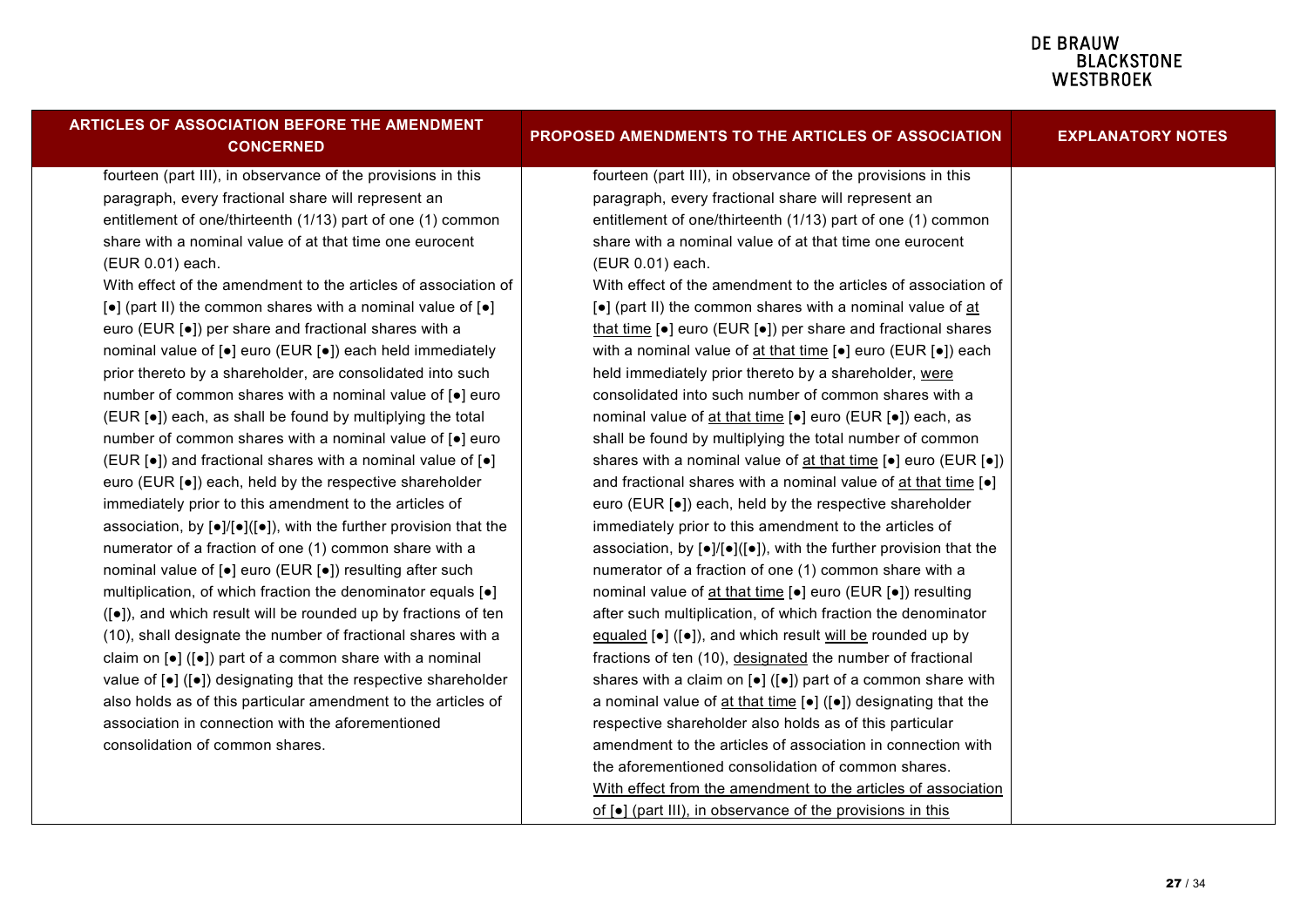| ARTICLES OF ASSOCIATION BEFORE THE AMENDMENT<br><b>CONCERNED</b> |                                                                                                                                                       |       | PROPOSED AMENDMENTS TO THE ARTICLES OF ASSOCIATION                                                                                            | <b>EXPLANATORY NOTES</b>           |
|------------------------------------------------------------------|-------------------------------------------------------------------------------------------------------------------------------------------------------|-------|-----------------------------------------------------------------------------------------------------------------------------------------------|------------------------------------|
|                                                                  |                                                                                                                                                       |       | paragraph, every fractional share will represent an                                                                                           |                                    |
|                                                                  |                                                                                                                                                       |       | entitlement to $\lceil \bullet \rceil$ ( $\lceil \bullet \rceil$ ) part of one (1) common share with a                                        |                                    |
|                                                                  |                                                                                                                                                       |       | nominal value of one euro cent (EUR 0.01) each.                                                                                               |                                    |
| 47.2.                                                            | Every fractional share shall be in registered form.                                                                                                   | 47.2. | Every fractional share shall be in registered form.                                                                                           | Unchanged.                         |
| 47.3.                                                            | Without prejudice to the other provisions of this article 47,                                                                                         | 47.3. | Without prejudice to the other provisions of this article 47,                                                                                 | Unchanged.                         |
|                                                                  | the provisions of Title 4 of Book 2 of the Dutch Civil Code on                                                                                        |       | the provisions of Title 4 of Book 2 of the Dutch Civil Code on                                                                                |                                    |
|                                                                  | shares and shareholders shall apply accordingly to fractional                                                                                         |       | shares and shareholders shall apply accordingly to fractional                                                                                 |                                    |
|                                                                  | shares and holders of fractional shares, to the extent not                                                                                            |       | shares and holders of fractional shares, to the extent not                                                                                    |                                    |
|                                                                  | stipulated otherwise in those provisions.                                                                                                             |       | stipulated otherwise in those provisions.                                                                                                     |                                    |
| 47.4.                                                            | The provisions of these articles of association with respect to                                                                                       | 47.4. | The provisions of these articles of association with respect to                                                                               | Unchanged.                         |
|                                                                  | shares and shareholders shall apply accordingly to fractional                                                                                         |       | shares and shareholders shall apply accordingly to fractional                                                                                 |                                    |
|                                                                  | shares and holders of fractional shares, to the extent not                                                                                            |       | shares and holders of fractional shares, to the extent not                                                                                    |                                    |
|                                                                  | stipulated otherwise in those provisions and paragraphs 5 up                                                                                          |       | stipulated otherwise in those provisions and paragraphs 5 up                                                                                  |                                    |
|                                                                  | to and including 7 of this article 47.                                                                                                                |       | to and including 7 of this article 47.                                                                                                        |                                    |
| 47.5.                                                            | A holder of one or more fractional shares may exercise the                                                                                            | 47.5. | A holder of one or more fractional shares may exercise the                                                                                    | This article shall express the new |
|                                                                  | meeting and voting rights attaching to a common share with                                                                                            |       | meeting and voting rights attaching to a common share with                                                                                    | nominal value of the common        |
|                                                                  | a nominal value of $[e]$ (EUR $[e]$ ) together with one or more                                                                                       |       | a nominal value of one eurocent (EUR 0.01) together with                                                                                      | shares.                            |
|                                                                  | other holders of one or more fractional shares to the extent                                                                                          |       | one or more other holders of one or more fractional shares to                                                                                 |                                    |
|                                                                  | the total number of fractional shares held by such holders of                                                                                         |       | the extent the total number of fractional shares held by such                                                                                 |                                    |
|                                                                  | fractional shares equals $[\bullet]$ ( $[\bullet]$ ) or a multiple thereof. These                                                                     |       | holders of fractional shares equals [•] ([•]) or a multiple                                                                                   |                                    |
|                                                                  | rights shall be exercised either by one of them who has been                                                                                          |       | thereof. These rights shall be exercised either by one of                                                                                     |                                    |
|                                                                  | authorized to that effect by the others in writing, or by a                                                                                           |       | them who has been authorized to that effect by the others in                                                                                  |                                    |
|                                                                  | proxy authorized to that effect by those holders of fractional                                                                                        |       | writing, or by a proxy authorized to that effect by those                                                                                     |                                    |
|                                                                  | shares in writing.                                                                                                                                    |       | holders of fractional shares in writing.                                                                                                      |                                    |
| 47.6.                                                            | Every holder of a fractional share is entitled to $\lceil \bullet \rceil / \lceil \bullet \rceil$ ( $\lceil \bullet \rceil / \lceil \bullet \rceil$ ) | 47.6. | Every holder of a fractional share is entitled to $\left[\bullet\right]/\left[\bullet\right]$ ( $\left[\bullet\right]/\left[\bullet\right]$ ) | This article shall express the new |
|                                                                  | part of the (interim) dividend and any other distribution to                                                                                          |       | part of the (interim) dividend and any other distribution to                                                                                  | nominal value of the common        |
|                                                                  | which the holder of one common share with a nominal value                                                                                             |       | which the holder of one common share with a nominal value                                                                                     | shares.                            |
|                                                                  | of $\left[\bullet\right]$ (EUR $\left[\bullet\right]$ ) is entitled.                                                                                  |       | of one eurocent (EUR 0.01) is entitled.                                                                                                       |                                    |
| 47.7.                                                            | In the event the holder of one or more fractional shares                                                                                              | 47.7. | In the event the holder of one or more fractional shares                                                                                      | This article shall express the new |
|                                                                  | acquires such number of fractional shares that the total                                                                                              |       | acquires such number of fractional shares that the total                                                                                      | nominal value of the common        |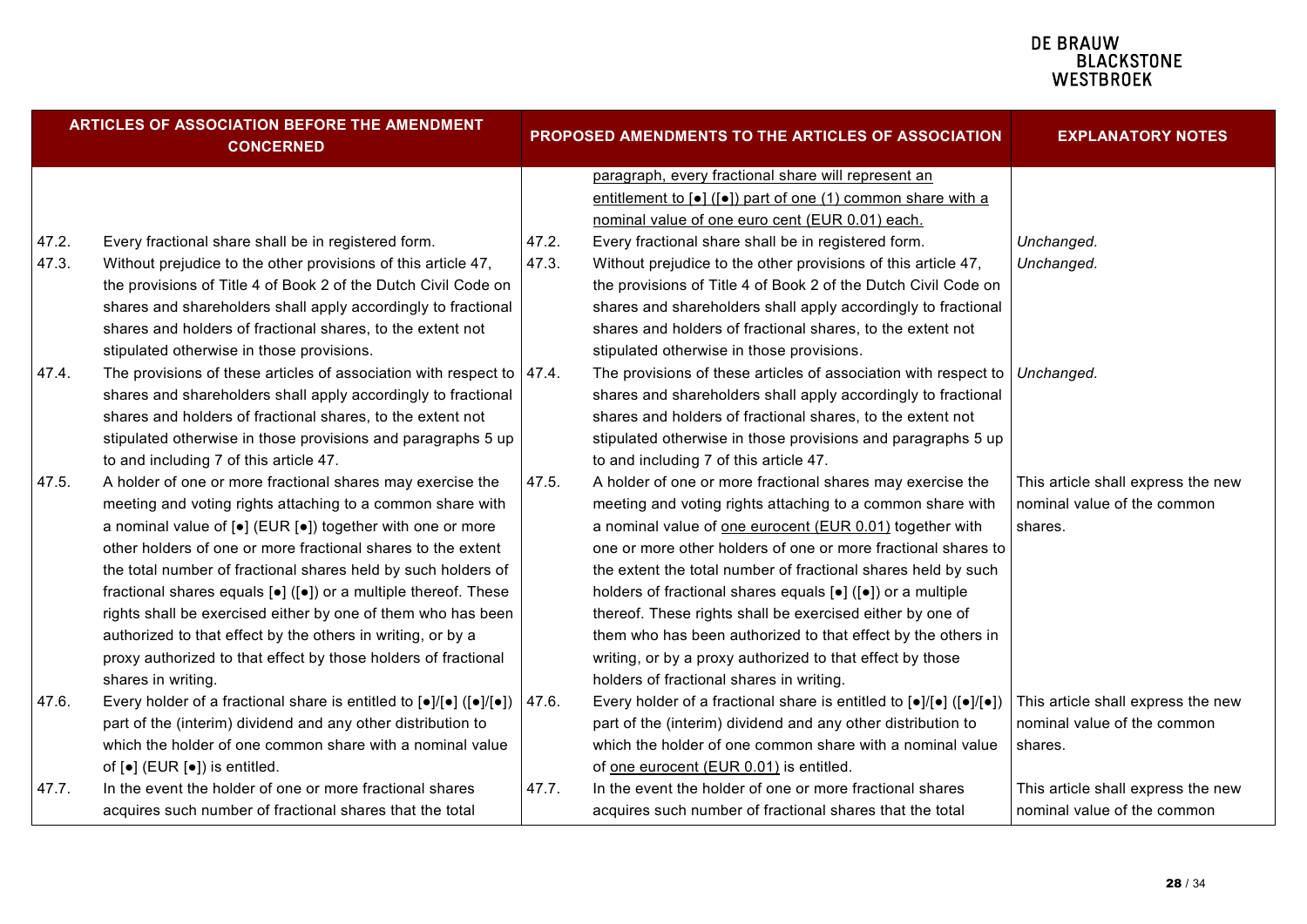|       | <b>ARTICLES OF ASSOCIATION BEFORE THE AMENDMENT</b><br><b>CONCERNED</b>                                   |       | <b>PROPOSED AMENDMENTS TO THE ARTICLES OF ASSOCIATION</b>                           | <b>EXPLANATORY NOTES</b> |
|-------|-----------------------------------------------------------------------------------------------------------|-------|-------------------------------------------------------------------------------------|--------------------------|
|       | number of fractional shares held by him at least $[•]$ ( $[•]$ ),                                         |       | number of fractional shares held by him at least $[•]$ ( $[•]$ ),                   | shares.                  |
|       | then each time $\lceil \bullet \rceil$ ( $\lceil \bullet \rceil$ ) fractional shares held by him shall by |       | then each time [ $\bullet$ ] ([ $\bullet$ ]) fractional shares held by him shall by |                          |
|       | operation of law be consolidated into one common share                                                    |       | operation of law be consolidated into one common share                              |                          |
|       | with a nominal value of $\lceil \bullet \rceil$ (EUR $\lceil \bullet \rceil$ ).                           |       | with a nominal value of one eurocent (EUR 0.01).                                    |                          |
| 47.8. | This article and its heading shall (under renumbering of the                                              | 47.8. | This article and its heading shall (under renumbering of the                        | Unchanged.               |
|       | articles included in the articles of association after this article                                       |       | articles included in the articles of association after this article                 |                          |
|       | and the references to those articles) lapse per the moment                                                |       | and the references to those articles) lapse per the moment                          |                          |
|       | that no fractional shares are outstanding anymore.                                                        |       | that no fractional shares are outstanding anymore.                                  |                          |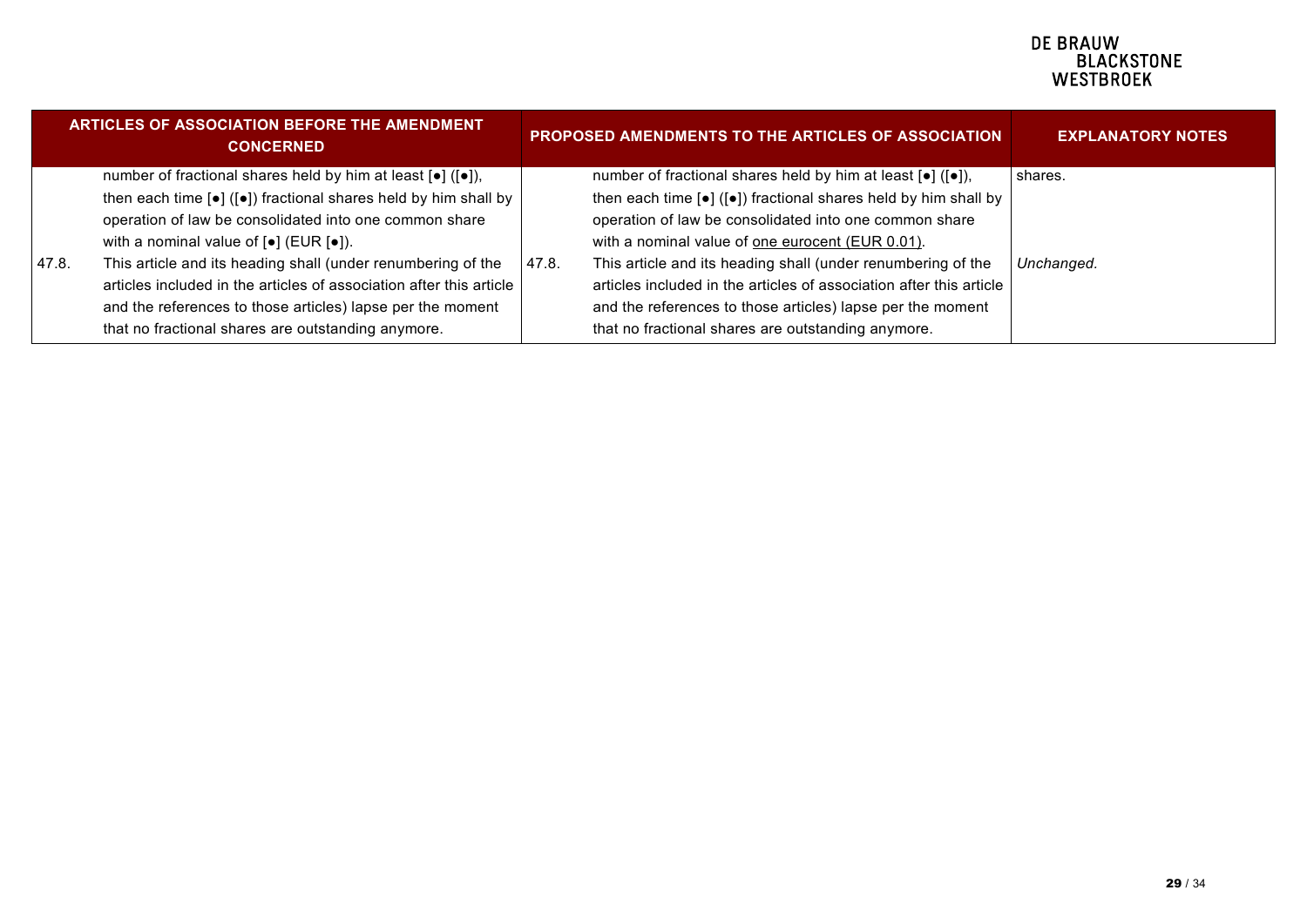|       | <b>ARTICLES OF ASSOCIATION BEFORE THE AMENDMENT</b><br><b>CONCERNED</b>                                                                                                                                                                                                                                                                                                                                                                                                                                                                                                                                                                                                                                                                                                                                                                                                                                                                                      |       | PROPOSED AMENDMENTS TO THE ARTICLES OF ASSOCIATION                                                                                                                                                                                                                                                                                                                                                                                                                                                                                                                                                                                                                                                                                                                                                                                                                                                                                                           | <b>EXPLANATORY NOTES</b>                                                                                                                                                                                                                                                |
|-------|--------------------------------------------------------------------------------------------------------------------------------------------------------------------------------------------------------------------------------------------------------------------------------------------------------------------------------------------------------------------------------------------------------------------------------------------------------------------------------------------------------------------------------------------------------------------------------------------------------------------------------------------------------------------------------------------------------------------------------------------------------------------------------------------------------------------------------------------------------------------------------------------------------------------------------------------------------------|-------|--------------------------------------------------------------------------------------------------------------------------------------------------------------------------------------------------------------------------------------------------------------------------------------------------------------------------------------------------------------------------------------------------------------------------------------------------------------------------------------------------------------------------------------------------------------------------------------------------------------------------------------------------------------------------------------------------------------------------------------------------------------------------------------------------------------------------------------------------------------------------------------------------------------------------------------------------------------|-------------------------------------------------------------------------------------------------------------------------------------------------------------------------------------------------------------------------------------------------------------------------|
|       |                                                                                                                                                                                                                                                                                                                                                                                                                                                                                                                                                                                                                                                                                                                                                                                                                                                                                                                                                              |       | <b>Proposed amendments to article 48</b>                                                                                                                                                                                                                                                                                                                                                                                                                                                                                                                                                                                                                                                                                                                                                                                                                                                                                                                     |                                                                                                                                                                                                                                                                         |
|       |                                                                                                                                                                                                                                                                                                                                                                                                                                                                                                                                                                                                                                                                                                                                                                                                                                                                                                                                                              |       | <b>Amendment I</b>                                                                                                                                                                                                                                                                                                                                                                                                                                                                                                                                                                                                                                                                                                                                                                                                                                                                                                                                           |                                                                                                                                                                                                                                                                         |
| 48.1. | With effect from this amendment to the articles of<br>association of the twenty-seventh day of March two<br>thousand and fourteen (part III) the share certificates of<br>common shares with a nominal value of fifty Dutch cents<br>(NLG 0.50) held immediately prior thereto by a shareholder<br>represent such number of common shares respectively<br>fractional shares following from the provisions of article 47<br>paragraph 1; in which respect the number of common shares<br>with a nominal value of fifty Dutch cents (NLG 0.50)<br>embodied in the share certificate are considered to represent<br>common shares of one eurocent (EUR 0.01).                                                                                                                                                                                                                                                                                                   | 48.1. | With effect from this amendment to the articles of<br>association of the [•] day of [•] two thousand and sixteen<br>(part I) the share certificates of common shares with a<br>nominal value of fifty Dutch cents (NLG 0.50) held<br>immediately prior thereto by a shareholder represent such<br>number of common shares respectively fractional shares<br>following from the provisions of article 47 paragraph 1; in<br>which respect the number of common shares with a nominal<br>value of fifty Dutch cents (NLG 0.50) embodied in the share<br>certificate are considered to represent common shares of [ $\bullet$ ]<br>(EUR [•]).                                                                                                                                                                                                                                                                                                                   | This article shall express that the<br>share certificates of common shares<br>with a nominal value of fifty Dutch<br>cents (NLG 0.50) represent a<br>number of common shares and, if<br>applicable fractional shares of<br>common shares with the new<br>nominal value. |
| 48.2. | Against delivery of the share certificates and the separate<br>dividend coupons, if any, at the company or an affiliated<br>institution, (i) share certificates can with due observance of<br>the provisions of paragraph 1 of this article and article 47 be<br>exchanged by the holder thereof into bearer common shares<br>embodied in the share certificate (global) and (ii), if<br>applicable, registered fractional shares shall be included in<br>the shareholders' register. The company shall charge for<br>such an exchange and registration. A holder of a bearer<br>common share embodied by a share certificate of a common<br>shares with a nominal value of fifty Dutch cents (NLG 0.50)<br>and a person with a right of pledge or a right of usufruct on<br>such shares can only exercise all rights vested in a common<br>share vis-à-vis the company after the exchange and, if<br>applicable, the registration as referred to above, has | 48.2. | Against delivery of the share certificates and the separate<br>dividend coupons, if any, at the company or an affiliated<br>institution, (i) share certificates can with due observance of<br>the provisions of paragraph 1 of this article and article 47 be<br>exchanged by the holder thereof into bearer common shares<br>embodied in the share certificate (global) and (ii), if<br>applicable, registered fractional shares shall be included in<br>the shareholders' register. The company shall charge for<br>such an exchange and registration. A holder of a bearer<br>common share embodied by a share certificate of a common<br>shares with a nominal value of fifty Dutch cents (NLG 0.50)<br>and a person with a right of pledge or a right of usufruct on<br>such shares can only exercise all rights vested in a common<br>share vis-à-vis the company after the exchange and, if<br>applicable, the registration as referred to above, has | Unchanged.                                                                                                                                                                                                                                                              |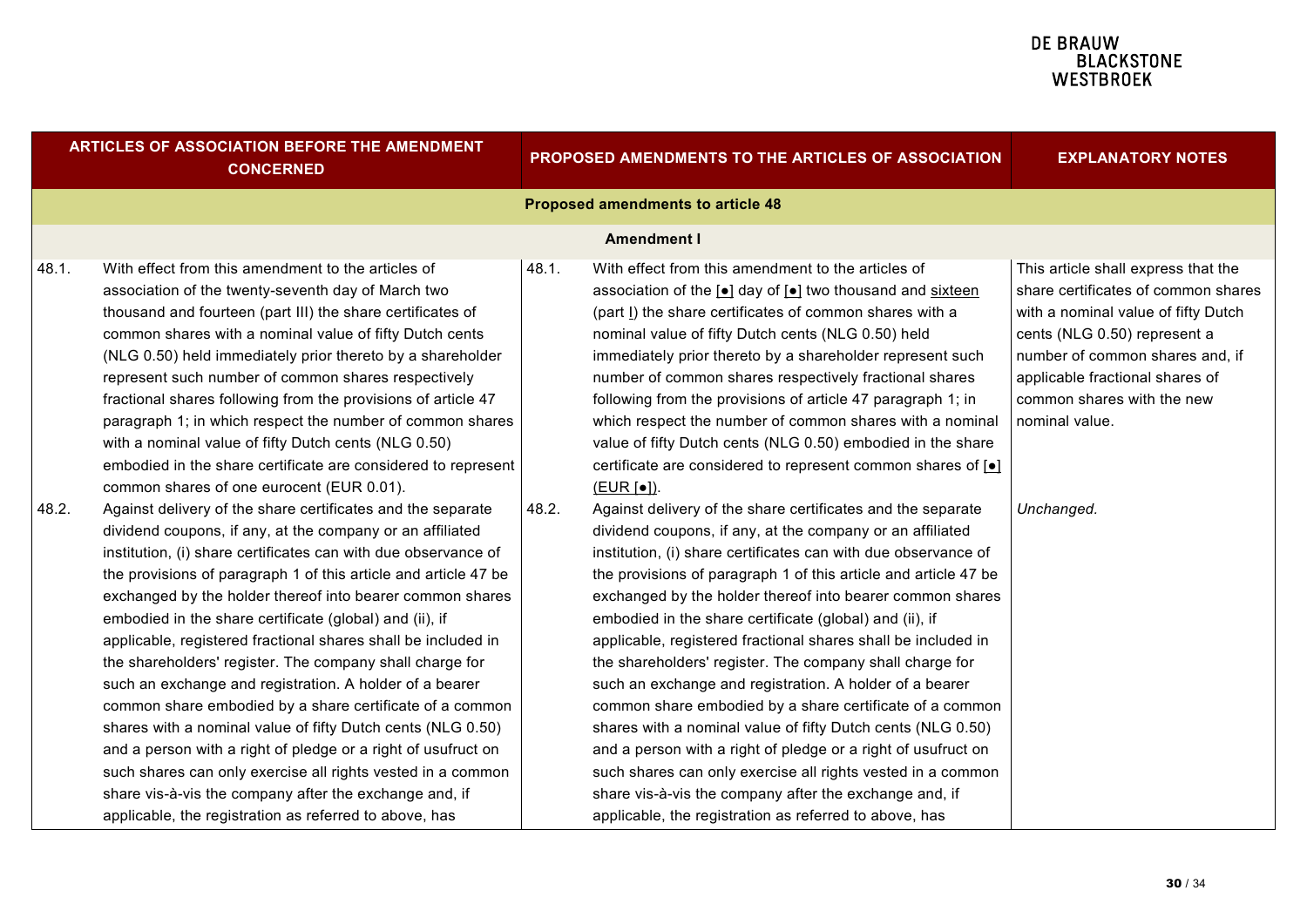| <b>ARTICLES OF ASSOCIATION BEFORE THE AMENDMENT</b><br><b>CONCERNED</b> |                                                                                                                                                                                                                                                                                                                                                                                                                                                                                                                                                                                                                                                                                                                                                                                                                                                                                                                                                              | PROPOSED AMENDMENTS TO THE ARTICLES OF ASSOCIATION |                                                                                                                                                                                                                                                                                                                                                                                                                                                                                                                                                                                                                                                                                                                                                                                                                                                                                                                                                              | <b>EXPLANATORY NOTES</b>                                                                                                                                                                                                                                                |
|-------------------------------------------------------------------------|--------------------------------------------------------------------------------------------------------------------------------------------------------------------------------------------------------------------------------------------------------------------------------------------------------------------------------------------------------------------------------------------------------------------------------------------------------------------------------------------------------------------------------------------------------------------------------------------------------------------------------------------------------------------------------------------------------------------------------------------------------------------------------------------------------------------------------------------------------------------------------------------------------------------------------------------------------------|----------------------------------------------------|--------------------------------------------------------------------------------------------------------------------------------------------------------------------------------------------------------------------------------------------------------------------------------------------------------------------------------------------------------------------------------------------------------------------------------------------------------------------------------------------------------------------------------------------------------------------------------------------------------------------------------------------------------------------------------------------------------------------------------------------------------------------------------------------------------------------------------------------------------------------------------------------------------------------------------------------------------------|-------------------------------------------------------------------------------------------------------------------------------------------------------------------------------------------------------------------------------------------------------------------------|
|                                                                         | occurred.                                                                                                                                                                                                                                                                                                                                                                                                                                                                                                                                                                                                                                                                                                                                                                                                                                                                                                                                                    |                                                    | occurred.                                                                                                                                                                                                                                                                                                                                                                                                                                                                                                                                                                                                                                                                                                                                                                                                                                                                                                                                                    |                                                                                                                                                                                                                                                                         |
|                                                                         |                                                                                                                                                                                                                                                                                                                                                                                                                                                                                                                                                                                                                                                                                                                                                                                                                                                                                                                                                              |                                                    | <b>Proposed amendments to article 48</b>                                                                                                                                                                                                                                                                                                                                                                                                                                                                                                                                                                                                                                                                                                                                                                                                                                                                                                                     |                                                                                                                                                                                                                                                                         |
|                                                                         |                                                                                                                                                                                                                                                                                                                                                                                                                                                                                                                                                                                                                                                                                                                                                                                                                                                                                                                                                              |                                                    | <b>Amendment II</b>                                                                                                                                                                                                                                                                                                                                                                                                                                                                                                                                                                                                                                                                                                                                                                                                                                                                                                                                          |                                                                                                                                                                                                                                                                         |
| 48.1.                                                                   | With effect from this amendment to the articles of<br>association of the [•] day of [•] two thousand and sixteen<br>(part I) the share certificates of common shares with a<br>nominal value of fifty Dutch cents (NLG 0.50) held<br>immediately prior thereto by a shareholder represent such<br>number of common shares respectively fractional shares<br>following from the provisions of article 47 paragraph 1; in<br>which respect the number of common shares with a nominal<br>value of fifty Dutch cents (NLG 0.50) embodied in the share<br>certificate are considered to represent common shares of [ $\bullet$ ]<br>(EUR [•]).                                                                                                                                                                                                                                                                                                                   | 48.1                                               | With effect from this amendment to the articles of<br>association of the [ $\bullet$ ] day of [ $\bullet$ ] two thousand and sixteen<br>(part II) the share certificates of common shares with a<br>nominal value of fifty Dutch cents (NLG 0.50) held<br>immediately prior thereto by a shareholder represent such<br>number of common shares respectively fractional shares<br>following from the provisions of article 47 paragraph 1; in<br>which respect the number of common shares with a nominal<br>value of fifty Dutch cents (NLG 0.50) embodied in the share<br>certificate are considered to represent common shares of [o]<br>(EUR[•]).                                                                                                                                                                                                                                                                                                         | This article shall express that the<br>share certificates of common shares<br>with a nominal value of fifty Dutch<br>cents (NLG 0.50) represent a<br>number of common shares and, if<br>applicable fractional shares of<br>common shares with the new<br>nominal value. |
| 48.2.                                                                   | Against delivery of the share certificates and the separate<br>dividend coupons, if any, at the company or an affiliated<br>institution, (i) share certificates can with due observance of<br>the provisions of paragraph 1 of this article and article 47 be<br>exchanged by the holder thereof into bearer common shares<br>embodied in the share certificate (global) and (ii), if<br>applicable, registered fractional shares shall be included in<br>the shareholders' register. The company shall charge for<br>such an exchange and registration. A holder of a bearer<br>common share embodied by a share certificate of a common<br>shares with a nominal value of fifty Dutch cents (NLG 0.50)<br>and a person with a right of pledge or a right of usufruct on<br>such shares can only exercise all rights vested in a common<br>share vis-à-vis the company after the exchange and, if<br>applicable, the registration as referred to above, has | 48.2.                                              | Against delivery of the share certificates and the separate<br>dividend coupons, if any, at the company or an affiliated<br>institution, (i) share certificates can with due observance of<br>the provisions of paragraph 1 of this article and article 47 be<br>exchanged by the holder thereof into bearer common shares<br>embodied in the share certificate (global) and (ii), if<br>applicable, registered fractional shares shall be included in<br>the shareholders' register. The company shall charge for<br>such an exchange and registration. A holder of a bearer<br>common share embodied by a share certificate of a common<br>shares with a nominal value of fifty Dutch cents (NLG 0.50)<br>and a person with a right of pledge or a right of usufruct on<br>such shares can only exercise all rights vested in a common<br>share vis-à-vis the company after the exchange and, if<br>applicable, the registration as referred to above, has | Unchanged.                                                                                                                                                                                                                                                              |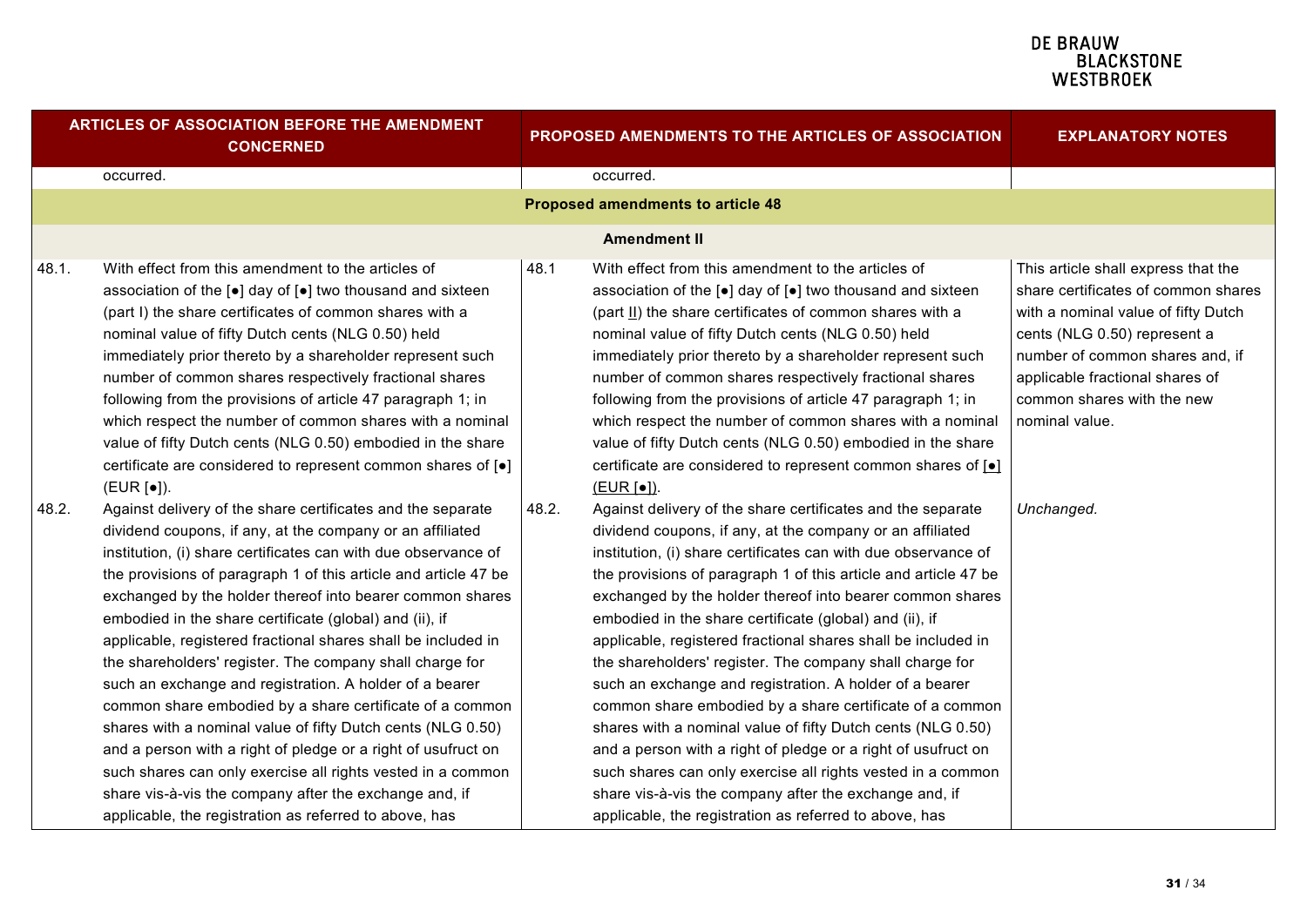| <b>ARTICLES OF ASSOCIATION BEFORE THE AMENDMENT</b><br><b>CONCERNED</b> |                                                                                                                                                                                                                                                                                                                                                                                                                                                                                                                                                                                                                                                       | PROPOSED AMENDMENTS TO THE ARTICLES OF ASSOCIATION |                                                                                                                                                                                                                                                                                                                                                                                                                                                                                                                                                                                                                                              | <b>EXPLANATORY NOTES</b>                                                                                                                                                                                                                                                                                                                                              |
|-------------------------------------------------------------------------|-------------------------------------------------------------------------------------------------------------------------------------------------------------------------------------------------------------------------------------------------------------------------------------------------------------------------------------------------------------------------------------------------------------------------------------------------------------------------------------------------------------------------------------------------------------------------------------------------------------------------------------------------------|----------------------------------------------------|----------------------------------------------------------------------------------------------------------------------------------------------------------------------------------------------------------------------------------------------------------------------------------------------------------------------------------------------------------------------------------------------------------------------------------------------------------------------------------------------------------------------------------------------------------------------------------------------------------------------------------------------|-----------------------------------------------------------------------------------------------------------------------------------------------------------------------------------------------------------------------------------------------------------------------------------------------------------------------------------------------------------------------|
|                                                                         | occurred.                                                                                                                                                                                                                                                                                                                                                                                                                                                                                                                                                                                                                                             |                                                    | occurred.                                                                                                                                                                                                                                                                                                                                                                                                                                                                                                                                                                                                                                    |                                                                                                                                                                                                                                                                                                                                                                       |
|                                                                         |                                                                                                                                                                                                                                                                                                                                                                                                                                                                                                                                                                                                                                                       |                                                    | <b>Proposed amendments to article 48</b>                                                                                                                                                                                                                                                                                                                                                                                                                                                                                                                                                                                                     |                                                                                                                                                                                                                                                                                                                                                                       |
|                                                                         |                                                                                                                                                                                                                                                                                                                                                                                                                                                                                                                                                                                                                                                       |                                                    | <b>Amendment III</b>                                                                                                                                                                                                                                                                                                                                                                                                                                                                                                                                                                                                                         |                                                                                                                                                                                                                                                                                                                                                                       |
| 48.1.                                                                   | With effect from this amendment to the articles of<br>association of the [ $\bullet$ ] day of [ $\bullet$ ] two thousand and sixteen<br>(part II) the share certificates of common shares with a<br>nominal value of fifty Dutch cents (NLG 0.50) held<br>immediately prior thereto by a shareholder represent such<br>number of common shares respectively fractional shares<br>following from the provisions of article 47 paragraph 1; in<br>which respect the number of common shares with a nominal<br>value of fifty Dutch cents (NLG 0.50) embodied in the share<br>certificate are considered to represent common shares of [.]<br>(EUR [•]). | 48.1                                               | With effect from this amendment to the articles of<br>association of the [•] day of [•] two thousand and sixteen<br>(part III) the share certificates of common shares with a<br>nominal value of fifty Dutch cents (NLG 0.50) held<br>immediately prior thereto by a shareholder represent such<br>number of common shares respectively fractional shares<br>following from the provisions of article 47 paragraph 1; in<br>which respect the number of common shares with a nominal<br>value of fifty Dutch cents (NLG 0.50) embodied in the share<br>certificate are considered to represent common shares of<br>one eurocent (EUR 0.01). | This article shall express that the<br>share certificates of common shares<br>with a nominal value of fifty Dutch<br>cents (NLG 0.50) represent a<br>number of common shares and, if<br>applicable fractional shares of<br>common shares with the new<br>nominal value.                                                                                               |
|                                                                         |                                                                                                                                                                                                                                                                                                                                                                                                                                                                                                                                                                                                                                                       |                                                    | <b>CONCLUDING STATEMENTS</b>                                                                                                                                                                                                                                                                                                                                                                                                                                                                                                                                                                                                                 |                                                                                                                                                                                                                                                                                                                                                                       |
|                                                                         |                                                                                                                                                                                                                                                                                                                                                                                                                                                                                                                                                                                                                                                       |                                                    | <b>Amendment I</b>                                                                                                                                                                                                                                                                                                                                                                                                                                                                                                                                                                                                                           |                                                                                                                                                                                                                                                                                                                                                                       |
|                                                                         |                                                                                                                                                                                                                                                                                                                                                                                                                                                                                                                                                                                                                                                       | <u>2.</u><br>3.                                    | Finally the person appearing declares:<br>the par value included in the articles of association of each<br>issued common share of one eurocent (EUR 0.01) is increased<br>to [•] (EUR [•]) by and through the execution of this deed;<br>as a consequence of the execution of this deed the issued and<br>paid up share capital of the Company amounts to [•] (EUR [•]);<br>and<br>the obligation to further pay up the shares, resulting from the<br>increase of the par value of the common shares as mentioned<br>under 1., shall be satisfied by charging the share premium<br>reserve of the Company.                                   | The increase of the nominal value of<br>the outstanding common shares will<br>be effected in this concluding<br>statement (for further details on the<br>increase of the nominal value of the<br>common shares, we refer to the<br>Shareholder Circular).<br>The amount of the increase of the<br>nominal value will be paid from the<br>share premium reserve of the |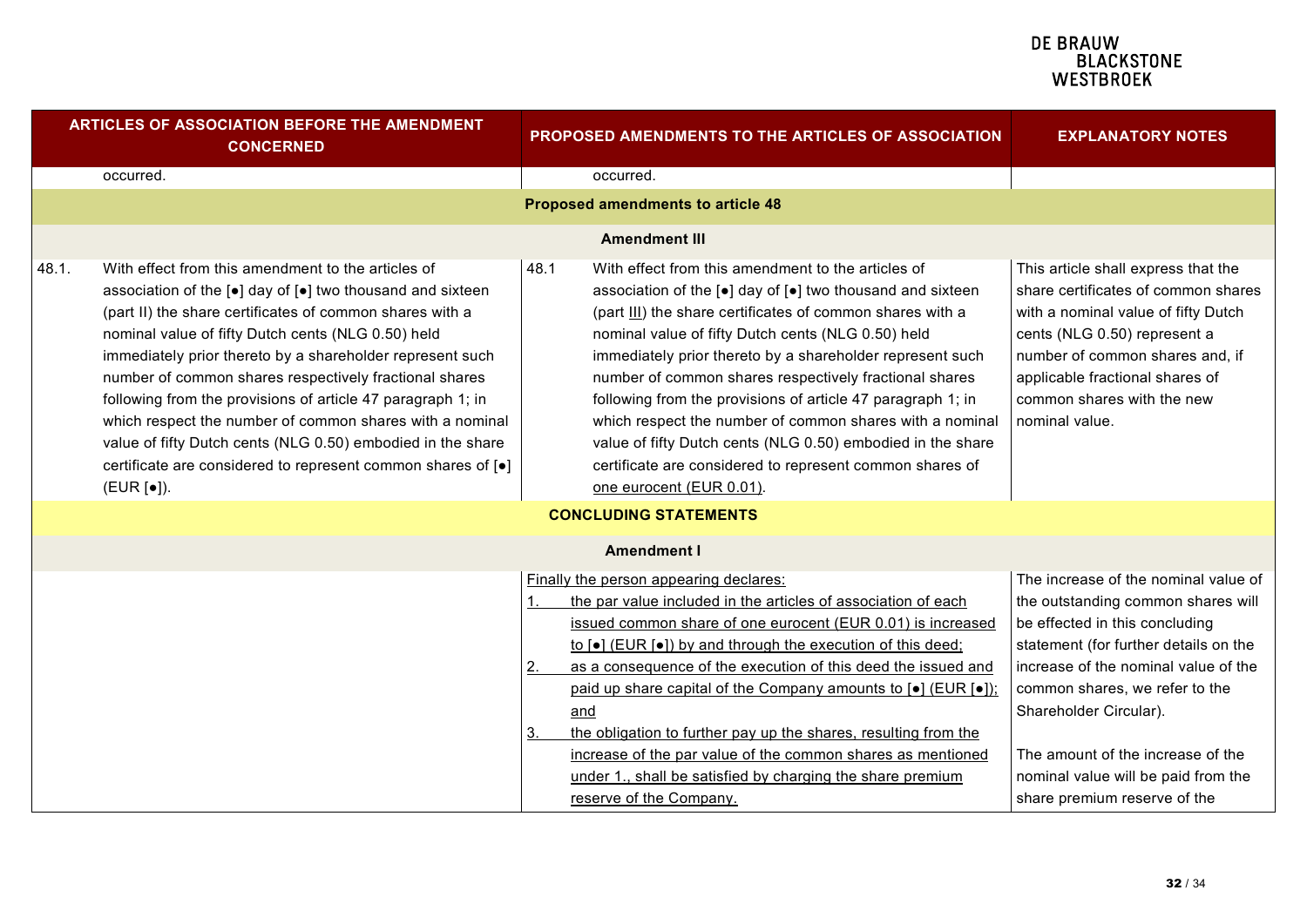| <b>ARTICLES OF ASSOCIATION BEFORE THE AMENDMENT</b><br><b>CONCERNED</b> | PROPOSED AMENDMENTS TO THE ARTICLES OF ASSOCIATION                                                                                                                                                                                                                                                                                                                                                                                                                                                                                                                                                                                                                                                                                                                                                                                                                                                                                                                                                                                                                                                                                                                                                                                                                                                                                                                                                           | <b>EXPLANATORY NOTES</b>                                                                                                                                                                                                                                                                                                                                                                                                                                                            |
|-------------------------------------------------------------------------|--------------------------------------------------------------------------------------------------------------------------------------------------------------------------------------------------------------------------------------------------------------------------------------------------------------------------------------------------------------------------------------------------------------------------------------------------------------------------------------------------------------------------------------------------------------------------------------------------------------------------------------------------------------------------------------------------------------------------------------------------------------------------------------------------------------------------------------------------------------------------------------------------------------------------------------------------------------------------------------------------------------------------------------------------------------------------------------------------------------------------------------------------------------------------------------------------------------------------------------------------------------------------------------------------------------------------------------------------------------------------------------------------------------|-------------------------------------------------------------------------------------------------------------------------------------------------------------------------------------------------------------------------------------------------------------------------------------------------------------------------------------------------------------------------------------------------------------------------------------------------------------------------------------|
|                                                                         |                                                                                                                                                                                                                                                                                                                                                                                                                                                                                                                                                                                                                                                                                                                                                                                                                                                                                                                                                                                                                                                                                                                                                                                                                                                                                                                                                                                                              | Company.                                                                                                                                                                                                                                                                                                                                                                                                                                                                            |
|                                                                         | <b>Amendment II</b>                                                                                                                                                                                                                                                                                                                                                                                                                                                                                                                                                                                                                                                                                                                                                                                                                                                                                                                                                                                                                                                                                                                                                                                                                                                                                                                                                                                          |                                                                                                                                                                                                                                                                                                                                                                                                                                                                                     |
|                                                                         | Finally the person appearing declares that as a consequence of the<br>execution of this deed the issued and paid up share capital of the<br>Company amounts to [ $\bullet$ ] (EUR [ $\bullet$ ]).                                                                                                                                                                                                                                                                                                                                                                                                                                                                                                                                                                                                                                                                                                                                                                                                                                                                                                                                                                                                                                                                                                                                                                                                            | Pursuant to a statutory provision, the<br>amount of the issued and paid up<br>capital of the Company as a result of<br>execution of this deed is included.                                                                                                                                                                                                                                                                                                                          |
|                                                                         | <b>Amendment III</b>                                                                                                                                                                                                                                                                                                                                                                                                                                                                                                                                                                                                                                                                                                                                                                                                                                                                                                                                                                                                                                                                                                                                                                                                                                                                                                                                                                                         |                                                                                                                                                                                                                                                                                                                                                                                                                                                                                     |
|                                                                         | Finally the person appearing declares:<br>the par value included in the articles of association of each<br>issued common share of [ $\bullet$ ] euro ([ $\bullet$ ]) is decreased to one<br>eurocent (EUR 0.01) by and through the execution of this deed;<br>as a consequence of the execution of this deed the issued and<br>2.<br>paid up share capital of the Company amounts to [•] (EUR [•]);<br>the amount in cash of [ $\bullet$ ] euro per issued common share.<br>3.<br>a.<br>which was created as a result of the change of the<br>nominal value of the shares as mentioned under 1, shall<br>be repaid on such date or such dates to be determined<br>by the executive board to those persons who on $\lceil \bullet \rceil$ , after<br>processing of all settlements per this date (the<br>"Registration Date") are registered as holders of<br>common shares in a (sub)register designated by the<br><b>Executive Board. The (sub)registers for holders of bearer</b><br>common shares are the administrations held at the<br>Registration Date, by the banks and brokers which are<br>according to the Act on Giro Transfers of Securities (Wet<br>giraal effectenverkeer) Affiliated Institutions (aangesloten<br>instellingen) of Nederlands Centraal Instituut voor Giraal<br>Effectenverkeer B.V. ('Euroclear Nederland'). The<br>shareholders' registers of the company or parts thereof | The decrease of the nominal value of<br>the outstanding common shares is<br>effected in this concluding statement.<br>Part of the reduction, totalling to an<br>aggregate of approximately EUR 1<br>billion, will be paid to the holders of<br>common shares under the terms and<br>conditions of this statement, while<br>the remaining amount shall be re-<br>added to the share premium reserve<br>of the Company (for further details<br>we refer to the Shareholder Circular). |